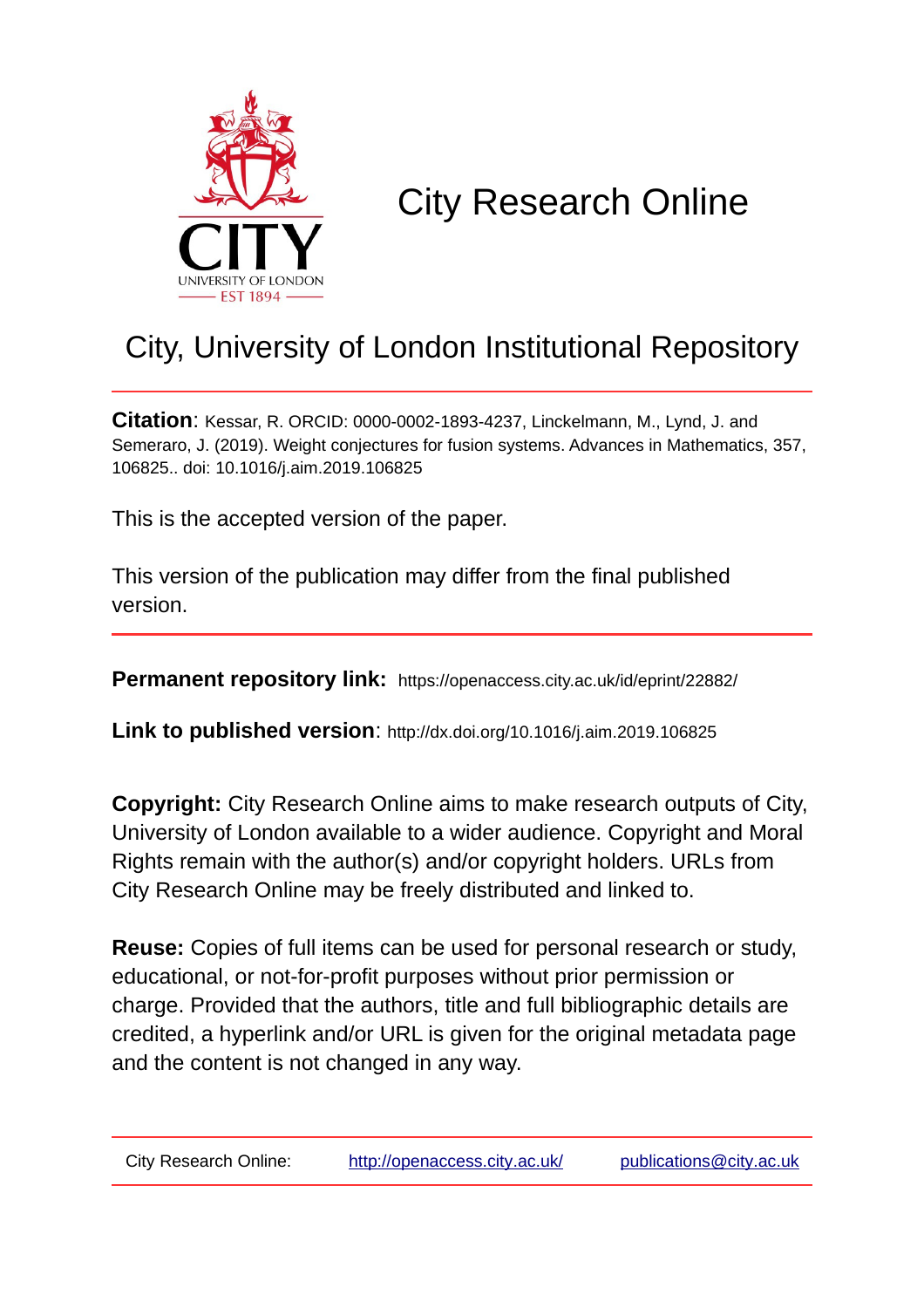# WEIGHT CONJECTURES FOR FUSION SYSTEMS

#### RADHA KESSAR, MARKUS LINCKELMANN, JUSTIN LYND, AND JASON SEMERARO

Abstract. Many of the conjectures of current interest in the representation theory of finite groups in characteristic  $p$  are local-to-global statements, in that they predict consequences for the representations of a finite group  $G$  given data about the representations of the  $p$ -local subgroups of G. The local structure of a block of a group algebra is encoded in the fusion system of the block together with a compatible family of Külshammer-Puig cohomology classes. Motivated by conjectures in block theory, we state and initiate investigation of a number of seemingly local conjectures for arbitrary triples  $(S, \mathcal{F}, \alpha)$  consisting of a saturated fusion system F on a finite p-group S and a compatible family  $\alpha$ .

#### 1. INTRODUCTION

Throughout this paper we fix a prime number  $p$  and an algebraically closed field  $k$  of characteristic p. A block  $B$  of a finite group algebra  $kG$  gives rise to three fundamental invariants encoding the local structure of  $B$ : a defect group  $S$ , a saturated fusion system F on S, and a family  $\alpha = (\alpha_Q)_{Q \in \mathcal{F}^c}$  of second cohomology classes  $\alpha_Q \in H^2(\text{Out}_{\mathcal{F}}(Q), k^\times)$ . The  $\alpha_Q$  are called the Külshammer-Puig classes of the block B. They are defined for each  $\mathcal F$ -centric subgroup Q of S, and satisfy a certain compatibility condition (recalled in Section [4\)](#page-9-0). The triple  $(S, \mathcal{F}, \alpha)$  is determined by B uniquely up to G-conjugacy. If B is the principal block of kG, then S is a Sylow p-subgroup,  $\mathcal{F} = \mathcal{F}_S(G)$ , and all the classes  $\alpha_O$  are trivial. In what follows, we freely use standard notation on fusion systems as in [\[AKO11\]](#page-33-0). For a finite dimensional k-algebra B, we denote by  $\ell(B)$  the number of isomorphism classes of simple B-modules and by  $z(B)$  the number of isomorphism classes of simple and projective B-modules. If B is a block of a finite group algebra  $kG$ , then we denote by  $k(B)$  the number of ordinary irreducible characters of G associated with B.

The prominent counting conjectures in the block theory of finite groups express numerical invariants of B in terms of  $(S, \mathcal{F}, \alpha)$ . Alperin's weight conjecture (henceforth abbreviated AWC) predicts the equality

$$
\ell(B) = \sum_{Q \in \mathcal{F}^c/\mathcal{F}} z(k_\alpha \mathrm{Out}_\mathcal{F}(Q)),
$$

where  $\mathcal{F}^c/\mathcal{F}$  is a set of representatives of the isomorphism classes in  $\mathcal F$  of  $\mathcal F$ -centric subgroups of S, and where  $k_{\alpha}$  Out $_{\mathcal{F}}(Q)$  is the group algebra of  $Out_{\mathcal{F}}(Q) = Aut_{\mathcal{F}}(Q)/\text{Inn}(Q)$  twisted by  $\alpha_{\mathcal{O}}$ . The right side in this version of AWC clearly makes sense for arbitrary saturated fusion systems and arbitrary choices of second cohomology, classes, and this is the starting point of the present paper.

Let  $(S, \mathcal{F}, \alpha)$  be a triple consisting of a finite p-group S, a saturated fusion system  $\mathcal{F}$  on S, and a family  $\alpha = (\alpha_Q)_{Q \in \mathcal{F}^c}$  of classes  $\alpha_Q \in H^2(\text{Out}_{\mathcal{F}}(Q); k^\times)$ , for any *F*-centric subgroup Q

Key words and phrases. fusion system, block, finite group.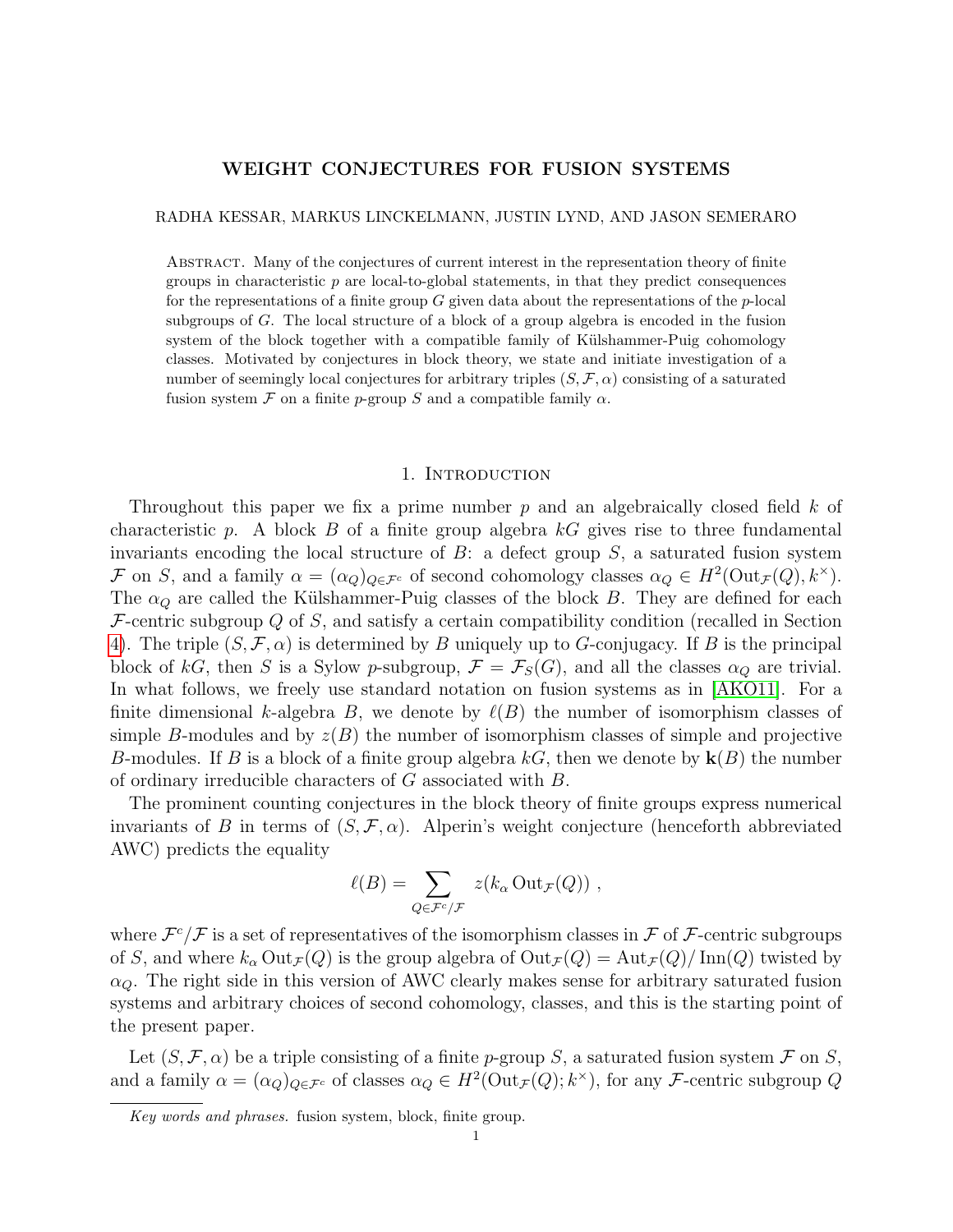of S, such that the family  $\alpha$  is F-compatible in the sense of Definition [4.1](#page-11-0) below. If  $\alpha$  is the family of Külshammer-Puig classes of a fusion system  $\mathcal F$  of a block B with defect group  $S$ , then  $\alpha$  is F-compatible by Theorem [\[Lin18,](#page-33-1) 8.14.5]; in that case we will say that the triple  $(S, \mathcal{F}, \alpha)$  is block realizable and that it is realized by the block B.

For any F-centric subgroup Q of S and any subgroup H of  $Out_\mathcal{F}(Q)$  or of  $Aut_\mathcal{F}(Q)$ , by  $k_{\alpha}H$  we will mean the twisted group algebra of H over k with respect to the restriction of  $\alpha_Q$  to H. Using the notation in [\[Lin18,](#page-33-1) Section 8.15], the number of weights of  $(S, \mathcal{F}, \alpha)$  is the positive integer  $\mathbf{w}(\mathcal{F}, \alpha)$  defined by

$$
\mathbf{w}(\mathcal{F}, \alpha) := \sum_{Q \in \mathcal{F}^c/\mathcal{F}} z(k_\alpha \,\mathrm{Out}_{\mathcal{F}}(Q)) \;,
$$

where the notation  $Q \in \mathcal{F}^c/\mathcal{F}$  means that Q runs over a set of representatives of the isomorphism classes in F of F-centric subgroups of S. Note that  $z(k_\alpha \text{Out}_{\mathcal{F}}(Q)) = 0$  unless Q is also F-radical (cf. Lemma [4.11](#page-16-0) below), and hence we have  $\mathbf{w}(\mathcal{F}, \alpha) = \sum_{\alpha}$  $Q{\in}{\mathcal F}^{cr}/{\mathcal F}$  $z(k_\alpha \text{Out}_{\mathcal{F}}(Q))$ . By

Proposition [4.5](#page-12-0) or the above remarks, if  $(S, \mathcal{F}, \alpha)$  is realized by a block B of a finite group algebra, then B satisfies AWC if and only if  $w(\mathcal{F}, \alpha) = \ell(B)$ .

If x is an element in S such that  $\langle x \rangle$  is fully F-centralized, then  $C_{\mathcal{F}}(x)$  is a saturated fusion system on  $C_S(x)$ , there is a canonical functor  $C_{\mathcal{F}}(x)^c \to \mathcal{F}^c$ , and restriction along this functor sends the F-compatible family  $\alpha$  to a  $C_{\mathcal{F}}(x)$ -compatible family  $\alpha(x)$ ; see Proposition [4.5](#page-12-0) below. Denote by  $[S/\mathcal{F}]$  a set of  $\mathcal{F}$ -conjugacy class representatives of elements of S such that  $\langle x \rangle$  fully F-centralized. We set

$$
\mathbf{k}(\mathcal{F},\alpha) := \sum_{x \in [S/\mathcal{F}]} \mathbf{w}(C_{\mathcal{F}}(x),\alpha(x)) \ .
$$

By Proposition [4.5,](#page-12-0) if  $(S, \mathcal{F}, \alpha)$  is realized by a block B of a finite group algebra such that B and the B-Brauer pairs satisfy AWC, then  $\mathbf{k}(\mathcal{F}, \alpha) = \mathbf{k}(B)$ .

For any F-centric subgroup Q of S we define the set  $\mathcal{N}_Q$  to be the set of non-empty normal chains  $\sigma$  of p-subgroups of  $Out_{\mathcal{F}}(Q)$  starting at the trivial subgroup; that is, chains of the form

$$
\sigma = (1 = X_0 < X_1 < \cdots < X_m)
$$

with the property that  $X_i$  is normal in  $X_m$  for  $0 \leqslant i \leqslant m$ . We set  $|\sigma| = m$ , and call m the *length* of  $\sigma$ . We define the following two sets:

$$
\mathcal{W}_Q = \mathcal{N}_Q \times \text{Irr}(Q) ,
$$
  

$$
\mathcal{W}_Q^* = \mathcal{N}_Q \times Q^{\text{cl}} ,
$$

where Irr(Q) is the set of ordinary irreducible characters of Q and where  $Q<sup>cl</sup>$  is the set of conjugacy classes of Q. There are obvious actions of the group  $Out_{\mathcal{F}}(Q)$  on the sets  $\mathcal{N}_Q$ , Irr(Q), and  $Q^{cl}$ , hence on the sets  $\mathcal{W}_Q$ ,  $\mathcal{W}_Q^*$ . We denote by  $I(\sigma,\mu)$  and by  $I(\sigma,[x])$  the stabilisers in  $Out_{\mathcal{F}}(Q)$  under these actions, where  $(\sigma, \mu) \in \mathcal{W}_Q$  and  $(\sigma, [x]) \in \mathcal{W}_Q^*$ , with  $[x]$ the conjugacy class in Q of an element  $x \in Q$ . For any F-centric subgroup Q of S we set

$$
\mathbf{w}_Q(\mathcal{F}, \alpha) = \sum_{(\sigma,\mu) \in \mathcal{W}_Q/\text{Out}_{\mathcal{F}}(Q)} (-1)^{|\sigma|} z(k_\alpha I(\sigma, \mu))
$$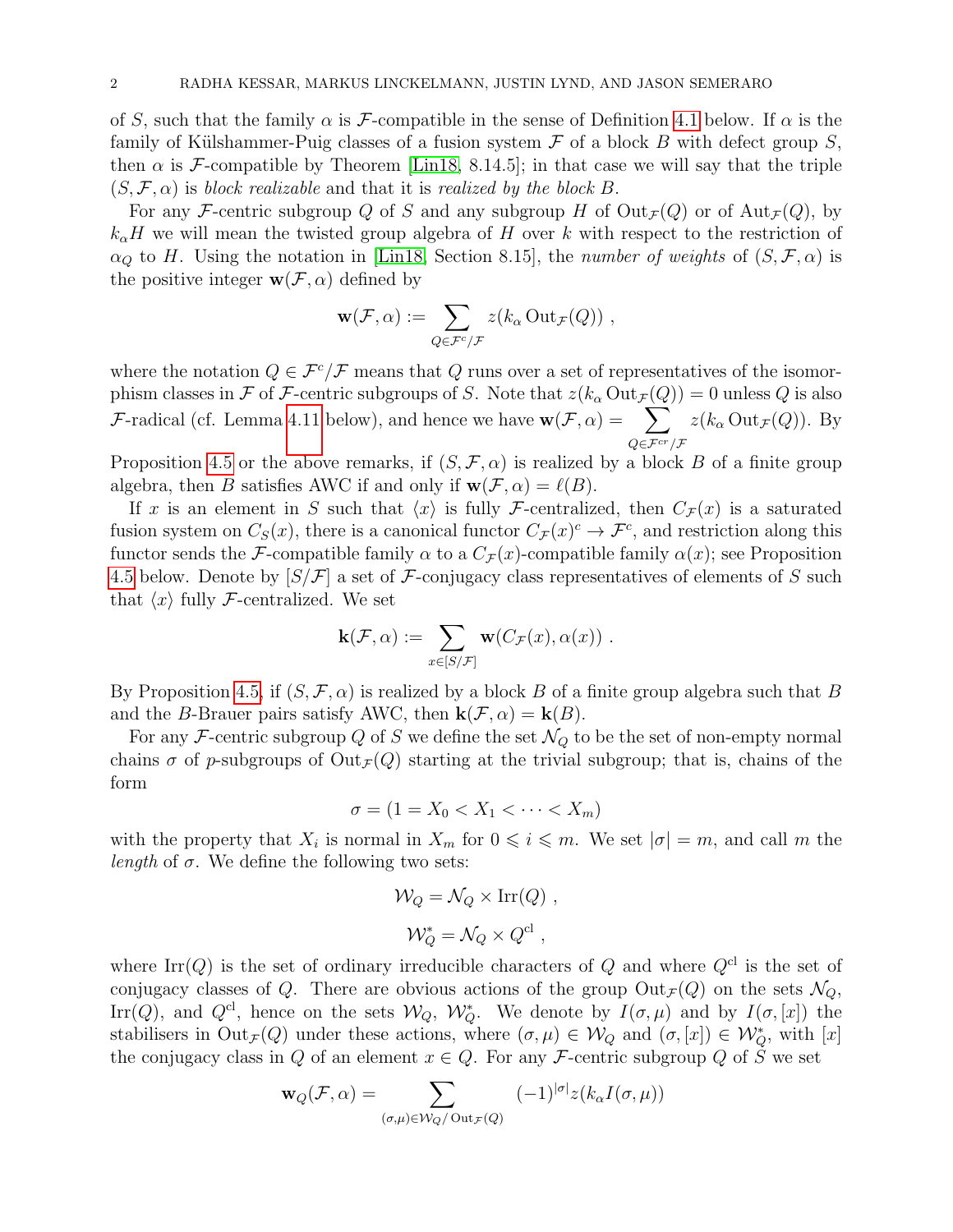$$
\mathbf{w}_Q^*(\mathcal{F}, \alpha) = \sum_{(\sigma, [x]) \in \mathcal{W}_Q^* / \mathrm{Out}_{\mathcal{F}}(Q)} (-1)^{|\sigma|} z(k_\alpha I(\sigma, [x])) ,
$$

and we set

$$
\mathbf{m}(\mathcal{F}, \alpha) = \sum_{Q \in \mathcal{F}^c / \mathcal{F}} \mathbf{w}_Q(\mathcal{F}, \alpha) ,
$$

$$
\mathbf{m}^*(\mathcal{F}, \alpha) = \sum_{Q \in \mathcal{F}^c / \mathcal{F}} \mathbf{w}_Q^*(\mathcal{F}, \alpha) .
$$

There are refinements of the above numbers which take into account defects of ordinary irreducible characters and which appear in conjectures of Dade and Robinson. These will be considered in Section [2.](#page-4-0)

<span id="page-3-0"></span>**Theorem 1.1.** Let F be a saturated fusion system on a finite p-group S and let  $\alpha$  be an F-compatible family. Then

$$
\mathbf{m}^*(\mathcal{F}, \alpha) = \mathbf{k}(\mathcal{F}, \alpha) \, .
$$

Theorem [1.1](#page-3-0) is a cancellation theorem for arbitrary fusion systems inspired by cancellation theorems of Robinson such as in [\[Rob96,](#page-34-0) Theorem 1.2].

<span id="page-3-1"></span>**Theorem 1.2.** Let F be a saturated fusion system on a finite p-group S and let  $\alpha$  be an *F*-compatible family. If AWC holds, then  $m(\mathcal{F}, \alpha) = m^*(\mathcal{F}, \alpha)$ .

Theorem [1.2](#page-3-1) shows that AWC implies an equality (for arbitrary fusion systems) of two numerical invariants dual to each other in the sense that one is obtained by summing over conjugacy classes of  $p$ -groups and the other by summing over irreducible characters. Given that the numerical invariants m, m<sup>∗</sup> , k are entirely defined at the 'local' level of fusion systems and compatible families, it seems surprising that Alperin's Weight Conjecture is needed to obtain the conclusion of Theorem [1.2.](#page-3-1)

<span id="page-3-2"></span>Corollary 1.3. Let F be a saturated fusion system on a finite p-group S and let  $\alpha$  be an F-compatible family. If AWC holds, then  $m(F, \alpha) = k(F, \alpha)$ .

If  $(S, \mathcal{F}, \alpha)$  is block realizable, then Corollary [1.3](#page-3-2) follows from work of Robinson and expresses the fact that a coarse version of the Ordinary Weight Conjecture is implied by AWC (see Theorem [2.4](#page-5-0) below).

The paper is organised as follows. Section [2](#page-4-0) contains a list of conjectures inspired by their block theoretic counter parts. In Section [3](#page-7-0) we collect background material, Section [4](#page-9-0) contains relevant properties of  $\mathcal{F}$ -compatible families, Section [5](#page-18-0) contains technicalities needed for the proofs of Theorems [1.1](#page-3-0) and [1.2](#page-3-1) in Section [6](#page-23-0) and Section [7,](#page-24-0) respectively. In an Appendix, we collect some foundational material from work of Robinson.

Acknowledgements. Many of the key ideas in this paper were worked out during the workshop "Group Representation Theory and Applications" at the Mathematical Sciences Research Institute (MSRI) in February 2018. The authors would like to thank MSRI for its hospitality, and for providing such a pleasant environment in which to carry out research. The first and second authors were MSRI members during the Spring 2018 semester which was supported by the National Science Foundation under Grant No. DMS-1440140. The second author acknowledges support from EPSRC grant EP/M02525X/1. The third author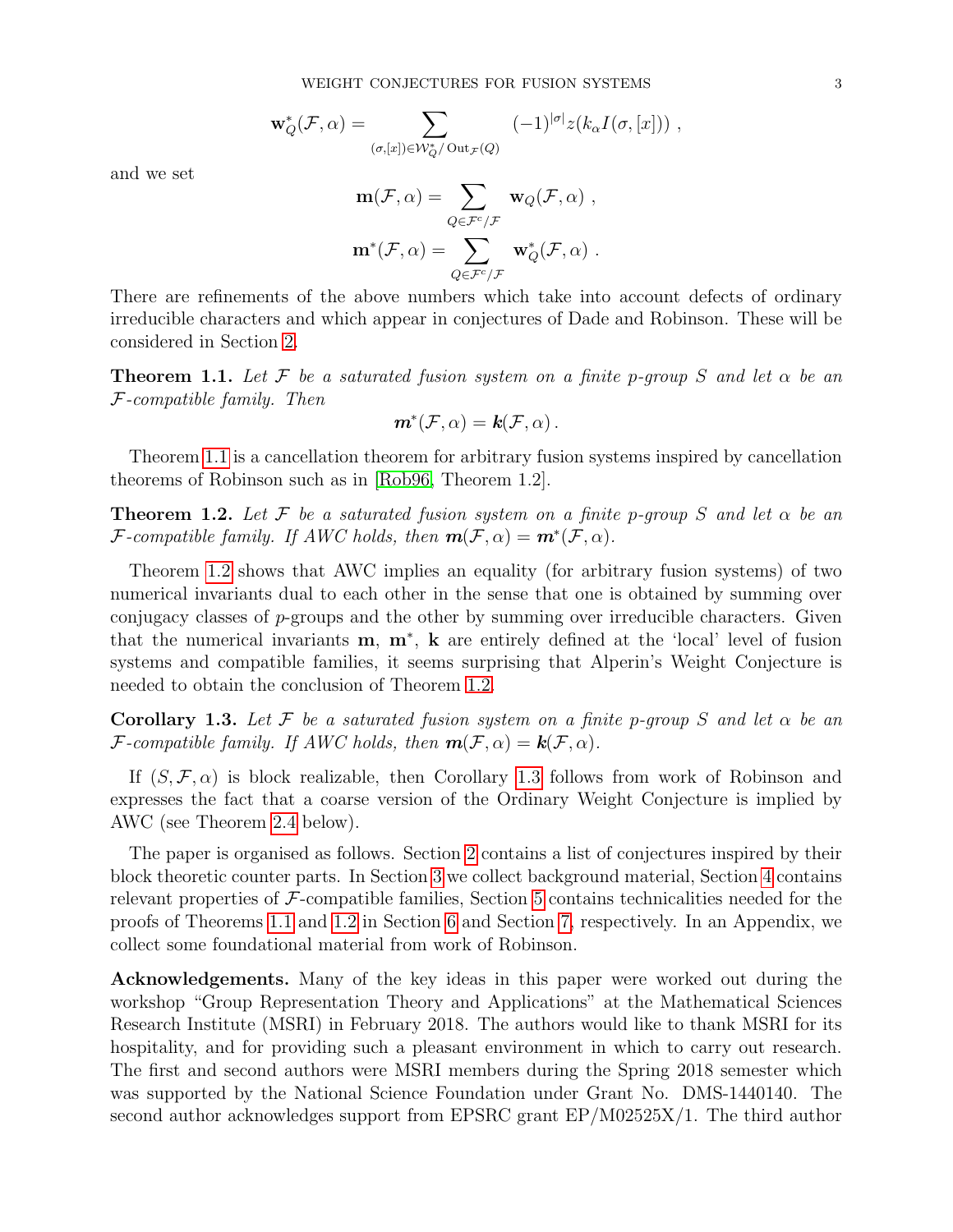gratefully acknowledges support from NSF Grant DMS-1902152. The fourth author gratefully acknowledges financial support from the Heilbronn Institute.

### 2. CONJECTURES

<span id="page-4-0"></span>We formulate conjectures for fusion systems which are motivated by conjectural or known statements in block theory. For each of these conjectures, the link with a block theoretic conjecture is made either via AWC or via the Ordinary Weight Conjecture, the statement of which will be recalled below. Note that by work of Robinson the Ordinary Weight Conjecture implies the AWC.

These conjectures make precise the idea that the gap between various local-global block theoretic conjectures is purely local. Proving or disproving any of these is a win-win scenario. If one can prove one of these conjectures at the fusion system level, then one would get that AWC (or the ordinary weight conjecture) implies the corresponding block theoretic version. If on the other hand one could disprove any of these, one would either have found a counter example to the corresponding block theoretic conjecture, or one would have found a way to distinguish exotic fusion systems from block realizable fusion systems. Either outcome would be interesting.

We keep the notation of the previous section. Let  $\mathcal F$  be a saturated fusion system on a finite p-group S and let  $\alpha$  be an F-compatible family (see Definition [4.1\)](#page-11-0). Recall from Proposition [4.5](#page-12-0) that if  $(S, \mathcal{F}, \alpha)$  is realized by a block B which satisfies AWC, then  $\mathbf{w}(\mathcal{F}, \alpha) = \ell(B)$ , and if all Brauer correspondents of B also satisfy AWC, then  $\mathbf{k}(\mathcal{F}, \alpha) = \mathbf{k}(B)$ .

<span id="page-4-1"></span>**Conjecture 2.1.** Let F be a saturated fusion system on a finite p-group S and let  $\alpha$  be an *F*-compatible family. Then  $\mathbf{k}(\mathcal{F}, \alpha) \leq |S|$ .

By the above remark, if  $(S, \mathcal{F}, \alpha)$  is realizable by a block B such that AWC holds for all B-Brauer pairs, then Conjecture [2.1](#page-4-1) holds if and only if B satisfies Brauer's  $\mathbf{k}(B)$ -conjecture, which predicts the inequality  $k(B) \leqslant |S|$ . Also, note that by Theorem [1.1,](#page-3-0) the inequality of Conjecture [2.1](#page-4-1) is equivalent to the inequality  $m(\mathcal{F}, \alpha) \leqslant |S|$ . In view of Theorem [1.2](#page-3-1) and Corollary [1.3](#page-3-2) (see also Conjecture [2.3\)](#page-5-1), one could consider versions of the inequality with  $\mathbf{k}(\mathcal{F}, \alpha)$  replaced by  $\mathbf{m}(\mathcal{F}, \alpha)$ .

<span id="page-4-2"></span>**Conjecture 2.2.** Let F be a saturated fusion system on a finite p-group S and let  $\alpha$  be an F-compatible family. Then  $\mathbf{w}(\mathcal{F}, \alpha) \leqslant p^s$ , where s is the sectional rank of S.

If  $(S, \mathcal{F}, \alpha)$  is realizable by a block B such that AWC holds for B, then the above is equivalent to the statement that  $B$  satsifies the conjecture by Malle and Robinson [\[MR17\]](#page-34-1) predicting the inequality  $\ell(B) \leqslant p^s$ . Conjecture [2.2](#page-4-2) has been shown to hold for the exotic Solomon fusion systems by Lynd and Semeraro [\[LS17\]](#page-33-2).

Next, we refine the integers  $\mathbf{w}(\mathcal{F}, \alpha)$ ,  $\mathbf{m}(\mathcal{F}, \alpha)$ ,  $\mathbf{m}^*(\mathcal{F}, \alpha)$  by taking into account defects of characters. For  $Q$  a subgroup of  $S$  and  $d$  a non-negative integer, we set

$$
\mathrm{Irr}_K^d(Q) := \{ \mu \in \mathrm{Irr}_K^d(Q) \mid v_p(|Q|/\mu(1)) = d \};
$$

this is the set of ordinary irreducible characters of  $Q$  of defect  $d$ . Note that this set is  $Out_{\mathcal{F}}(Q)$ -stable. As in the previous section, we denote by  $\mathcal{N}_Q$  the set of nonempty normal chains of p-subgroups of  $Out_{\mathcal{F}}(Q)$  starting with the trivial subgroup of  $Out_{\mathcal{F}}(Q)$ . Given such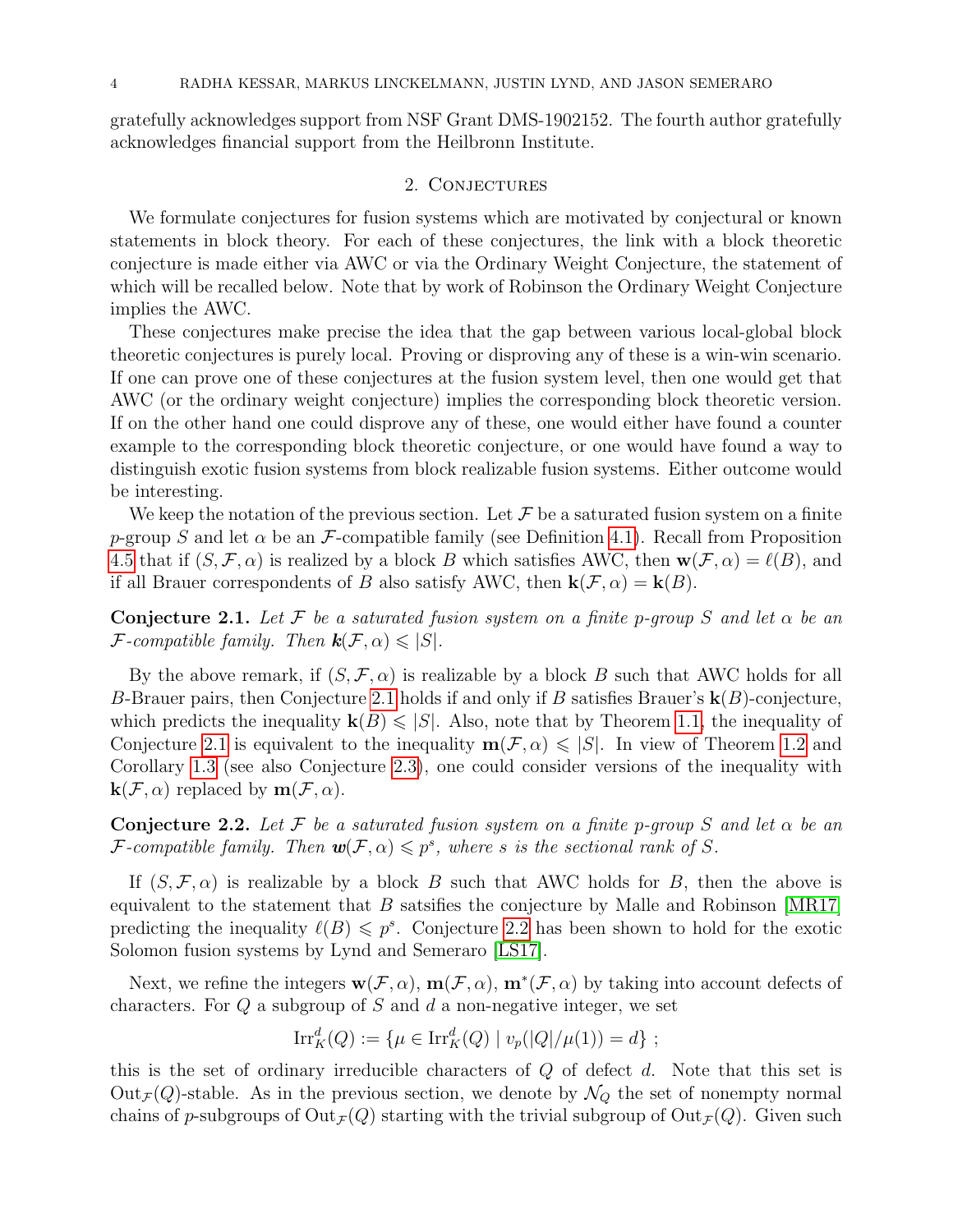a chain  $\sigma$  and an irreducible character  $\mu$  of Q, we denote by  $I(\sigma)$  and  $I(\sigma, \mu)$  the stabilisers of  $\sigma$  and of the pair  $(\sigma, \mu)$  in  $Out_{\mathcal{F}}(Q)$ .

Given a saturated fusion system F on a finite p-group S, an F-compatible family  $\alpha$ , and a non-negative integer d, following [\[AKO11,](#page-33-0) Part IV, Section 5.7], we set

$$
\mathbf{w}_Q(\mathcal{F}, \alpha, d) := \sum_{\sigma \in \mathcal{N}_Q/\operatorname{Out}_{\mathcal{F}}(Q)} (-1)^{|\sigma|} \sum_{\mu \in \operatorname{Irr}_K^d(Q)/I(\sigma)} z(k_\alpha I(\sigma, \mu)).
$$

and

$$
\mathbf{m}(\mathcal{F}, \alpha, d) := \sum_{Q \in \mathcal{F}^c / \mathcal{F}} \mathbf{w}_Q(\mathcal{F}, \alpha, d).
$$

We clearly have

$$
\mathbf{m}(\mathcal{F}, \alpha) = \sum_{d \geqslant 0} \mathbf{m}(\mathcal{F}, \alpha, d)
$$

The Ordinary Weight Conjecture (henceforth abbreviated OWC), first stated in [\[Rob96\]](#page-34-0) and reformulated in [\[Rob04\]](#page-34-2), states that if  $B$  is a block of the group algebra  $kG$  of a finite group G with defect group S, fusion system F and family of Külshammer–Puig classes  $\alpha$ , then for each  $d \geq 0$ ,  $\mathbf{m}(\mathcal{F}, \alpha, d)$  equals the number of ordinary irreducible characters of defect d as-sociated to the block B (cf. [\[AKO11,](#page-33-0) IV.5.49]). As noted above,  $\mathbf{m}(\mathcal{F}, \alpha) = \sum_{d \geq 0} \mathbf{m}(\mathcal{F}, \alpha, d)$ . Thus, OWC implies the following "summed up version" (henceforth abbreviated SOWC): if B is a block of the group algebra kG of a finite group G with defect group S, fusion system F and family of Külshammer–Puig classes  $\alpha$ , then  $m(\mathcal{F}, \alpha) = k(B)$ , the number of ordinary irreducible characters of G associated with B. On the other hand, AWC predicts that  $\mathbf{k}(\mathcal{F}, \alpha)$ equals  $\mathbf{k}(B)$ . This leads to the following conjecture.

<span id="page-5-1"></span>**Conjecture 2.3.** Let F be a saturated fusion system on a finite p-group S and let  $\alpha$  be an F-compatible family. We have

$$
\mathbf{k}(\mathcal{F},\alpha)=\mathbf{m}(\mathcal{F},\alpha).
$$

Now Corollary [1.3](#page-3-2) may be restated as follows.

<span id="page-5-0"></span>**Theorem 2.4.** Suppose that AWC holds for all blocks. Then Conjecture [2.3](#page-5-1) holds for all  $(S, \mathcal{F}, \alpha)$ , S a finite p-group, F a saturated fusion system on S and  $\alpha$  an F-compatible family.

By [\[Rob96\]](#page-34-0), [\[Rob04\]](#page-34-2), AWC is equivalent to SOWC in the sense that a minimal counterexample to AWC is a a minimal counter-example to the other. The difficult implication is that AWC implies SOWC. Theorem [2.4](#page-5-0) may be viewed as an extension of Robinson's result to arbitrary fusion systems.

<span id="page-5-2"></span>**Conjecture 2.5.** Let F be a saturated fusion system on a finite p-group S and let  $\alpha$  be an *F*-compatible family. For each positive integer d, we have  $m(F, \alpha, d) \geq 0$ .

**Remark 2.6.** With the above notation, suppose that d is the integer such that  $|S| = p^d$ . The only chain contributing to the expression for  $m(\mathcal{F}, \alpha, d)$  is the chain S of length zero and the contribution of this chain is a strictly positive integer. This is because  $Out_F(S)$  is a  $p'$ -group.

We consider next Brauer's height zero conjecture.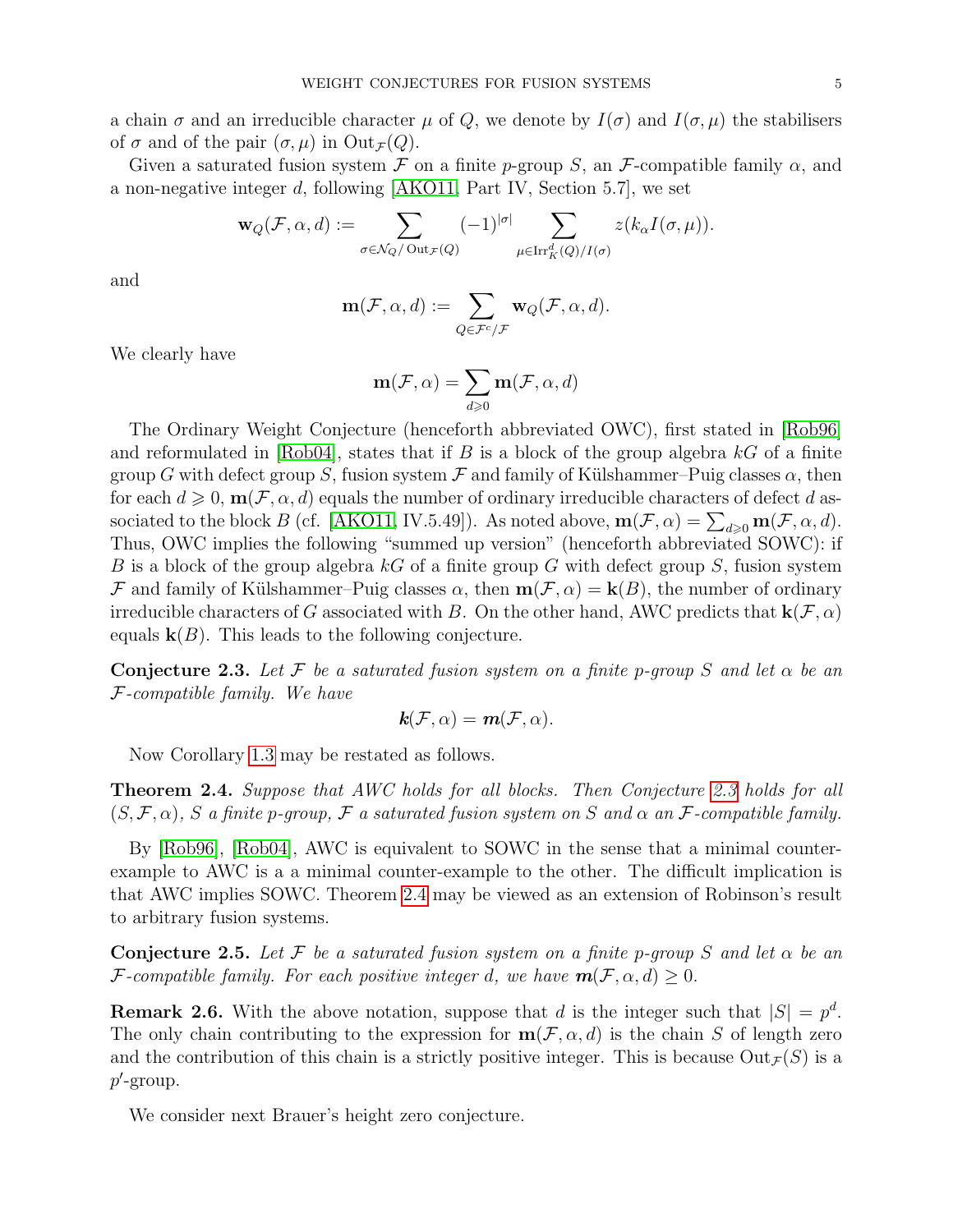**Proposition 2.7.** Let F be a saturated fusion system on a finite p-group S and let  $\alpha$  be an F-compatible family. Suppose that S is abelian of order  $p^d$ . Then  $m(\mathcal{F}, \alpha, d') = 0$  for all  $d' \neq d$ .

*Proof.* Since S is abelian, S is the only F-centric subgroup of S, and all characters of S are linear, hence of defect d. The result follows.

<span id="page-6-0"></span>Conjecture 2.8. Let F be a saturated fusion system on a finite p-group S and let  $\alpha$  be an F-compatible family. Suppose that S is nonabelian of order  $p^d$ . Then  $m(\mathcal{F}, \alpha, d') \neq 0$  for some  $d' \neq d$ .

If S is non-abelian and  $(S, \mathcal{F}, \alpha)$  is realized by a block B satisfying OWC, then the above is equivalent to the statement that  $B$  satisfies Brauer's height zero conjecture. Note that Navarro and Tiep [\[NT13\]](#page-34-3) have proved that the height zero conjecture is a consequence of the Dade projective conjecture and of the fact that the Brauer height zero conjecture has been checked for finite quasi-simple groups [\[KM17\]](#page-33-3). Eaton has proved in [\[Eat04\]](#page-33-4) that the Dade projective conjecture is equivalent to the OWC in the sense that a minimal counterexample to one is a minimal counter-example to the other. Thus the above conjecture for block realizable triples is a consequence of OWC.

<span id="page-6-2"></span>**Conjecture 2.9.** Let F be a saturated fusion system on a finite p-group S and let  $\alpha$  be an F-compatible family. Suppose that S is nonabelian of order  $p^d$ . Let  $r > 0$  be the smallest positive integer such that  $S$  has a character of degree  $p^r$ . Then  $r$  is the smallest positive integer such that  $m(F, \alpha, d-r) \neq 0$ .

If  $(S, \mathcal{F}, \alpha)$  is realized by a block B satisfying OWC, then the above is equivalent to the statement that B satisfies the conjecture by Eaton and Moreto in [\[EM14\]](#page-33-5).

<span id="page-6-1"></span>**Conjecture 2.10.** Let F be a saturated fusion system on a finite p-group S of order  $p^d$  and let  $\alpha$  be an F-compatible family. Then

- (1)  $\mathbf{k}(\mathcal{F}, \alpha)/\mathbf{m}(\mathcal{F}, \alpha, d)$  is at most the number of conjugacy classes of  $[S, S]$ .
- (2)  $\mathbf{k}(\mathcal{F}, \alpha) / \mathbf{w}(\mathcal{F}, \alpha)$  is at most the number of conjugacy classes of S.

If  $(S, \mathcal{F}, \alpha)$  is realized by a block B satisfying OWC, then the above is equivalent to the statement that B satisfies the conjecture of Malle and Navarro in  $[MN06]$ . Similar to Conjecture [2.1,](#page-4-1) one could consider versions of the above inequalities with  $\mathbf{k}(\mathcal{F}, \alpha)$  replaced by  $\mathbf{m}(\mathcal{F}, \alpha)$  or  $\mathbf{m}^*(\mathcal{F}, \alpha)$ .

If F is p-solvable (i.e. if F is constrained with p-solvable model) then for any F-compatible family  $\alpha$ , the triple  $(S, \mathcal{F}, \alpha)$  is realizable by a block of a p-solvable group (see Proposition [4.8\)](#page-14-0). The OWC has been shown to hold for blocks of p-solvable groups by Robinson, and AWC for p-solvable groups was proved earlier by Okuyama. The  $k(B)$  conjecture for finite psolvable groups was proved in [\[GMRS04\]](#page-33-6) and the height zero conjecture for p-solvable groups was shown to hold by Gluck and Wolf [\[GW84\]](#page-33-7). Thus Conjectures [2.1,](#page-4-1) [2.3,](#page-5-1) [2.5,](#page-5-2) [2.8](#page-6-0) all hold for solvable fusion systems. If moreover  $\mathcal{F} = N_{\mathcal{F}}(S)$ , then for any F-compatible family  $\alpha$ , the triple  $(S, \mathcal{F}, \alpha)$  is realizable by a block of a finite group G containing S as a normal (and Sylow) subgroup, hence Conjecture [2.10](#page-6-1) holds by [\[MR17,](#page-34-1) Theorem 2] and Conjecture [2.9](#page-6-2) holds by [\[EM14\]](#page-33-5).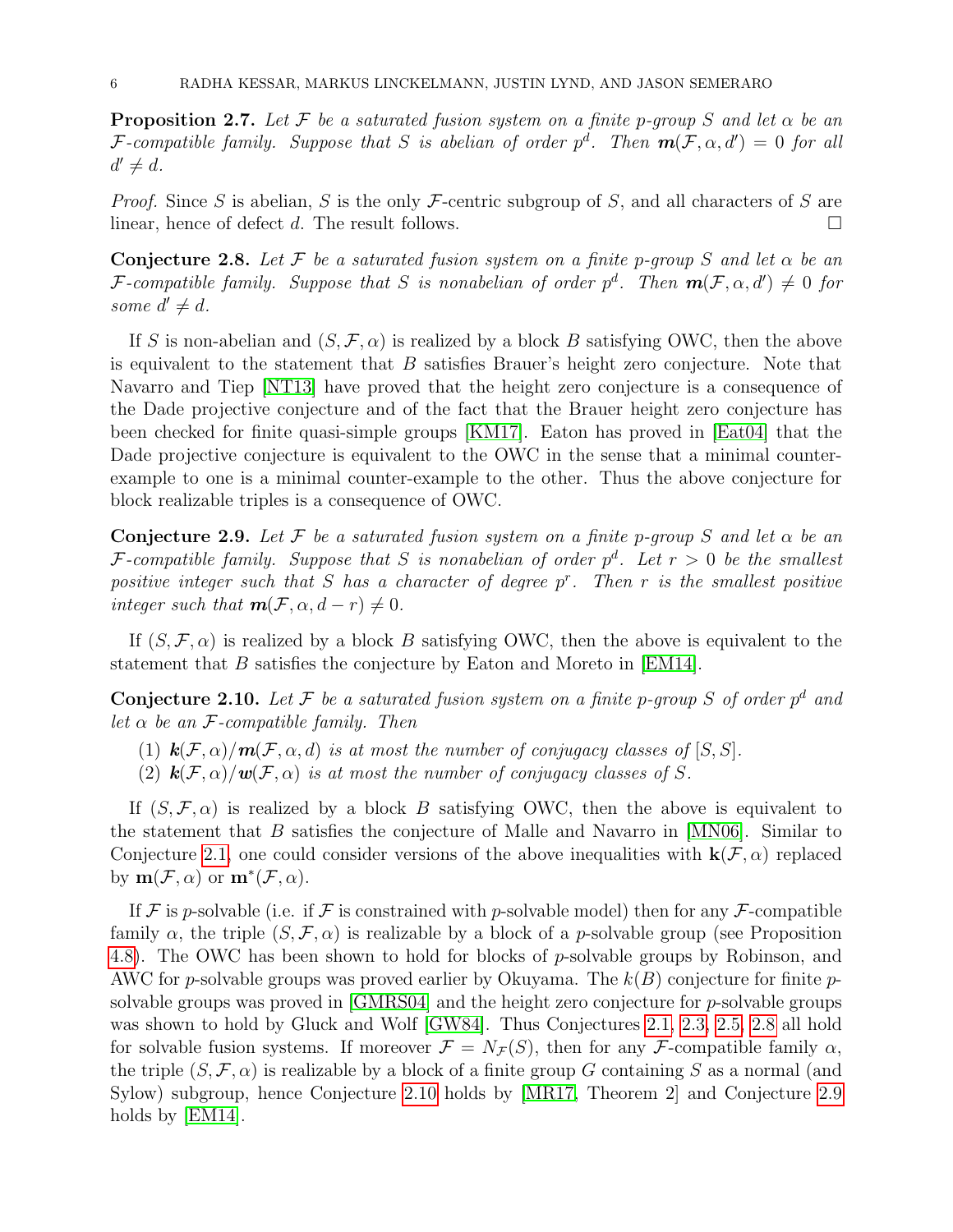Let F be a saturated fusion system on a non-trivial finite p-group S and let C be the full subcategory of  $\mathcal F$  of nontrivial subgroups of S. Following the terminology in [\[Lin09b\]](#page-33-8), briefly reviewed at the end of the next section, we denote by  $S_{\leq}(\mathcal{C})$  the subcategory of the subdivision category  $S(\mathcal{C})$  of chains

$$
\sigma = (Q_0 < Q_1 < \cdots < Q_m)
$$

where the  $Q_i$  are nontrivial subgroups of S which are normal in the maximal term  $Q_m$ . Such a chain  $\sigma$  is called fully F-normalized if  $Q_0$  is fully F-normalized, and either  $m = 0$  or  $\sigma_{\geq 1} = (Q_1 < \cdots < Q_m)$  is fully  $N_{\mathcal{F}}(Q_0)$ -normalized. Denote by  $S_q(\mathcal{C})^f$  the set of all fully F-normalized chains. For  $\sigma \in S_d(\mathcal{C})^f$ , we denote by  $N_{\mathcal{F}}(\sigma)$  the saturated fusion system on  $N<sub>S</sub>(\sigma)$  as in [\[Lin09b,](#page-33-8) 5.2, 5.3]. By Proposition [4.6](#page-13-0) below, an F-compatible family  $\alpha$  induces a canonical  $N_{\mathcal{F}}(\sigma)$ -compatible family  $\alpha(\sigma)$ , for each fully F-normalised chain  $\sigma$  in  $S_q(\mathcal{C})$ . The translation to fusion systems of the Knörr-Robinson reformulation of Alperin's Weight Conjecture in [\[KR89\]](#page-33-9) reads as follows.

**Conjecture 2.11.** Let F be a saturated fusion system on a finite non-trivial p-group S and let  $\alpha$  be an F-compatible family. We have

$$
\mathbf{k}(\mathcal{F},\alpha)=\sum_{\sigma}\;(-1)^{|\sigma|}\mathbf{k}(N_{\mathcal{F}}(\sigma),\alpha(\sigma))
$$

where in the sum  $\sigma$  runs over a set of representatives of the isomorphism classes of fully normalised normal chains of non-trivial subgroups of S.

Again, one could consider versions of the above replacing **k** with **m** or **m**<sup>\*</sup>. Taking into account defects of characters, we get the following conjecture, which is an analogue of Dade's ordinary conjecture:

**Conjecture 2.12.** Let F be a saturated fusion system on a finite non-trivial p-group S and let  $\alpha$  be an F-compatible family of F. For each  $d \geq 0$  we have

$$
\mathbf{m}(\mathcal{F}, \alpha, d) = \sum_{\sigma} (-1)^{|\sigma|} \mathbf{m}(N_{\mathcal{F}}(\sigma), \alpha(\sigma), d) ,
$$

where in the sum  $\sigma$  runs over a set of representatives of the isomorphism classes of fully normalised normal chains of non-trivial subgroups of S.

**Example 2.13.** Let p be an odd prime and let  $S \cong p_+^{1+2}$  be an extraspecial group of order  $p^3$ and exponent p. Using the classification of saturated fusion systems on S by Ruiz and Viruel [\[RV04\]](#page-34-5) (which for  $p = 7$  includes three exotic fusion systems), one can show that for any nonconstrained fusion system on S every compatible family  $\alpha$  is trivial. Using computations in Magma [\[BCP97\]](#page-33-10) one can show that for any nonconstrained saturated fusion system  $\mathcal F$ on S the Conjectures [2.1,](#page-4-1) [2.2,](#page-4-2) [2.3,](#page-5-1) [2.5,](#page-5-2) [2.8,](#page-6-0) [2.9](#page-6-2) and [2.10](#page-6-1) all hold for  $\mathcal F$ . The details for the calculations can be found in Section 8 of [\[KLLS18\]](#page-33-11).

# 3. Background material

<span id="page-7-1"></span><span id="page-7-0"></span>**Lemma 3.1** (Thompson's  $A \times B$  Lemma). Let S be a finite p-group and  $A \times B \leq \text{Aut}(S)$ be such that A is a p'-group and B is a p-group. If A centralizes  $C_S(B)$ , then  $A = 1$ .

*Proof.* See [\[Gor80,](#page-33-12) Theorem 5.3.4].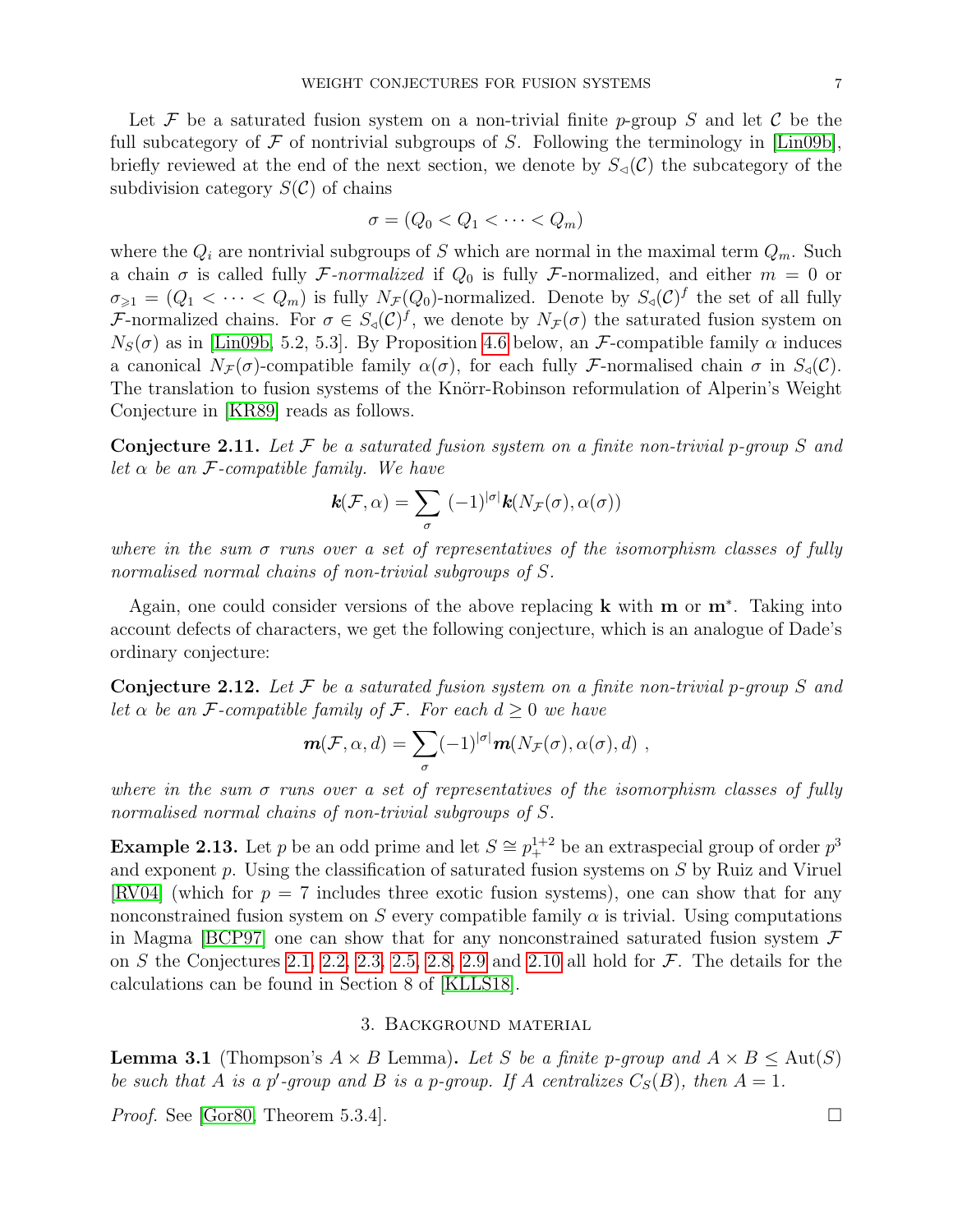We will use standard terminology on saturated fusion systems, as can be found in many sources, including [\[Cra11\]](#page-33-13), [\[AKO11\]](#page-33-0)), for instance. We assume familiarity with the notions of centralizers and normalizers in fusion systems.

<span id="page-8-0"></span>**Lemma 3.2.** Let F be a saturated fusion system on a finite p-group S. Fix  $Q \leq S$  and  $K \leq \text{Aut}(Q)$ . Assume that Q is fully K-normalized. Then PQ is F-centric for each  $N_{\mathcal{F}}^K(Q)$ centric subgroup  $P \leq N_S^K(Q)$ .

*Proof.* The argument given in the proof of [\[BLO03,](#page-33-14) Lemma 6.2] generalizes: Let  $P \leq$  $N_S^K(Q)$  be an  $N_{\mathcal{F}}^K(Q)$ -centric subgroup and let  $\varphi \in \text{Hom}_{\mathcal{F}}(PQ, S)$ . Then  $\varphi(PQ) \leq$  $N_S^{\varphi K \varphi^{-1}}$  $S^{(\varphi K\varphi^{-1}}(\varphi(Q))\varphi(Q)$ . Since Q is fully K-normalized in F, there is a morphism

$$
\psi \in \text{Hom}_{\mathcal{F}}(N_S^{\varphi K \varphi^{-1}}(\varphi(Q))\varphi(Q), S)
$$

such that  $\psi \varphi(Q) = Q$  and  $(\psi \varphi)|_Q \in K$  by [\[AKO11,](#page-33-0) Proposition I.5.2(c)]. This means that  $\psi\varphi$  is a morphism in  $\text{Hom}_{N^K_{\mathcal{F}}(Q)}(PQ, S)$ . Since  $C_S(\varphi(PQ)) \leq N^{\varphi K\varphi^{-1}}_S$  $S^{ \varphi K \varphi^{-1}}(\varphi(Q)),$ 

$$
\psi(C_S(\varphi(PQ))) \le C_S(\psi\varphi(PQ)) \le C_S(\psi\varphi(P)) \cap N_S^K(Q) \le \psi\varphi(P),
$$

where the middle inequality holds because  $\psi \varphi K \varphi^{-1} \psi^{-1} = K$ , and where the last inequality holds since P is  $N_{\mathcal{F}}^{K}(Q)$ -centric. Hence,  $C_{S}(\varphi(PQ)) \leq \varphi(P) \leq \varphi(PQ)$ . Since  $\varphi$  was chosen arbitrarily, this shows that  $PQ$  is  $\mathcal{F}\text{-centric.}$ 

<span id="page-8-2"></span>**Lemma 3.3.** Let  $x \in S$  be such that  $\langle x \rangle$  is fully F-centralized, and fix  $Q \leq C_S(x)$ . Then Q is  $C_{\mathcal{F}}(x)$ -centric if and only if Q is F-centric. Moreover,  $Out_{C_{\mathcal{F}}(x)}(Q) = C_{Out_{\mathcal{F}}(Q)}(x)$  under either of these assumptions.

*Proof.* Suppose first that Q is F-centric and let P be  $C_{\mathcal{F}}(x)$ -conjugate to Q. Then  $C_{C_S(x)}(P) \leq C_S(P) \leq P$  and hence Q is  $C_{\mathcal{F}}(x)$ -centric. Conversely if Q is  $C_{\mathcal{F}}(x)$ -centric, then  $x \in Z(C_{S}(x)) \leq C_{C_{S}(x)}(Q) \leq Q$  so  $Q = Q\langle x \rangle$  is F-centric by Lemma [3.2](#page-8-0) applied in the case  $K = 1$ . Since  $Out_{\mathcal{F}}(Q)$  acts by conjugation on  $Z(Q)$ ,  $C_{Out_{\mathcal{F}}(Q)}(x)$  is well-defined. Now  $Aut_{C_{\mathcal{F}}(x)}(Q) = C_{Aut_{\mathcal{F}}(Q)}(x)$  is exactly the set of F-automorphisms of Q which fix x, and this group contains  $\text{Inn}(Q)$  by assumption. The lemma follows.

Given an isomorphism  $\varphi$  in F from Q to Q', the conjugation map  $c_{\varphi}$ : Aut $\mathcal{F}(Q) \to$ Aut<sub>F</sub>(Q') given by  $\eta \to \varphi \eta \varphi^{-1}$  is an isomorphism which maps Inn(Q) onto Inn(Q'). Thus, conjugation induces a well-defined isomorphism  $Out_{\mathcal{F}}(Q) \to Out_{\mathcal{F}}(Q')$ , which we denote by  $\bar{c}_{\varphi}$ . The following direct application of the extension axiom is needed in Section [5.](#page-18-0)

<span id="page-8-1"></span>**Lemma 3.4.** Let  $Q$  and  $Q'$  be F-centric subgroups of  $S$ , and let  $R$  be a subgroup of  $S$ containing Q as a normal subgroup. Let  $\varphi: Q \to Q'$  be an isomorphism in F. Assume that  $c_{\varphi}(\text{Aut}_R(Q)) \leq \text{Aut}_S(Q'),$  or, equivalently, that  $\overline{c}_{\varphi}(\text{Out}_R(Q)) \leq \text{Out}_S(Q').$  Let  $R' \leq S$  be the inverse image of  $c_{\varphi}(\text{Aut}_R(Q))$  under the canonical homomorphism  $N_S(Q') \to \text{Aut}_S(Q')$ . Then there exists a morphism  $R \to S$  in F extending  $\varphi$ . Moreover,  $\tau(R) = R'$  for any such  $extension \tau$ .

*Proof.* Since  $\text{Aut}_S(Q')$  is the full inverse image of  $\text{Out}_S(Q')$  under the canonical surjection  ${\rm Aut}_{\mathcal{F}}(Q') \to {\rm Out}_{\mathcal{F}}(Q')$ , the two conditions on the image of R are indeed equivalent. Hence,  $R \leq N_{\varphi}$  in the notation of [\[AKO11,](#page-33-0) Definition 2.2]. Since each *F*-centric subgroup is fully  $F$ -centralised, the extension axiom of saturation yields the first assertion.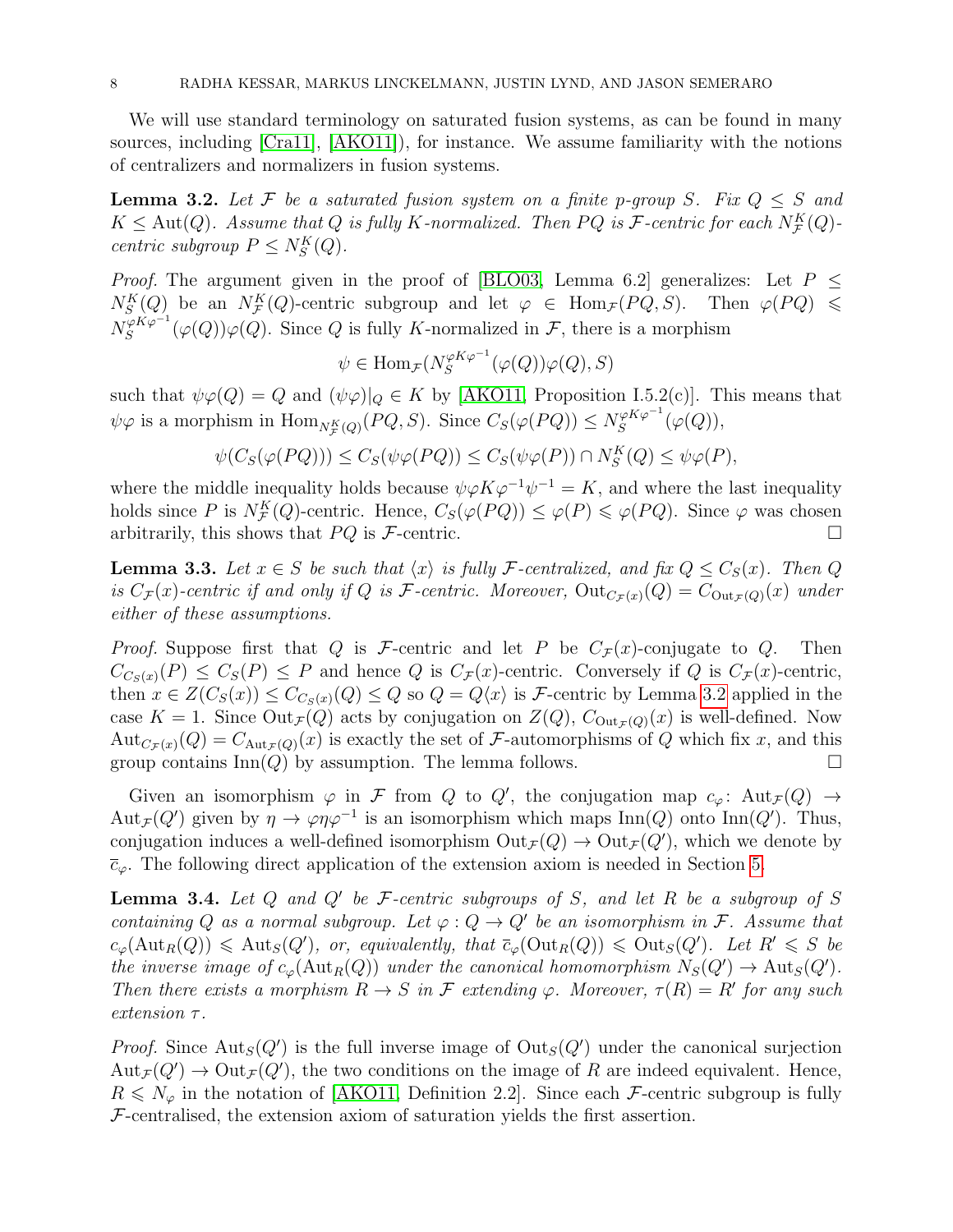If  $\tau$  and  $\tau'$  are two F-morphisms extending  $\varphi$ , then one may find  $z \in Z(Q)$  such that  $\tau' = \tau \circ c_z$  by [\[BLO03,](#page-33-14) Lemma A.8]. Since  $z \in Q \le R$ , this shows the second assertion.  $\square$ 

Let  $\mathcal C$  be a full subcategory of  $\mathcal F$  which is closed under isomorphisms and taking super-groups. Following the notation in [\[Lin18,](#page-33-1) Section 8.13], we denote by  $S(\mathcal{C})$  the subdivision category of C. The objects of C can be regarded as non-empty chains of non-isomorphisms

$$
Q_0 \to Q_1 \to \cdots \to Q_m
$$

in F with  $Q_i$  belonging to C. Any homomorphism in  $S(\mathcal{C})$  is a composition of a chain preserving isomorphism in  $\mathcal F$  and an inclusion of a chain as a subchain of another chain. There is a canonical functor  $S(\mathcal{C}) \to \mathcal{C}$  mapping a chain to its maximal term.

By [\[Lin18,](#page-33-1) Proposition 8.13.3], any chain in  $S(\mathcal{C})$  is isomorphic, in  $S(\mathcal{C})$ , to a chain of proper inclusions

$$
Q_0 < Q_1 < \cdots < Q_m
$$

of subgroups  $Q_i$  of S belonging to C. In other words, the category  $S(\mathcal{C})$  is equivalent to its full subcategory, denoted  $S<sub>z</sub>(\mathcal{C})$  consisting of non-empty chains of proper inclusions of subgroups of S in C. A chain  $\sigma$  above is said to have length m, and we write  $|\sigma| = m$ . When convenient, we occasionally write  $Q_{\sigma}$  and  $Q^{\sigma}$  for the smallest and largest subgroups in  $\sigma$ , respectively.

A morphism between chains  $Q_0 < \cdots < Q_m$  and  $R_0 < \cdots < R_n$  is a pair consisting of an injective map  $\beta: \{0, \ldots, m\} \to \{0, \ldots, n\}$  together with a collection of isomorphisms  $Q_i \to R_{\beta(i)}$  in F for each  $i \in \{0, \ldots, m\}$  which satisfy the obvious compatibility conditions. Thus, the set of isomorphisms between chains  $\sigma$ ,  $\tau$  in  $S<sub>\zeta</sub>(\mathcal{C})$  can be identified with the set of chain-preserving isomorphisms  $\varphi: Q^{\sigma} \to Q^{\tau}$  in F. Whenever  $\sigma \in S_{\leq}(\mathcal{C})$ , let  $\text{Aut}_{\mathcal{F}}(\sigma)$  be the subgroup of  $\text{Aut}_{\mathcal{F}}(Q^{\sigma})$  consisting of those automorphisms which preserve each member of the chain. In other words,  $Aut_{\mathcal{F}}(\sigma)$  is the automorphism group of  $\sigma$  in  $S_{\leq}(\mathcal{C})$ .

We denote by  $S_4(\mathcal{C})$  the full subcategory of  $S_5(\mathcal{C})$  of all chains

$$
Q_0 < Q_1 < \cdots < Q_m
$$

in  $S_{\leq}(\mathcal{C})$  satisfying the additional property that the  $Q_i$  are normal in the maximal term  $Q_m$ , for  $0 \leq i \leq m$ .

We denote the set of isomorphism classes of chains in  $S(\mathcal{C})$  by  $[S(\mathcal{C})]$ . Since  $\mathcal{C}$ , and hence  $S(\mathcal{C})$ , is an EI-category, the set  $[S(\mathcal{C})]$  has a canonical partial order given by  $[\sigma] \leq [\tau]$ , whenever  $[\sigma]$ ,  $[\tau]$  are the isomorphism classes of chains  $\sigma$ ,  $\tau$  in  $S(\mathcal{C})$  such that  $\text{Hom}_{S(\mathcal{C})}(\sigma, \tau)$ is non-empty.

If  $\mathcal{F} = \mathcal{F}_S(G)$  for some finite group G having S as a Sylow p-subgroup, then  $[S<sub>lt</sub>(\mathcal{C})]$  is isomorphic to the poset of G-conjugacy classes of chains of subgroups in  $\mathcal{C}$ . For a more general statement regarding G-conjugacy classes of chains of Brauer pairs of a block, see [\[Lin05,](#page-33-15) Proposition 4.6].

#### 4. Compatible families of second cohomology classes

<span id="page-9-0"></span>We describe properties of Külshammer-Puig classes of blocks which are needed to ensure that the conjectures stated for saturated fusion systems do indeed specialize to the block theoretic versions from which they are inspired in case the triple  $(S, \mathcal{F}, \alpha)$  under consideration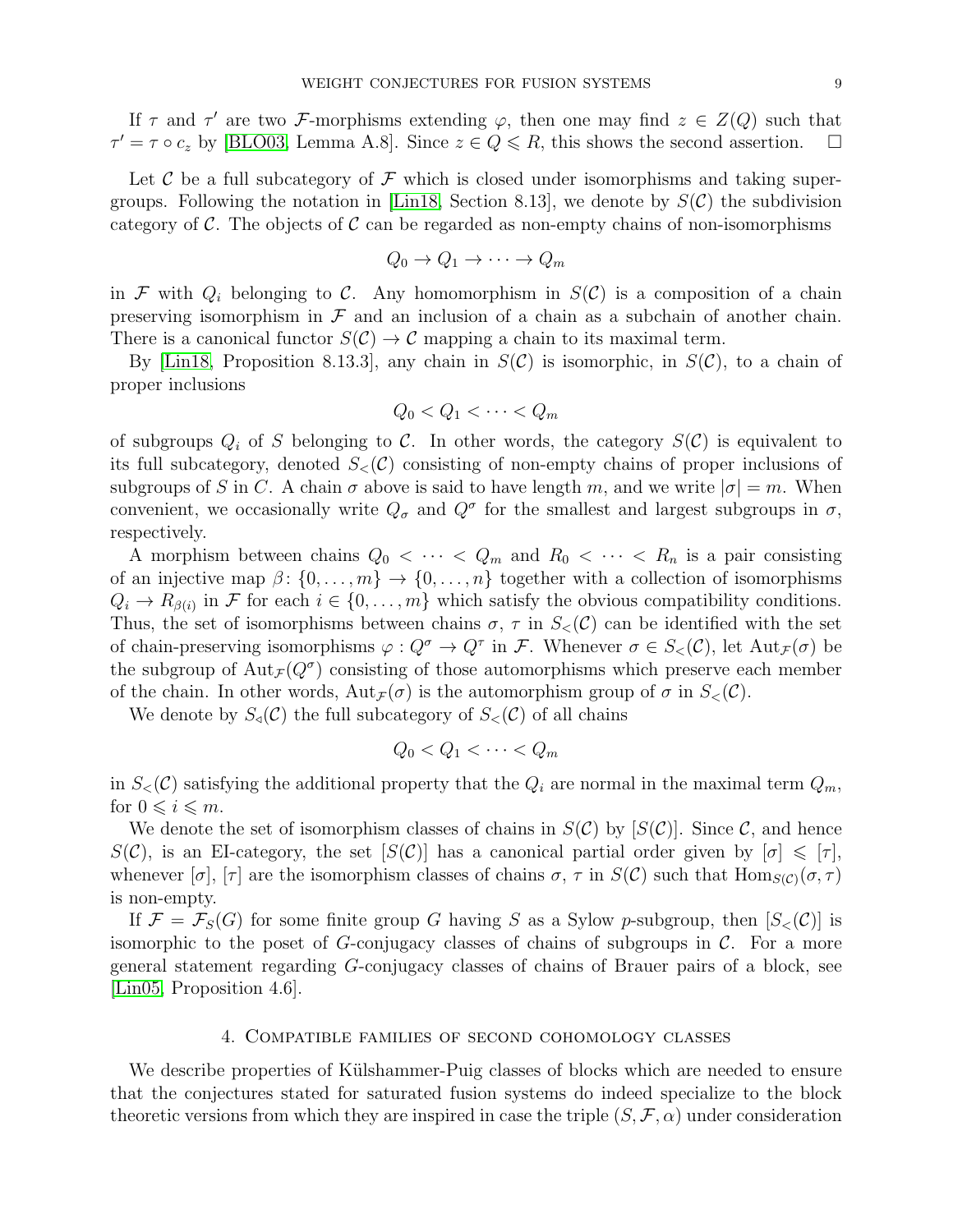is realized by a block. We briefly review the construction of Külshammer-Puig classes (see e. g. [\[Lin18,](#page-33-1) Theorem 5.3.12, Corollary 8.12.9, Section 8.14] for more details and proofs).

Let M be a finite-dimensional simple k-algebra; that is, M is isomorphic to a matrix algebra over k. Let G be a finite group acting on M by algebra automorphisms. By the Skolem-Noether Theorem, every automorphism of M is inner, and hence for any  $g \in G$  there is an element  $s_q \in M^\times$  such that the action of g is equal to the conjugation action of  $s_q$  on M. Since  $Z(M) \cong k$ , the elements  $s_g$  are only unique up to scalars in  $k^{\times}$ . Thus for  $g$ ,  $h \in$ G we have  $s_g s_h = \alpha(g,h)s_{gh}$  for some  $\alpha(g,h) \in k^{\times}$ . The map  $\alpha: G \times G \to k^{\times}$  is then a 2-cocycle whose class in  $H^2(G, k^{\times})$  is independent of the choices of the  $s_g$ . We call this class the class determined by the action of G on M. If G acts trivially on M, then  $\alpha$  is the trivial class.

Suppose now that G has a normal subgroup N such that the action of N on the simple algebra M lifts to a G-stable group homomorphism  $\tau : N \to M^{\times}$ . Let  $[G/N]$  be a set of representatives of  $G/N$  in G. For each  $g \in [G/N]$  choose some  $s_g$  as above, and for each  $h \in N$  set  $s_{gh} = s_g \tau(h)$ . One checks that the 2-cocycle  $\alpha$  determined by this choice has the property that its values  $\alpha(g, h)$  depend only on the images of g, h in  $G/N$ , for all g,  $h \in G$ , and hence  $\alpha$  induces a 2-cocycle  $\beta$  on  $G/N$  whose class in  $H^2(G/N, k^{\times})$  does not depend on the choices of the  $s_g$  (but the class of  $\beta$  does depend on the choice of  $\tau$  lifting the action of N on  $M$ ). We call this class the class determined by the action of  $G$  on  $M$  together with the *group homomorphism*  $\tau$ . Even if G acts trivially on M this does not necessarily imply that β is trivial (this depends on whether  $τ$  is trivial).

This scenario arises if M is a simple algebra quotient of  $kN$  by a G-stable maximal ideal in kN. Here the action of G is the conjugation action and the map  $\tau$  is induced by the canonical algebra surjection  $kN \to M$ . Any such scenario determines a class  $\beta$  in  $H^2(G/N, k^{\times})$  whose restriction to G along the canonical surjection  $G \to G/N$  is equal to the class  $\alpha$  determined by the action of  $G$  on  $M$ . For technical Clifford theoretic reasons it is usually more convenient to consider the inverse class.

The Külshammer–Puig classes arise in turn as special cases of this construction. Let  $B$ be a block of kG with maximal B-Brauer pair  $(S, e)$  and associated fusion system F on S. Let Q be an F-centric subgroup of S. That is, if f is the unique block of  $kC_G(Q)$  satisfying  $(Q, f) \leqslant (S, e)$ , then  $Z(Q)$  is a defect group of f (which is clearly central), and hence  $kC<sub>G</sub>(Q)f$  is a nilpotent block with a unique simple algebra quotient  $M_Q$ . The uniqueness ensures that  $M_Q$  is  $N_G(Q, f)$ -stable. By standard facts,  $M_Q$  is also the unique simple algebra quotient of  $kQC_G(Q)f$ . Note that  $QC_G(Q)$  is a normal subgroup of  $N_G(Q, f)$ , and that  $N_G(Q, f)/QC_G(Q) \cong \text{Out}_\mathcal{F}(Q)$ . Thus the previous scenario with  $N_G(Q, f)$  and  $QC_G(Q)$ instead of G and N, respectively, yields a canonical class in  $H^2(\text{Out}_{\mathcal{F}}(Q), k^{\times})$ . The *inverse* of this class is the Külshammer–Puig class  $\alpha_Q$ . Using  $N_G(Q, f)$  and  $C_G(Q)$  would yield the corresponding class, abusively again denoted  $\alpha_Q$ , in  $H^2(\text{Aut}_{\mathcal{F}}(Q), k^{\times}).$ 

Let F be a saturated fusion system on a finite p-group S. We denote by  $\mathcal{F}^c$  the full subcategory of F-centric subgroups of S. For any  $Q \in \mathcal{F}^c$ , we may (and will) identify without further comment the group  $H^2(\text{Out}_{\mathcal{F}}(Q), k^{\times})$  with  $H^2(\text{Aut}_{\mathcal{F}}(Q), k^{\times})$  via the isomorphism induced by the canonical surjection  $Aut_{\mathcal{F}}(Q) \to Out_{\mathcal{F}}(Q)$ . The assignment  $Q \mapsto$  $H^2(\text{Out}_{\mathcal{F}}(Q), k^{\times})$  is not functorial on  $\mathcal{F}^c$ . In order to interpret certain families of classes in  $\prod_{Q \in \mathcal{F}^c} H^2(\text{Out}_{\mathcal{F}}(Q), k^{\times})$  as a limit of a functor, we need to pass to the subdivision category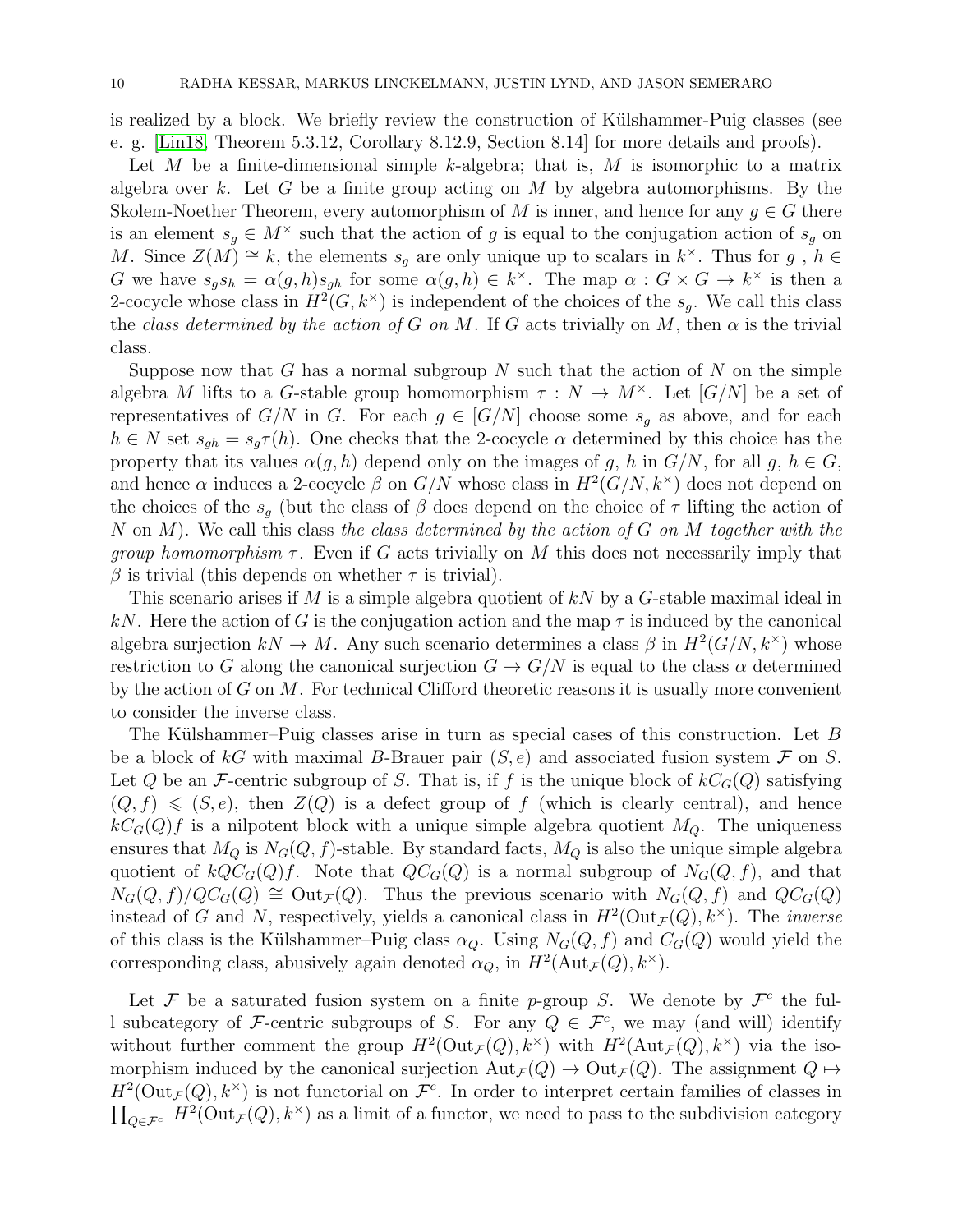$S(\mathcal{F}^c)$  of  $\mathcal{F}^c$ . By [\[Lin09a,](#page-33-16) Theorem 1.1], there is a canonical functor  $\mathcal{A}_{\mathcal{F}}^2$  from  $[S(\mathcal{F}^c)]$  to the category of abelian groups which sends an object  $\tau$  of  $[S(\mathcal{F}^c)]$  to  $H^2(\text{Aut}_{S(\mathcal{F}^c)}(\sigma), k^{\times})$  for some  $\sigma \in S(\mathcal{F}^c)$  such that  $\tau = [\sigma]$ . The choice of representative  $\sigma$  determines this functor up to unique isomorphism. Let  $\alpha = (\alpha_Q)_{Q \in \mathcal{F}^c}$  be a family of classes  $\alpha_Q \in H^2(\text{Out}_{\mathcal{F}}(Q), k^\times)$ . For each  $\tau \in [S(\mathcal{F}^c)]$ , define the element  $\alpha_{\tau} \in \mathcal{A}_{\mathcal{F}}^2(\tau)$  to be the restriction of  $\alpha_{Q_m}$  to the subgroup  $\text{Aut}_{S(\mathcal{F}^c)}(\sigma)$  of  $\text{Aut}_{\mathcal{F}}(Q_m)$  where

$$
\sigma = (Q_0 \to Q_1 \to \cdots \to Q_m)
$$

is the representative of  $\tau$  in  $S[\mathcal{F}^c]$  as above.

<span id="page-11-0"></span>**Definition 4.1.** Let F be a saturated fusion system on a finite p-group S. An F-compatible family is a family  $\alpha = (\alpha_Q)_{Q \in \mathcal{F}^c}$  of classes  $\alpha_Q \in H^2(\text{Out}_{\mathcal{F}}(Q), k^{\times})$  such that the corresponding family  $(\alpha_{\tau})_{\tau \in [S(\mathcal{F}^c)]}$  as above belongs to  $\lim_{S(\mathcal{F}^c)|} \mathcal{A}_{\mathcal{F}}^2$ . In that case, we write  $\alpha \in \lim_{S(\mathcal{F}^c)|} \mathcal{A}_{\mathcal{F}}^2$  for short.

The set of F-compatible classes forms a subgroup of the abelian group  $\prod_{Q \in \mathcal{F}^c} H^2(\mathrm{Out}_{\mathcal{F}}(Q), k^\times).$ 

By [\[Lin18,](#page-33-1) Theorem 8.14.5], the family  $\alpha$  of Külshammer-Puig classes of a block B of some finite group algebra kG with defect group S and fusion system  $\mathcal F$  is  $\mathcal F$ -compatible. By [\[Lin09b,](#page-33-8) Theorem 4.7] the inclusions of categories  $S_1(\mathcal{F}^c) \subseteq S_2(\mathcal{C}) \subseteq S(\mathcal{C})$  induce isomorphisms

$$
\lim_{[S(\mathcal{F}^c)]}\mathcal{A}_{\mathcal{F}}^2\cong\lim_{[S_{<}(\mathcal{F}^c)]}\mathcal{A}_{\mathcal{F}}^2\cong\lim_{[S_{\triangleleft}(\mathcal{F}^c)]}\mathcal{A}_{\mathcal{F}}^2
$$

Thus to check  $\mathcal F$ -compatibility it suffices to consider normal chains. In fact, it suffices to consider normal chains of length at most 1.

**Lemma 4.2** ([\[Lin18,](#page-33-1) Theorem 8.14.5] and its proof). Let  $\mathcal F$  be a saturated fusion system on a finite p-group S, and let  $\alpha = (\alpha_Q)_{Q \in \mathcal{F}^c}$  with  $\alpha_Q \in H^2(\text{Out}_{\mathcal{F}}(Q); k^{\times})$  for any *F*-centric subgroup Q of S. The following are equivalent.

- (1) The family  $\alpha$  is F-compatible.
- (2) For any proper normal F-centric subgroup  $Q$  of an F-centric subgroup  $R$  of  $S$ , the images of  $\alpha_Q$  and  $\alpha_R$  in  $H^2(\text{Aut}_{S(\mathcal{F}^c)}(Q \triangleleft R), k^{\times})$  under the maps induced by the canonical group homomorphisms

$$
\text{Aut}_{S(\mathcal{F}^c)}(Q \triangleleft R) \to \text{Aut}_{\mathcal{F}}(Q)
$$

$$
\text{Aut}_{S(\mathcal{F}^c)}(Q \triangleleft R) \to \text{Aut}_{\mathcal{F}}(R)
$$

are equal.

We need to follow compatible families through passages to centralizers of elements and normalizers of chains of *p*-subgroups.

<span id="page-11-1"></span>**Lemma 4.3.** [\[Lin18,](#page-33-1) Proposition 8.3.7] Let  $\mathcal F$  be a saturated fusion system on a finite pgroup S, and let Q be a fully F-centralized subgroup of S. If R is a  $C_{\mathcal{F}}(Q)$ -centric subgroup of  $C_S(Q)$ , then QR is an F-centric subgroup of S. The correspondence  $R \mapsto QR$  extends to a unique functor

$$
C_{\mathcal{F}}(Q)^c \to \mathcal{F}^c
$$

which sends a morphism  $\varphi: R \to R'$  in  $C_{\mathcal{F}}(Q)^c$  to the unique morphism  $\psi: QR \to QR'$  in  $\mathcal{F}^c$  which is the identity on Q and coincides with  $\varphi$  on R.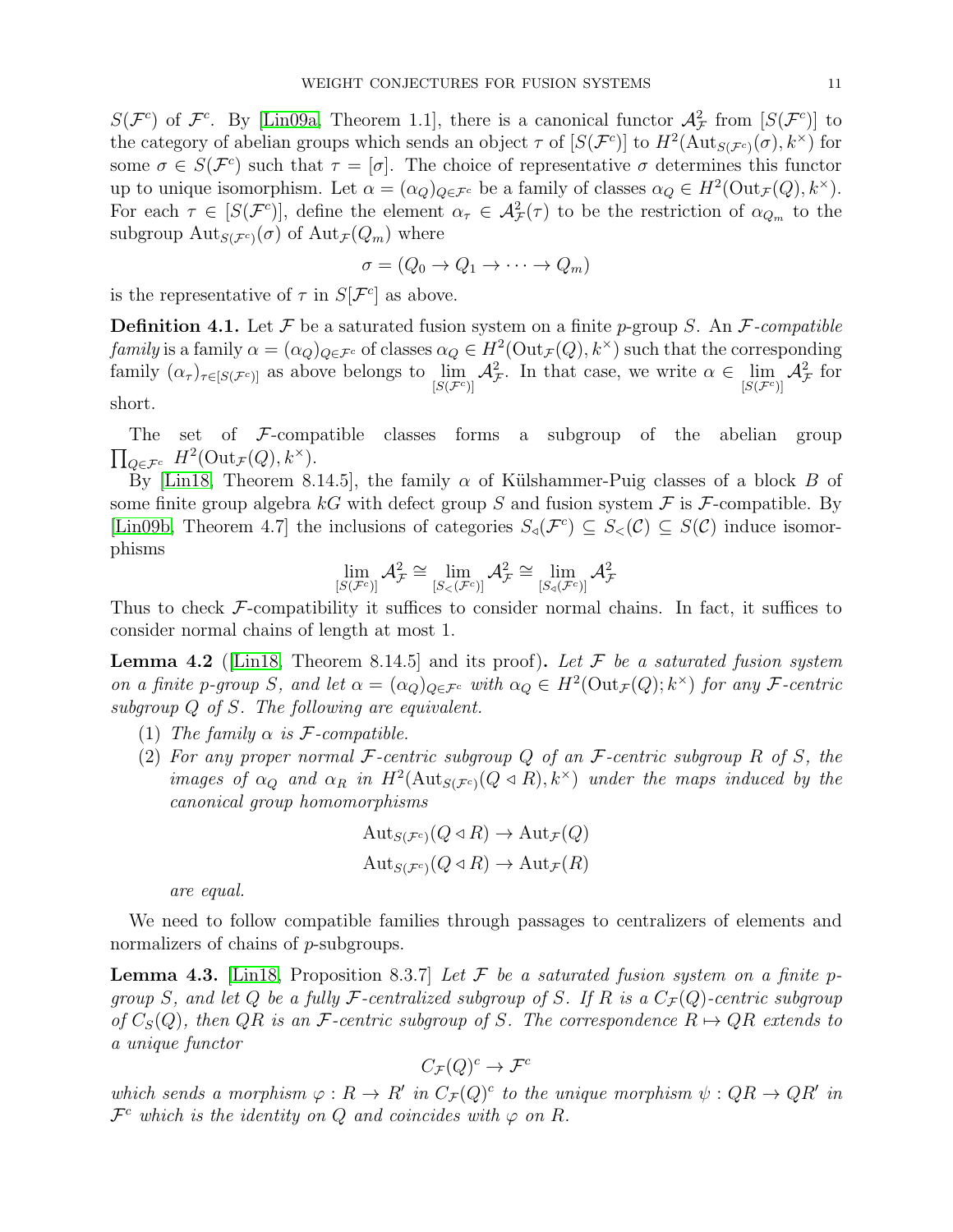This functor extends obviously to a functor between subdivision categories, and hence this functor sends an F-compatible family  $\alpha$  to a  $C_{\mathcal{F}}(Q)$ -compatible family  $\alpha(Q)$ . In order to ensure that the conjectures involving this functor specialize to known facts or conjectures, we need to check that if  $\alpha$  is realized by a block B of kG, then  $\alpha(Q)$  is realized by the corresponding block of  $kC_G(Q)$ .

<span id="page-12-1"></span>**Proposition 4.4.** Let G be a finite group, B a block of  $kG$ , and  $(S, e)$  a maximal B-Brauer pair. Let  $\mathcal F$  be the fusion system of  $B$  on  $S$  determined by the choice of e, and let  $\alpha = (\alpha_Q)_{Q \in \mathcal{F}^c}$  be the family of Külshammer–Puig classes of B. Denote by  $e_Q$  the unique block of  $kC_G(Q)$  such that  $(Q, e_Q) \leqslant (S, e)$  and by f the unique block of  $C_{C_G(Q)}(C_S(Q))$  =  $C_G(QC_S(Q))$  satisfying  $(C_S(Q), f) \leq (S, e)$ . Then  $(C_S(Q), f)$  is a maximal  $(C_G(Q), e)$ -Brauer pair which determines the fusion system  $C_{\mathcal{F}}(Q)$  on  $C_{S}(Q)$ . The restriction of  $\alpha$ to a family  $\alpha(Q)$  along the canonical functor  $C_{\mathcal{F}}(Q)^c \to \mathcal{F}^c$  is the family of Külshammer-Puig classes of the block  $kC_G(Q)e_Q$  with respect to the maximal  $(C_G(Q), e_Q)$ -Brauer pair  $(C_S(Q),f).$ 

*Proof.* The fact that  $(C_S(Q), f)$  is a maximal  $(C_G(Q), e)$ -Brauer pair which determines the fusion system  $C_{\mathcal{F}}(Q)$  on  $C_{\mathcal{S}}(Q)$  is well-known, and proved, for instance, in [\[Lin18,](#page-33-1) Proposition 8.5.4. For the statement on Külshammer–Puig classes, we need the contruction of these classes as reviewed at the beginning of this Section. Let R be a  $C_{\mathcal{F}}(Q)$ -centric subgroup of  $C_S(Q)$ . By [4.3,](#page-11-1) QR is F-centric. Note that  $C_{C_G(Q)}(R) = C_G(QR)$ . Thus if g is the unique block of  $kC_G(QR)$  such that  $(QR, g) \leqslant (S, e)$ , then g is also the unique block of  $kC_{C_G(Q)}(R)$ such that  $(R, g) \leq C_S(Q), f$ . These blocks have therefore the same unique simple quotient (as they are nilpotent blocks), and clearly  $N_{C_G(Q)}(R, f)$  is a subgroup of  $N_G(QR, f)$ . Since the Külshammer–Puig classes of R and QR for  $C_{\mathcal{F}}(Q)$  F are determined by the respective actions of the groups  $N_{C_G(Q)}(R, f)$  and  $N_G(QR, f)$  on that simple quotient, it follows that the class of R in  $C_{\mathcal{F}}(Q)$  is indeed obtained from restricting the class of  $QR$  in F along the canonical map  ${\rm Aut}_{C_{\mathcal{F}}(Q)}(R) \to {\rm Aut}_{\mathcal{F}}(QR).$ 

We apply this for cyclic Q. Let x be an element in S such that  $\langle x \rangle$  is fully F-centralized. For  $\alpha$  an F-compatible family, we denote by  $\alpha(x)$  the corresponding  $C_{\mathcal{F}}(x)$ -compatible family, obtained from restricting  $\alpha$  along the canonical functor

$$
C_{\mathcal{F}}(x)^c \to \mathcal{F}^c
$$

from Proposition [4.3](#page-11-1) applied with  $Q = \langle x \rangle$ . By Proposition [4.4,](#page-12-1) if  $\alpha$  is a family of Külshammer–Puig classes of a block, then  $\alpha(x)$  is a family of Külshammer–Puig classes of the relevant Brauer correspondent of the block.

<span id="page-12-0"></span>**Proposition 4.5.** Suppose that  $(S, \mathcal{F}, \alpha)$  is realizable by a block B of a finite group algebra kG. Then  $w(\mathcal{F}, \alpha)$  is the number of weights associated with B. In particular, AWC holds for B if and only if  $w(\mathcal{F}, \alpha) = \ell(B)$ . Moreover, if AWC holds for B and all its Brauer pairs, then  $\mathbf{k}(\mathcal{F}, \alpha) = \mathbf{k}(B)$ , the number of ordinary irreducible characters associated with B.

*Proof.* For the first assertion see for instance [\[Kes07,](#page-33-17) Proposition 5.4]. The fusion system F is determined by a choice of a block e of  $kC_G(S)$  such that  $(S, e)$  is a maximal B-Brauer pair (see e. g. [\[Kes07,](#page-33-17) Definition 3.8]). Let  $x \in S$  such that  $\langle x \rangle$  is fully F-centralized. Let f be the block of  $kC_G(x)$  such that  $(\langle x \rangle, f)$  is the unique B-Brauer pair contained in  $(S, e)$ .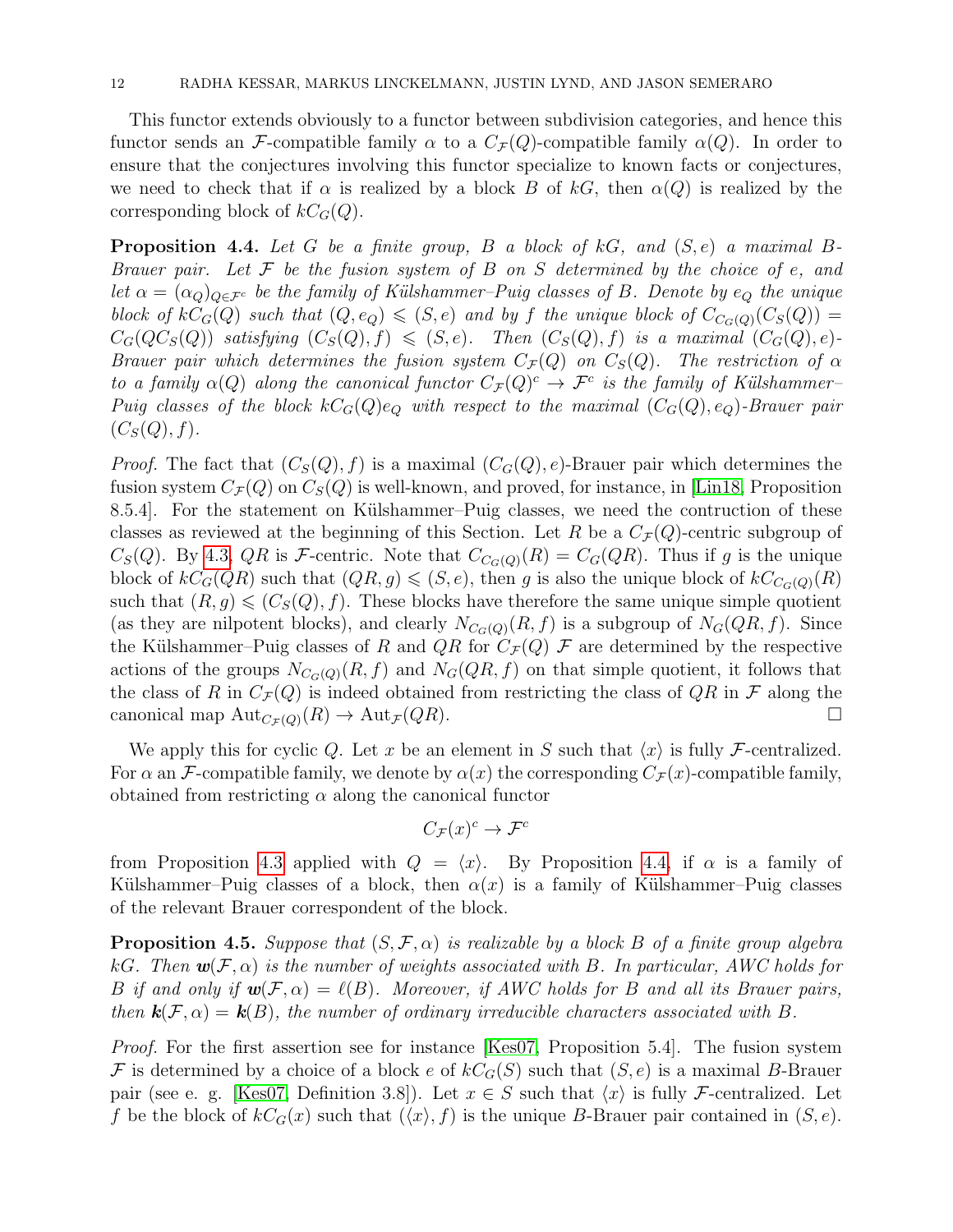By Proposition [4.4,](#page-12-1) the triple  $(C_S(x), C_{\mathcal{F}}(x), \alpha(x))$  is realized by the block f of  $kC_G(x)$ , and hence it follows that  $\mathbf{w}(C_{\mathcal{F}}(x), \alpha(x)) = \ell(kC_G(x)f)$  thanks to the assumption that B-Brauer pairs satisfy AWC. A theorem of Brauer (cf. [\[Lin18,](#page-33-1) Theorem 6.13.12]) now implies the second assertion (see also [\[AKO11,](#page-33-0) IV. 5.7]).  $\Box$ 

For F a saturated fusion system on a finite p-group S, denote by  $\overline{\mathcal{F}}$  the associated orbit category, obtained from F by taking as morphisms the orbits  $\text{Inn}(R)\setminus \text{Hom}_{\mathcal{F}}(Q, R)$  of morphisms in F from Q to R modulo inner automorphisms of R, for any two subgroups  $Q$ , R of S. In particular,  $Out_{\mathcal{F}}(Q) \cong Aut_{\mathcal{F}}(Q)$ . Recall from [\[Lin09b,](#page-33-8) Definition 5.1] that a normal chain

$$
\sigma = (Q_0 < Q_1 < \cdots < Q_m) \in S_d(\mathcal{F})
$$

is called fully F-normalized if  $Q_0$  is fully F-normalized and if either  $m = 0$  or the chain

$$
\sigma_{\geq 1} = (Q_1 < \cdots < Q_m)
$$

is fully  $N_{\mathcal{F}}(Q_0)$ -normalized. Every chain in  $S_0(\mathcal{F})$  is isomorphic to a fully  $\mathcal{F}$ -normalized chain. Note that since  $\sigma$  is a normal chain, we have  $Q_m C_S(Q_m) \leq N_S(\sigma)$ . We need an analogue of Proposition [4.4](#page-12-1) for  $N_{\mathcal{F}}(\sigma)$ .

<span id="page-13-0"></span>**Proposition 4.6.** Let F be a saturated fusion system on a finite p-group S and let  $\alpha$  be an F-compatible family. Let  $\sigma = (Q_0 < Q_1 < \cdots < Q_m) \in S_d(\mathcal{F})$  be fully F-normalized.

- (1) For every  $P \leq N_S(\sigma)$ , if P is  $N_{\mathcal{F}}(\sigma)$ -centric, then  $Q_m P$  is  $\mathcal{F}$ -centric.
- (2) Let P, R be  $N_{\mathcal{F}}(\sigma)$ -centric subgroups of  $N_S(\sigma)$ , let  $\varphi: P \to R$  a morphism in  $N_{\mathcal{F}}(\sigma)$ , and let  $\psi, \psi': Q_m P \to Q_m R$  be morphisms in F extending  $\varphi$  and satisfying  $\psi(Q_i)$  $Q_i = \psi'(Q_i)$  for  $0 \leq i \leq m$ . Then the classes of  $\psi$  and  $\psi'$  are conjugate by an element in  $Z(P)$ . In particular, the correspondence sending  $\varphi$  to any choice of  $\psi$  induces a functor

$$
\Psi: N_{\mathcal{F}}(\sigma)^c \to \overline{\mathcal{F}}^c.
$$

(3) For any  $N_{\mathcal{F}}(\sigma)$ -centric subgroup P of  $N_S(\sigma)$ , the functor  $\Psi$  induces a group homomorphism

$$
Out_{N_{\mathcal{F}}(\sigma)}(P) \to Out_{\mathcal{F}}(Q_m P) ,
$$

and the restriction along these group homomorphisms induces a map from the group of F-compatible families to the group of  $N_{\mathcal{F}}(\sigma)$ -compatible families.

(4) If  $(S, \mathcal{F}, \alpha)$  is realized by a block B with respect to a maximal B-Brauer pair  $(S, e)$ , then  $(N_S(\sigma), N_{\mathcal{F}}(\sigma), \alpha(\sigma))$  is realized by the block  $e_m$  of  $kN_G(\sigma, e_m)$  such that  $(Q_m, e_m)$  $(S, e)$ , with respect to the maximal  $(N_G(\sigma, e_m), e_m)$ -Brauer pair  $(N_S(\sigma), f)$ , where f is the unique block of  $C_{N_G(\sigma)}(N_S(\sigma)) = C_G(N_S(\sigma))$  satisfying  $(N_S(\sigma), f) \leqslant (S, e)$ .

*Proof.* In order to prove the first statement, we argue by induction over the length m of the chain  $\sigma = Q_0 < Q_1 < \cdots < Q_m$ . Suppose that  $m = 0$ , so  $\sigma = Q_0$ , and  $Q_0$  is fully F-normalised. Let P be an  $N_{\mathcal{F}}(Q_0)$ -centric subgroup of  $N_S(Q_0)$ . Then  $Q_0P$  is F-centric by Lemma [3.2.](#page-8-0) Suppose now that  $m > 0$ . Let  $P \leq N_S(\sigma)$  be  $N_F(\sigma)$ -centric. Set  $\sigma' =$  $Q_0 < Q_1 < \cdots < Q_{m-1}$  and  $\mathcal{F}' = N_{\mathcal{F}}(\sigma')$ . By [\[Lin09b,](#page-33-8) 5.4],  $\sigma'$  is a fully  $\mathcal{F}$ -normalized chain, and  $Q_m$  is fully F'-normalized. By the statement for  $m = 0$  applied to F', it follows that  $Q_m P$  is  $\mathcal{F}'$ -centric. By induction,  $Q_m P$  is  $\mathcal{F}$ -centric.

For the second statement, note that the two extensions  $\psi$ ,  $\psi'$  of  $\varphi$  are both again morphisms in  $N_{\mathcal{F}}(\sigma)$ , and their restrictions to the  $N_{\mathcal{F}}(\sigma)$ -centric subgroup P coincide. Thus, by a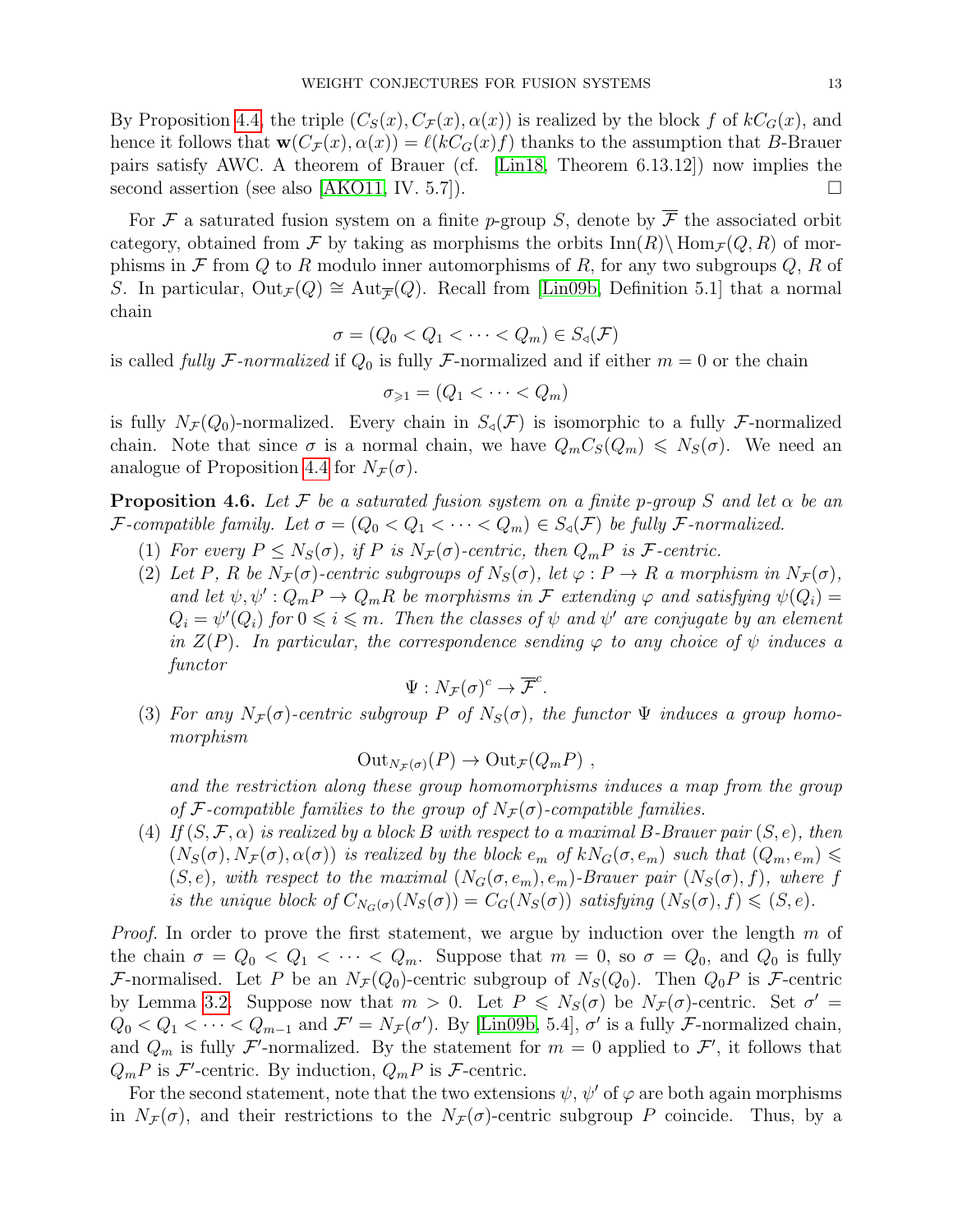standard fact (see e. g. [\[BLO03,](#page-33-14) Lemma A.8]) they differ by conjugation with an element in  $Z(P)$ . That means that the image of  $\psi$  in the orbit category  $\overline{\mathcal{F}}$  is uniquely determined by  $\varphi$ , whence the second statement. The third statement is a formal consequence of the second.

For the proof of the fourth statement, note first that this makes sense: we have  $C_G(Q_m) \leq$  $N_G(\sigma, e_m) \leq N_G(Q_m, e_m)$ , and  $\text{Aut}_{S(\mathcal{F})}(\sigma) \cong N_G(\sigma, e_m)/C_G(Q_m)$ . In particular, by standard block theory,  $e_m$  remains a block of  $kN_G(\sigma, e_m)$ . An interated application of [\[Lin18,](#page-33-1) Proposition 8.5.4] shows that  $N_{\mathcal{F}}(\sigma)$  is the fusion system of this block with respect to the maximal Brauer pair as stated. The same argument as at the end of the proof of Proposition [4.4](#page-12-1) shows that restricting  $\alpha$  yields the family of Külshammer–Puig classes of  $e_m$  as a block of  $kN_G(\sigma, e_m)$ .

Recall that a saturated fusion system F on a finite p-group S is constrained if  $\mathcal{F} = N_{\mathcal{F}}(Q)$ for some normal F-centric subgroup Q of S. In that case, by  $[BCG^+05,$  $[BCG^+05,$  Proposition C (see [\[AKO11,](#page-33-0) Theorem 4.9]),  $\mathcal F$  is the fusion system of a finite group L with S as Sylow p-subgroup, such that Q is normal in L satisfying  $C_L(Q) = Z(Q)$ ; that is, L is p-constrained. In particular, we have canonical isomorphisms  $L/Q \cong Out_{\mathcal{F}}(Q)$  and  $L/Z(Q) \cong Aut_{\mathcal{F}}(Q)$ . The group  $L$  is called a model for  $\mathcal{F}$ .

<span id="page-14-1"></span>**Proposition 4.7** ([\[Lin09a,](#page-33-16) Section 6]). Let F be a saturated fusion system on a finite p-group S such that  $\mathcal{F} = N_{\mathcal{F}}(Q)$  for some normal  $\mathcal{F}$ -centric subgroup Q of S. Let L be a finite group such that S is a Sylow p-subgroup of L, such that Q is normal in L satisfying  $C_L(Q) = Z(Q)$ , and such that  $\mathcal{F} = \mathcal{F}_S(L)$ . The restriction from  $\mathcal{F}^c$  to  $\text{Aut}_{\mathcal{F}}(Q)$  and the canonical map  $L \to$  $Aut_{\mathcal{F}}(Q)$  induce isomorphisms

$$
H^2(\mathcal{F}^c, k^\times) \cong H^2(\text{Aut}_{\mathcal{F}}(Q), k^\times) \cong H^2(L, k^\times).
$$

In particular, any F-compatible family  $\alpha$  is uniquely determined by the component  $\alpha_Q$ .

<span id="page-14-0"></span>**Proposition 4.8** (cf. [\[AKO11,](#page-33-0) Proposition IV.5.34], [\[Lin04,](#page-33-19) 5.3]). Let F be a saturated fusion system on a finite p-group S such that  $\mathcal{F} = N_{\mathcal{F}}(Q)$  for some normal F-centric subgroup Q of S. Let  $\alpha$  be an F-compatible family. Let L be a finite group such that S is a Sylow p-subgroup of L, such that Q is normal in L satisfying  $C_L(Q) = Z(Q)$ , and such that  $\mathcal{F} = \mathcal{F}_S(L)$ . Choose a finite cyclic subgroup Y of  $k^{\times}$  containing all values of a 2-cocycle representing the class  $\alpha_Q$ . Then  $(S, \mathcal{F}, \alpha)$  is realized by a block of the central extension  $\widehat{L}$  of L by Y determined by  $\alpha_Q$ , regarded as a class in  $H^2(L, Y)$ .

In particular  $\alpha = 0$  if and only if b is the principal block of  $k\hat{L}$  (which is isomorphic to the principal block of  $kL$ ). More generally, the blocks arising in the previous Proposition are twisted group algebras of  $L$ ; we lay out the connection between  $p'$ -central extensions and twisted group algebras in the next result

<span id="page-14-2"></span>**Proposition 4.9.** Let G be a finite group, and  $\alpha \in H^2(G, k^\times)$ .

(1) There exists a central extension

$$
1 \to Z \to \widetilde{G} \to G \to 1
$$

where  $Z$  is a cyclic group of order prime to p and a primitive idempotent e of  $kZ$ such for any subgroup L of G, we have an isomorphism  $k_{\alpha}L \cong k\tilde{L}e$ , where  $\tilde{L}$  is the inverse image of L in  $\tilde{G}$ . In particular  $\ell(k_{\alpha}L) = \ell(k\tilde{L}e)$  and  $z(k_{\alpha}L) = z(k\tilde{L}e)$ .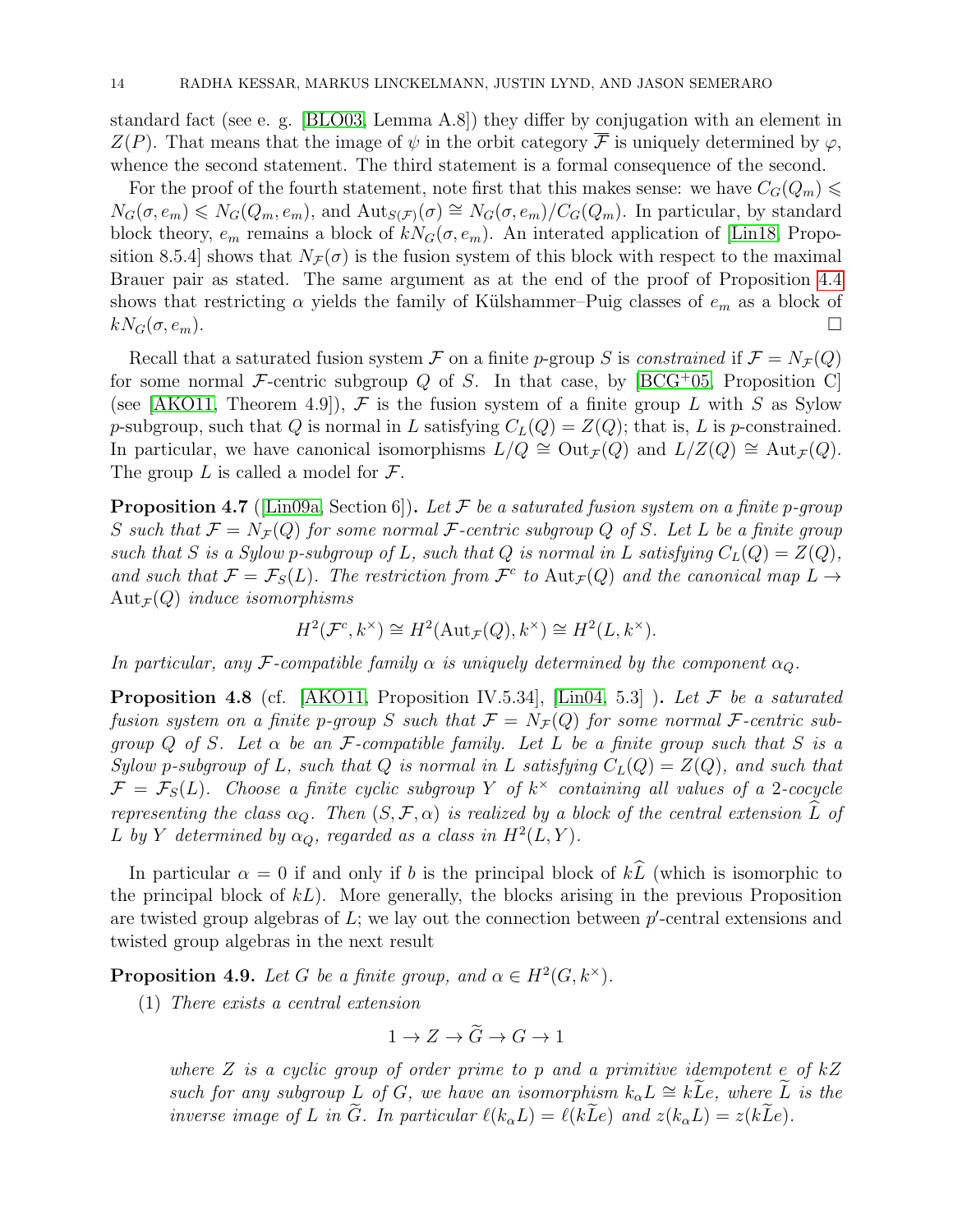(2) Suppose that there exists a normal p-subgroup Q of G such that  $C_G(Q) = Z(Q)$ . Identify  $\alpha$  with the corresponding element of  $H^2(G/Q, k^{\times})$ . Let L be a subgroup of G containing Q, S a Sylow p-subgroup of L, and  $\widehat{S}$  the Sylow p-subgroup of the inverse image of S in  $\tilde{L}$ . Denote also by  $\alpha$  the  $\mathcal{F}_{S}(L)$ -compatible family determined by the restriction of  $\alpha$  to L as in Proposition [4.7.](#page-14-1) Then,  $k\tilde{L}e$  is a block of  $k\tilde{L}$  realizing  $(S, \mathcal{F}_{S}(L), \alpha)$  through the canonical isomorphism  $\widehat{S} \cong S$ . Moreover, AWC holds for  $k\tilde{L}e$  if and only if

$$
\ell(k_{\alpha}L) = \sum_{R} z(k_{\alpha}N_{L/Q}(R)/R)
$$

where R runs over a set of representatives of the  $L/Q$ -classes of p-subgroups of  $L/Q$ .

*Proof.* Since k is algebraically closed it is well-known that  $H^2(G, k^{\times})$  is finite, and hence α can be represented by a 2-cocycle, abusively still denoted by  $\alpha$ , with values in a finite subgroup Z of  $k^{\times}$ . Then Z is cyclic of order prime to p, since k is a field of characteristic p. Represent  $\alpha$  by a central extension

$$
1 \to Z \to \widetilde{G} \to G \to 1
$$

and denote, for any  $x \in G$ , by  $\tilde{x}$  an inverse image of x in  $\tilde{G}$  satisfying  $\tilde{x}\tilde{y} = \alpha(x, y)\tilde{x}\tilde{y}$  for all  $x, y \in G$ . We regard the elements of Z as elements in the centre of G and not as scalars; if we do want to consider the elements of  $Z$  as scalars, we denote this via the inclusion map  $\iota: Z \to k^{\times}$ . Set  $e = \frac{1}{\sqrt{2}}$  $\frac{1}{|Z|}\sum_{z\in Z} \iota(z^{-1})z$ . This is a primitive idempotent in  $kZ$ , and  $kZe$  is 1-dimenional. An easy verification shows that the map sending  $\tilde{x}e \in k\tilde{G}e$  to x induces an algebra isomorphism  $k\tilde{G}e \cong k_{\alpha}G$ . This isomorphism restricts to an isomorphism  $k\tilde{L}e \cong k_{\alpha}L$ , for any subgroup  $L$  of  $G$ . Statement (1) follows.

Let  $\widehat{Q}$  be the Sylow p-subgroup of the inverse image  $\widetilde{Q}$  of Q in  $\widetilde{L}$ . Then  $\widetilde{Q} = Z \times \widehat{Q}$ , and hence  $\widehat{Q}$  is normal in  $\widetilde{L}$ . Thus all block idempotents of  $k\widetilde{L}$  lie in  $kC_{\widetilde{L}}(\widehat{Q}) = k(Z(\widehat{Q}) \times Z)$ . In other words, the block idempotents of  $k\bar{L}$  are precisely the primitive idempotents of  $kZ$ . In particular, kLe is a block of kL. One easily checks that this block has defect group  $\hat{S}$ , which is isomorphic to S, and through this isomorphism,  $\mathcal{F} = \mathcal{F}_S(L)$  is the (in this situation unique) fusion system on S of the block e of L. We need to show that  $\alpha$  is the family of Külshammer–Puig classes of this block. By Proposition [4.7,](#page-14-1) it suffices to show this for the class  $\alpha_{\widehat{Q}}$ . We write again  $\alpha$  instead of  $\alpha_Q$ , and consider  $\alpha$  as a class of  $H^2(L, k^{\times})$  whenever appropriate. Note that e remains the unique block of  $C_{\tilde{L}}(\hat{Q}) = Z(Q) \times Z$  such that  $(\hat{Q}, e)$ is a  $(\widetilde{L}, e)$ -Brauer pair. So the construction of the Külshammer–Puig class at  $\widehat{Q}$  is obtained as the special case of the construction described at the beginning of this section with  $\widetilde{L}$  and  $Z \times \widehat{Q}$  instead of G and N, respectively, and with the 1-dimensional quotient  $M \cong k$  of  $k(Z \times \widehat{Q})$  given by the map  $\iota : Z \to k^{\times}$  extended trivially to  $\widehat{Q}$ , still denoted by  $\iota$ . Since any group action on a 1-dimensional algebra is trivial, we may choose  $s_x = 1$  for x running over a set of representatives of  $\widetilde{L}/(\widehat{Q}\times Z) \cong L/Q$ . Then also  $s_x = 1$  for x running over a set of representatives of  $\tilde{L}/Z \cong L$ , because  $\iota$  is extended trivially to  $\hat{Q}$ . Thus, for a general element of the form  $\tilde{x}z$ , with  $x \in L$  and  $z \in Z$ , we may choose  $s_{\tilde{x}z} = \iota(z)$ ; in particular,  $s_{\tilde{x}} = 1$  for  $x \in L$ L. We need to show that this determines  $\alpha^{-1}$ . Note that  $\alpha$  is determined by its restriction to L via the map  $L \to L/Q$ . Let  $x, y \in L$ . By construction, we have  $s_{\tilde{x}} = s_{\tilde{y}} = s_{\tilde{xy}} = 1$ .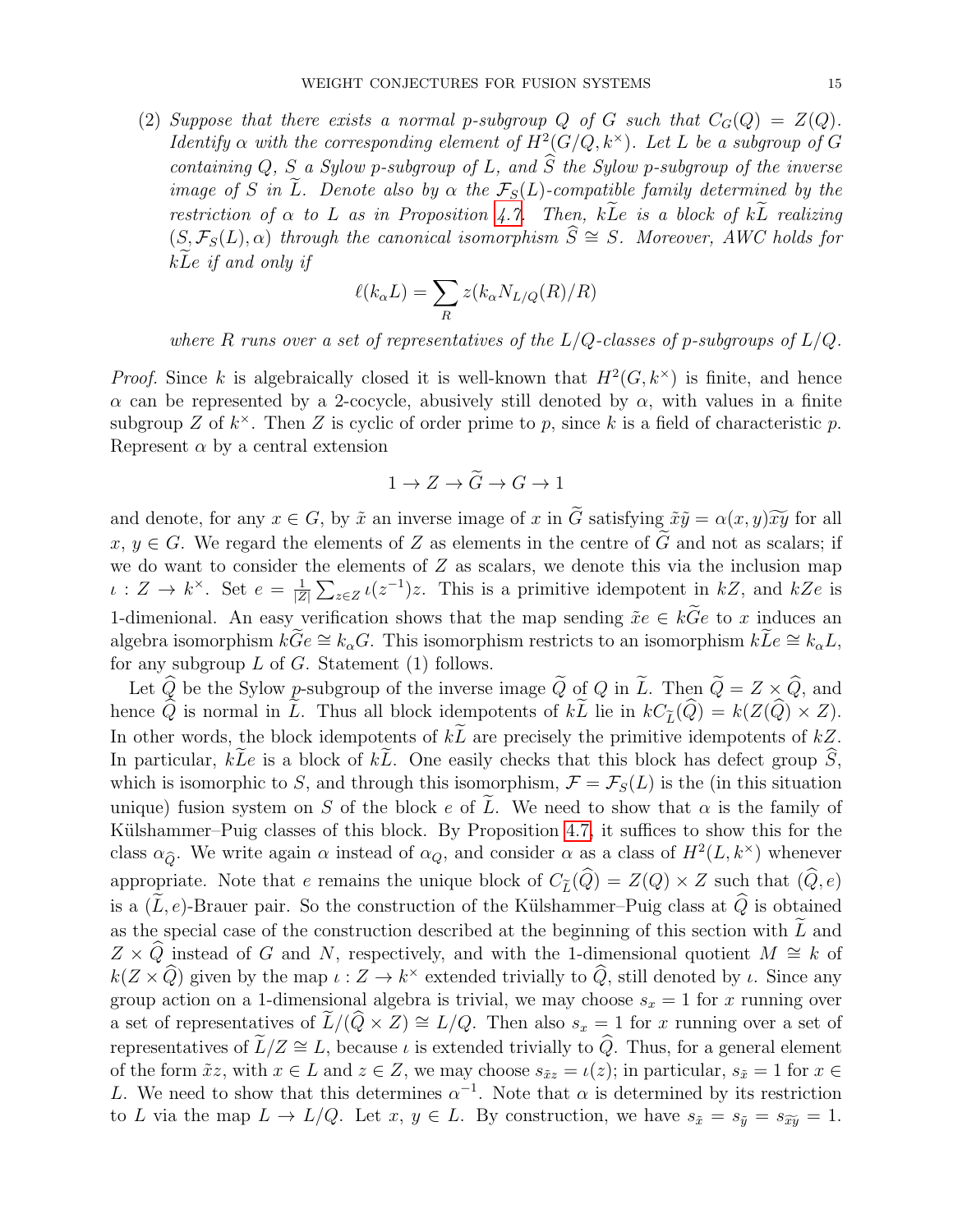Since  $\tilde{x}\tilde{y} = \tilde{x}\tilde{y}\alpha(x, y)$ , it follows that

$$
s_{\tilde{x}\tilde{y}} = s_{\tilde{x}\tilde{y}}\iota(\alpha(x,y)) = \iota(\alpha(x,y))
$$

and hence (writing  $\alpha$  instead of  $\iota \circ \alpha$ ) we have

$$
1 = s_{\tilde{x}} s_{\tilde{y}} = \alpha(x, y)^{-1} s_{\tilde{x}\tilde{y}}
$$

This shows that  $\alpha$  is the Külshammer–Puig class of this block at  $\widehat{Q}$ . Note that by the first statement we have  $kLe \cong k_{\alpha}L$ . The last statement on AWC follows from the fact that if  $P \leq$ S is  $\mathcal{F}_S(L)$ -centric radical, then P contains Q and if  $Q \leq P \leq S$ , then  $N_{L/Q}(P/Q)/(P/Q)) \cong$  $N_L(P)/P = \mathrm{Out}_{\mathcal{F}_S(L)}(P).$ 

<span id="page-16-1"></span>**Lemma 4.10.** Let  $G$  be a finite group with normal subgroup  $N$ . Fix a cohomology class  $\alpha \in H^2(G, k^{\times})$  and write also  $\alpha$  for the restriction to N. If  $z(k_{\alpha}G) \neq 0$ , then  $z(k_{\alpha}N) \neq 0$ .

*Proof.* Using Proposition [4.9,](#page-14-2) we fix a p'-central extension  $1 \to Z \to \widehat{G} \to G \to 1$  corresponding to  $\alpha$  and a central idempotent  $e \in kZ$  such that  $k_{\alpha}G \cong k\widehat{G}e$ . Then the restriction  $\alpha$  is the class corresponding to the induced central extension  $\widehat{N}$  of N, and  $k_{\alpha}N \cong k\widehat{N}e$ . Assume now that  $k_{\alpha}G$  has a projective simple module. Then  $k\widehat{G}e$ , and hence  $k\widehat{G}$ , has a projective simple module, say M. The restriction of M to  $\widehat{N}$  is both projective and semisimple. Hence, any simple summand of  $\operatorname{Res}_{\widehat{N}}^G M$  is projective. Since e still acts as the identity on the restriction of M, we see that  $k\hat{N}e$  has a projective simple module, and hence so does  $k_{\alpha}N$ .

<span id="page-16-0"></span>**Lemma 4.11.** Let G be a finite group and  $\alpha \in H^2(G, k^{\times})$ . If  $O_p(G) \neq 1$ , then  $z(k_{\alpha}G) = 0$ .

*Proof.* As in the proof of Lemma [4.10,](#page-16-1) let  $1 \to Z \to \widehat{G} \to G \to 1$  be a p'-central extension of G determined by  $\alpha$ , and let  $e \in kZ$  be a central idempotent in  $k\hat{G}$  such that  $k_{\alpha}G \cong k\hat{G}e$ . Let  $P = O_p(G)$  and  $\widehat{P}$  be the preimage under the quotient map. Since Z is a p'-group, the restriction of  $\alpha$  to P is trivial, and so  $\widehat{P} = Z \times P_0$  with  $P_0$  mapping isomorphically to P. Then  $O_p(\widehat{P}) = P_0 \neq 1$  is a normal p-subgroup of  $\widehat{G}$ . Thus, as  $kP$  has no projective simple module, neither does  $k\widehat{G}$  by Lemma 4.10. Hence neither does  $k\widehat{G}e \cong k_\infty G$ . module, neither does  $k\hat{G}$  by Lemma [4.10.](#page-16-1) Hence neither does  $k\hat{G}e \cong k_{\alpha}G$ .

Fix a finite group G and an abelian group A. Let  $\mathcal P$  be the set of all chains of proper inclusions

$$
Q_0 = 1 < Q_1 \cdots < Q_m
$$

of p-subgroups of G. This is a G-set with respect to the conjugation action of G on chains, and we denote by  $N_G(\sigma)$  the stabilizer of  $\sigma$  in G. Let N be the subset of all such chains satisfying in addition  $Q_i \Delta Q_m$  for each  $0 \le i \le m$ . Let  $\mathcal E$  be the set of chains in N consisting of elementary abelian subgroups. Both  $\mathcal N$  and  $\mathcal E$  are G-subsets of  $\mathcal P$ . For the purpose of calculating alternating sums indexed by chains, we can pass between  $P, N$ , and  $E$ :

<span id="page-16-2"></span>**Lemma 4.12** (KR89, Proposition 3.3)). Let G, A, P, N, and  $\mathcal{E}$  be as above. Let f be a function from the set of subgroups of G to A such that  $f$  is constant on conjugacy classes of subgroups of G. Then

$$
\sum_{\sigma \in \mathcal{P}/G} (-1)^{|\sigma|} f(N_G(\sigma)) = \sum_{\sigma \in \mathcal{N}/G} (-1)^{|\sigma|} f(N_G(\sigma)) = \sum_{\sigma \in \mathcal{E}/G} (-1)^{|\sigma|} f(N_G(\sigma)).
$$

We shall need the following well-known Lemma in Section [5.](#page-18-0)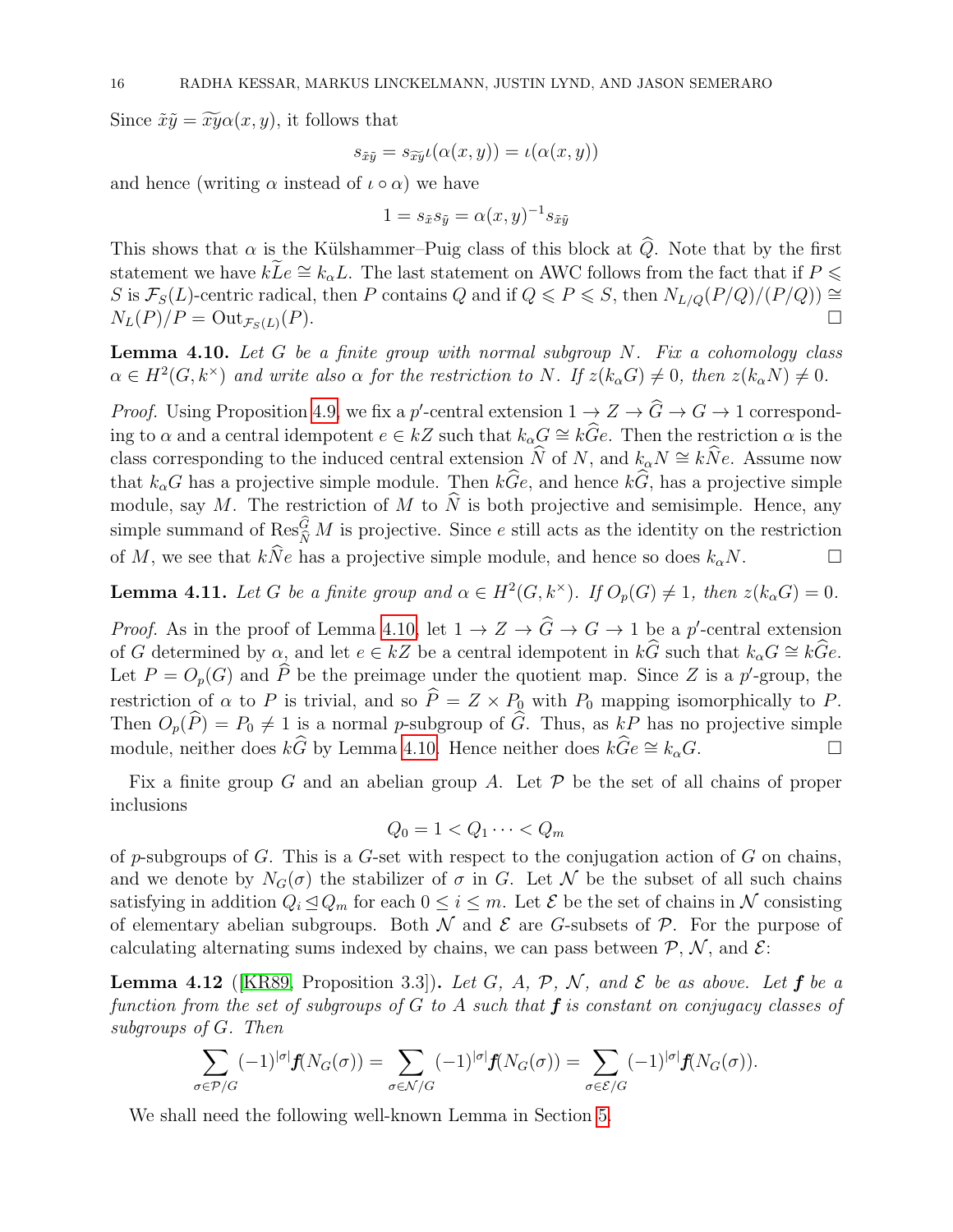<span id="page-17-1"></span>**Lemma 4.13** (Thé92, Lemma 2.1], [\[KR89,](#page-33-9) Proposition 3.3]). Let G, A, and N be as above and let **f** be a function from the set of subgroups of G to A such that **f** is constant on conjugacy classes of subgroups of G. If  $O_p(G) \neq 1$ , then

$$
\sum_{\sigma \in \mathcal{N}/G} (-1)^{|\sigma|} \mathbf{f}(N_G(\sigma)) = 0.
$$

*Proof.* We sketch the proof for the convenience of the reader. Set  $R := O_p(G)$  and assume that  $R > 1$ . We show that there exists a G-invariant involution  $\eta \colon \mathcal{N} \to \mathcal{N}$  where  $N_G(\sigma) =$  $N_G(\eta(\sigma))$  and  $|\eta(\sigma)| = |\sigma| \pm 1$ . Given  $\sigma = (Q_0 < Q_1 < \cdots < Q_m) \in \mathcal{N}$ , choose i maximal with the property that  $R \nleq Q_i$ . Since  $R \nleq 1 = Q_0$ , we see that there is such an i. By choice of *i*, we have  $Q_i < Q_i R$ , and we have  $Q_i R \leq Q_{i+1}$  if  $i < m$ . Define

$$
\eta(\sigma) = \begin{cases} Q_0 < \dots < Q_m < Q_m R \\ Q_0 < \dots < Q_i < Q_{i+2} < \dots < Q_m \\ Q_0 < \dots < Q_i < Q_i R < Q_{i+1} < \dots < Q_m \end{cases} \quad \text{if } Q_i R = Q_{i+1}, \text{ and } Q_i R < Q_{i+1}.
$$

Then  $\eta(\sigma) \in \mathcal{N}$  and  $N_G(\sigma) = N_G(\eta(\sigma))$  for each  $\sigma \in \mathcal{N}$ , since R is a normal p-subgroup of G. Also,  $|\eta(\sigma)| = |\sigma| \pm 1$ . It is a momentary exercise to verify that  $\eta$  is an involution on N. Hence, the alternating sum vanishes as claimed.

<span id="page-17-0"></span>Remark 4.14. We finish this section with a mention of a recurrent elementary tool for reordering sums indexed by two or more sets acted upon by a finite group  $G$ , which we will use without much further comment. Let X, Y be finite G-sets and denote by  $\pi_X : X \times Y \to X$ ,  $\pi_Y: Y \times X$  the projection maps. Let A be a G-invariant subset of  $X \times Y$  under the diagonal action of G on  $X \times Y$ . Suppose that for any  $(x, y) \in X \times Y$  we have an element  $\alpha(x, y)$  in some abelian group depending only on the G-orbit of  $(x, y)$ . Then

$$
\sum_{(x,y)\in A/G} \alpha(x,y)
$$

is equal to any of the following double sums

$$
\sum_{x \in X/G} \sum_{y \in \pi_Y(\pi_X^{-1}(x) \cap A)/G_x} \alpha(x, y)
$$

$$
\sum_{y \in Y/G} \sum_{x \in \pi_X(\pi_Y^{-1}(y) \cap A)/G_y} \alpha(x, y).
$$

Note that the two double sums make sense as by the G-invariance of A, for each  $x \in X$ ,  $\pi_Y(\pi_X^{-1}(x) \cap A)$  is  $G_x$ -invariant and for each  $y \in Y$ ,  $\pi_X(\pi_Y^{-1}(x))$  $_Y^{-1}(y) \cap A$ ) is  $G_y$ -invariant. Let X be a set of representatives of the G-orbits of X and for each  $x \in \mathcal{X}$ , let  $\mathcal{Y}_x$  be a set of representatives of the  $G_x$ -orbits of X and set

$$
U := \{(x, y) : x \in \mathcal{X}, y \in \mathcal{Y}_x\}.
$$

Then,  $U \subseteq A$ . We will show that U is a set of representatives of the G-orbits of A, and this will yield the equality of  $\sum_{(x,y)\in A/G} \alpha(x,y)$  with the first double sum. Suppose that  $x, x' \in \mathcal{X}$ ,  $y, y' \in \mathcal{Y}_x$  are such that  $(x, y)$  and  $(x', y')$  are in the same G-orbit and let  $g \in G$  be such that  $(x', y') = f(x, y)$ . By comparing the first components, it follows that x' and x are in the same G-orbit of X, hence  $x' = x$  and  $g \in G_x$ . Now comparing the second components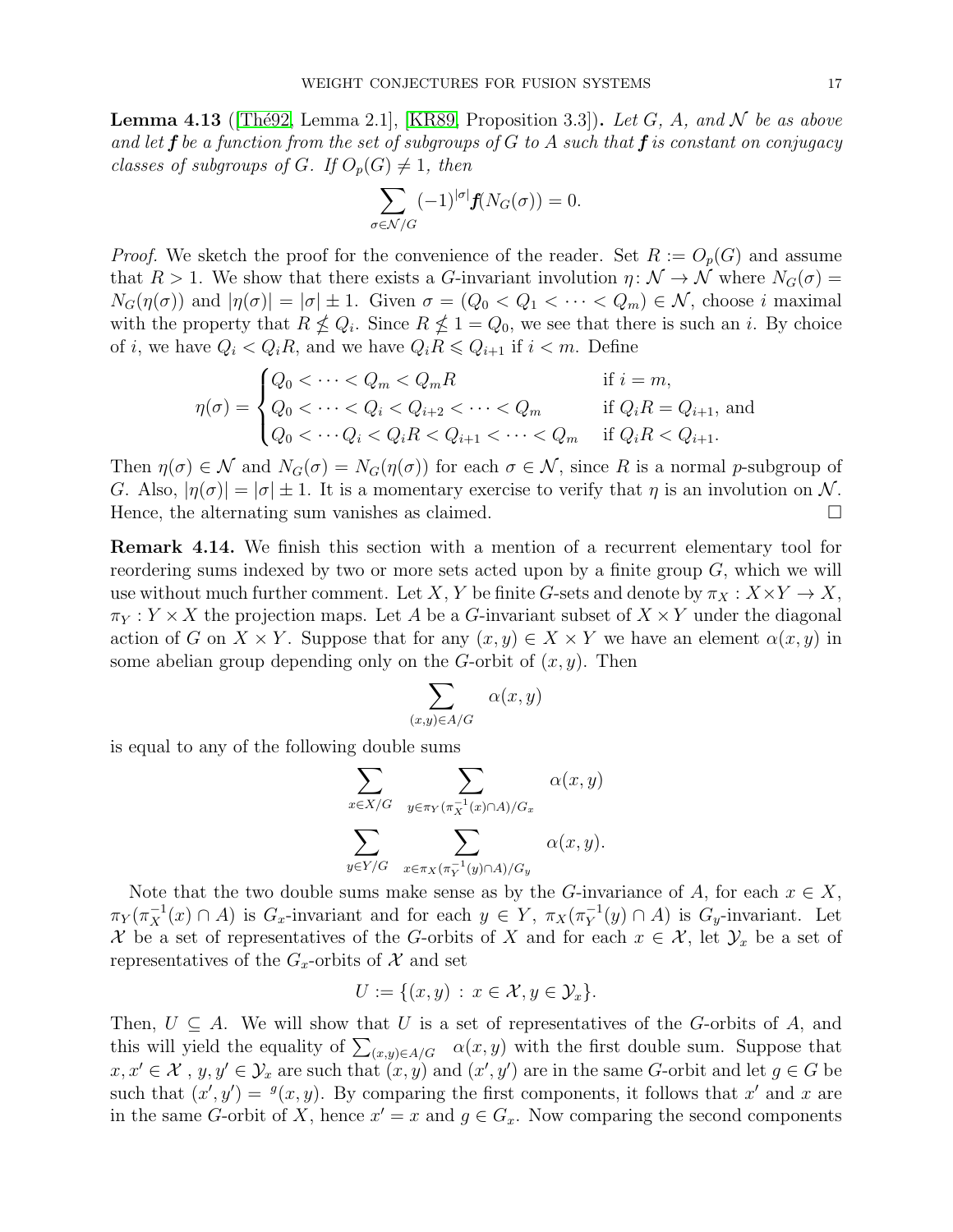implies  $y' = y$ . Conversely, let  $(x_0, y_0) \in A$ . We will show that  $(x_0, y_0)$  is G-conjugate to an element of U. By definition of X, there exists  $g \in G$  and  $x \in \mathcal{X}$  such that  $x_0 = {}^gx$ , hence by replacing  $(x_0, y_0)$  by  $^g(x_0, y_0)$  we may assume that  $x_0 \in \mathcal{X}$ . Since  $(x_0, y_0) \in A$ ,  $y_0 \in \pi_Y(\pi_X^{-1}(x_0) \cap A)$ . Hence by the definition of  $\mathcal{Y}_{x_0}$ ,  $y_0$  is  $G_{x_0}$ -conjugate to some element of  $\mathcal{Y}_{x_0}$ , say  $z_0 = {}^h y_0$  with  $h \in G_{x_0}, z_0 \in \mathcal{Y}_{x_0}$ . Then

$$
{}^{h}(x_0, y_0) = ({}^{h}x_0, {}^{h}y_0) = (x_0, z_0) \in U
$$

as required. The proof of the equality with the second sum is entirely analogous.

# 5. TOWARDS THEOREM [1.1](#page-3-0)

<span id="page-18-0"></span>Throughout this section let F be a saturated fusion system on a finite p-group S, and let  $\alpha$  be an *F*-compatible family.

Our first goal will be to reformulate  $\mathbf{m}^*(\mathcal{F}, \alpha)$  by reindexing the sum over objects in the full subcategory  $S_4(\mathcal{F}^c)$  of the subdivision category of the category of  $\mathcal{F}$ -centric subgroups. Recall from Section [3](#page-7-0) that  $S_q(\mathcal{F}^c)$  has as objects chains of proper inclusions

$$
Q_0 < Q_1 < \cdots < Q_m
$$

of F-centric subgroups with the property that the  $Q_i$  are normal in the maximal term  $Q_m$ , for each  $0 \leq i \leq m$ . Consider the following sets

$$
\mathcal{M} := \{ (Q, \sigma, [x]) \mid Q \in \mathcal{F}^c, \sigma \in \mathcal{N}_Q, [x] \in Q^{\text{cl}} \},\
$$
  

$$
\widetilde{\mathcal{M}} := \{ (\sigma, x) \mid \sigma \in S_{\text{cl}}(\mathcal{F}^c), x \in Q_{\sigma} \}.
$$

The set  $\mathcal M$  is equipped with the equivalence relation

$$
(Q, \sigma, [x]) \sim_{\mathcal{M}} (R, \tau, [y])
$$

whenever there exists an isomorphism  $\varphi: Q \to R$  in F such that  $\bar{c}_{\varphi}(\sigma) = \tau$  and such that  $\varphi([x]) = [y]$ . Here  $\bar{c}_{\varphi}$  is as defined before Lemma [3.4](#page-8-1) and we use  $\bar{c}_{\varphi}(\sigma)$  to denote the image of σ under the natural extension of  $\overline{c}_{\varphi}$  to a map from the set of chains of subgroups of Out<sub>*F*</sub>(*Q*) to the set of chains of subgroups of  $\text{Out}_{\mathcal{F}}(R)$ . The set  $\widetilde{\mathcal{M}}$  is equipped with the equivalence relation

$$
(\sigma, x) \sim_{\widetilde{\mathcal{M}}} (\tau, y)
$$

whenever there exists an isomorphism  $\varphi : \sigma \to \tau$  in  $S_{\sigma}(\mathcal{F}^c)$  such that  $\varphi(x) = y$ .

<span id="page-18-2"></span>Proposition 5.1. We have

$$
\mathbf{m}^*(\mathcal{F}, \alpha) = \sum_{(\sigma, x) \in \widetilde{\mathcal{M}}/\sim} (-1)^{|\sigma|} z (k_\alpha C_{\mathrm{Aut}_{\mathcal{F}}(\sigma)}(x) \mathrm{Aut}_{Q_\sigma}(Q^\sigma) / \mathrm{Aut}_{Q_\sigma}(Q^\sigma)).
$$

Proof. This follows from Lemmas [5.4](#page-19-0) and [5.5](#page-19-1) below.

We rewrite  $\mathbf{m}^*(\mathcal{F}, \alpha)$  in terms of  $(\mathcal{M}, \sim)$ .

# <span id="page-18-1"></span>Lemma 5.2.

$$
\boldsymbol{m}^*(\mathcal{F}, \alpha) = \sum_{(Q, \sigma, [x]) \in \mathcal{M}/\sim} z(k_\alpha C_{I(\sigma)}([x])).
$$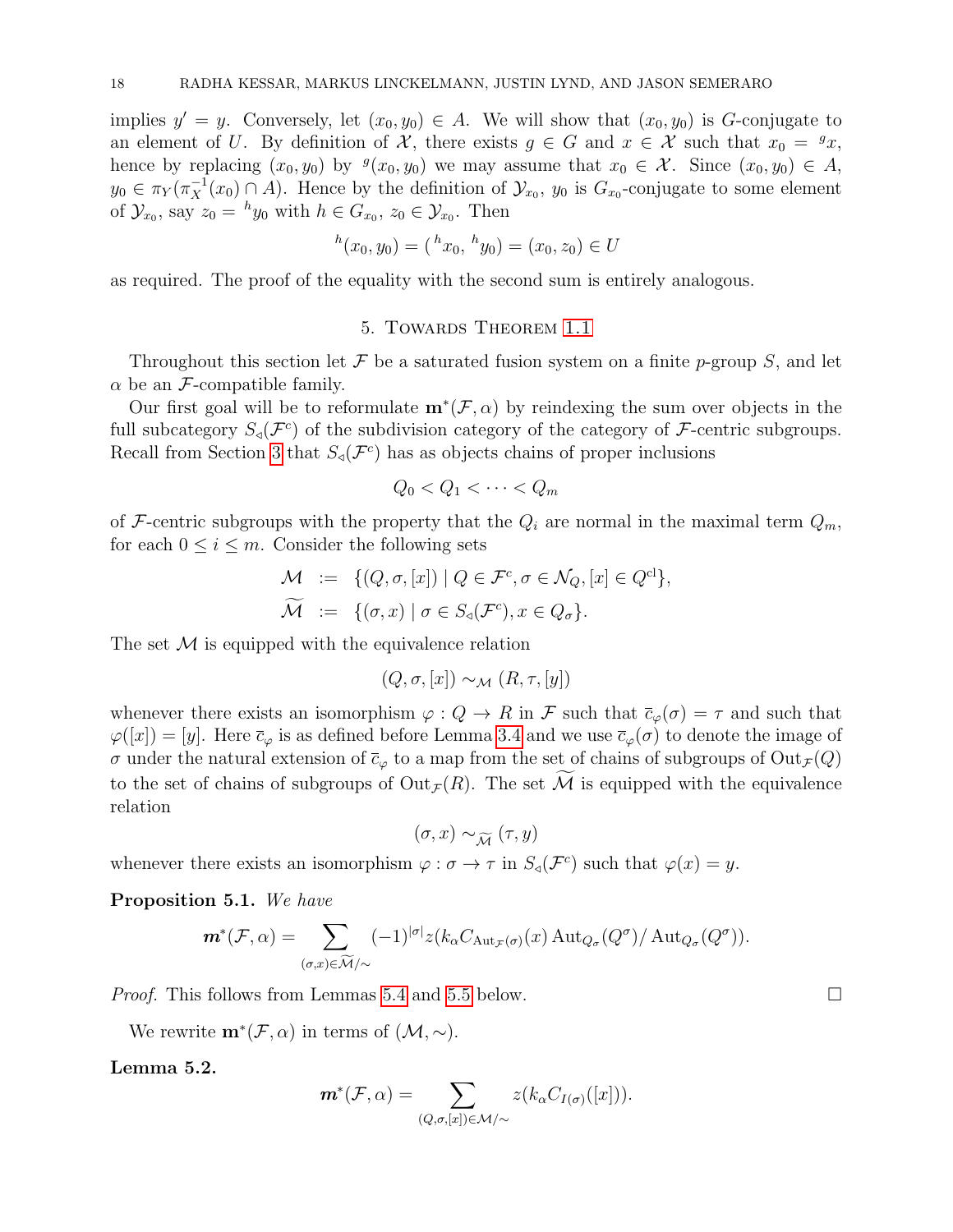*Proof.* Let X be a set of representatives of F-classes in  $\mathcal{F}^c$  and for each  $Q \in \mathcal{X}$ , let  $\mathcal{Y}_Q$  be a set of  $Out_{\mathcal{F}}(Q)$  representatives of  $\mathcal{W}_Q^*$ . Then  $\{(Q, \sigma, [x]) : Q \in \mathcal{X}, (\sigma, [x]) \in \mathcal{Y}_Q\}$  is a set of representatives of the ∼-equivalence classes of M and the result follows.  $\Box$ 

A normal chain  $\sigma = (Q_0 < \cdots < Q_m)$  in  $S_q(\mathcal{F}^c)$  induces a normal chain  $\text{Aut}_{\sigma}(Q_0) :=$  $(\text{Aut}_{Q_0}(Q_0) < \cdots < \text{Aut}_{Q_m}(Q_0))$  of p-subgroups in  $\text{Aut}_{\mathcal{F}}(Q)$ , and a corresponding normal chain  $Out_{\sigma}(Q_0) \in \mathcal{N}_{Q_0}$  upon factoring by Inn( $Q_0$ ). In this context, bars will denote quotients by Inn( $Q_0$ ). That is, we set  $\overline{Q}_i := \text{Out}_{Q_i}(Q_0)$  for each  $0 \le i \le m$  and we set

$$
\overline{\sigma} := \mathrm{Out}_{\sigma}(Q_0) = (\overline{Q}_0 < \overline{Q}_1 < \cdots < \overline{Q}_m)
$$

for short. Note that  $Q_0$  is trivial.

<span id="page-19-2"></span>**Lemma 5.3.** The map  $\widetilde{\mathcal{M}} \longrightarrow \mathcal{M}$  which sends  $(\sigma, x)$  to  $(Q_{\sigma}, \overline{\sigma}, [x])$  induces a bijection between  $\widetilde{\mathcal{M}}/\sim$  and  $\mathcal{M}/\sim$ .

*Proof.* We first show that the map is well-defined. Let  $(\sigma, x) \sim (\tau, y)$  in  $\widetilde{\mathcal{M}}$ . Fix an isomorphism  $\varphi: \sigma \to \tau$  in  $S_{\sigma}(\mathcal{F}^c)$  such that  $\varphi(x) = y$ . Then  $(Q_{\sigma}, \overline{\sigma}, [x]) \sim (Q_{\tau}, \overline{\tau}, [y])$  via the restriction of  $\varphi$  to  $Q_{\sigma}$ .

Next, suppose  $(Q_{\sigma}, \overline{\sigma}, [x])$ ,  $(Q_{\tau}, \overline{\tau}, [y]) \in \mathcal{M}$  are M-equivalent. Let  $\psi \colon Q_{\sigma} \to Q_{\tau}$  be an *F*-isomorphism such that  $\bar{c}_{\psi}(\bar{\sigma}) = \bar{\tau}$  and  $\psi([x]) = [y]$ . By Lemma [3.4,](#page-8-1)  $\psi$  extends to a chain isomorphism  $\hat{\psi}$ :  $\sigma \to \tau$ . Since  $\psi([x]) = [y]$ , we have  $\psi(x) = uyu^{-1}$  for some  $u \in Q_{\tau}$ . Let  $\delta: Q^{\sigma} \to Q^{\tau}$  be the composition of  $\hat{\psi}$  with conjugation by u. Then  $(\sigma, x)$  and  $(\tau, y)$  are  $M$ -equivalent via  $\delta$ . This proves injectivity.

It remains to show that whenever  $(R, \rho, z] \in \mathcal{M}$ , there exists  $(\sigma, x) \in \widetilde{\mathcal{M}}$  such that  $(Q_{\sigma}, \overline{\sigma}, [x])$  is M-equivalent to  $(R, \rho, [z])$ . Let  $\rho = (1 \langle X_1 \langle \cdots \langle X_m \rangle) \in \mathcal{N}_R$ . Let  $\alpha: R \to R'$  be an F-isomorphism with R' fully F-normalised, and consider the chain

$$
\overline{c}_{\alpha}(\rho) = (1 < \overline{c}_{\alpha}(X_1) < \cdots < \overline{c}_{\alpha}(X_m)).
$$

Since R' is fully F-normalised and F is saturated,  $Out_S(R')$  is a Sylow p-subgroup of  $Out_{\mathcal{F}}(R')$ , so by Sylow's theorem we may fix  $\beta \in Out_{\mathcal{F}}(R')$  such that  $\beta \bar{c}_\alpha(X_m)\beta^{-1} \leq$ Out<sub>S</sub>(R'). Denote by R'<sub>i</sub> the inverse image of  $\beta \bar{c}_\alpha(X_i) \beta^{-1}$  in  $N_S(R')$ , and set

$$
\sigma := (R' < R_1' < \cdots < R_m') \quad \text{and} \quad x := \widehat{\beta}\alpha(z),
$$

where  $\widehat{\beta} \in \text{Aut}_{\mathcal{F}}(R')$  is any lift of  $\beta$ . Then  $(\sigma, x) \in \mathcal{M}$ , and  $(Q_{\sigma}, \overline{\sigma}, [x])$  is  $\mathcal{M}$ -equivalent to  $(R, \rho, [z])$  via  $\widehat{\beta}\alpha$ .

The following lemma is now immediate from Lemmas [5.2](#page-18-1) and [5.3.](#page-19-2)

<span id="page-19-0"></span>Lemma 5.4. We have

$$
\boldsymbol{m}^*(\mathcal{F}, \alpha) = \sum_{(\sigma, x) \in \widetilde{\mathcal{M}}/\sim} (-1)^{|\sigma|} z(k_\alpha C_{I(\overline{\sigma})}([x])).
$$

To complete the proof of Proposition [5.1,](#page-18-2) we give an interpretation of  $z(k_{\alpha}C_{I(\overline{\sigma})}([x])$  in terms of the automisers of chains in  $S_q(\mathcal{F}^c)$ .

<span id="page-19-1"></span>**Lemma 5.5.** Fix  $\sigma = (Q_0 < \cdots < Q_m) \in S_d(\mathcal{F}^c)$ , and let  $\pi$  be the composite

$$
\mathrm{Aut}_{\mathcal{F}}(\sigma) \xrightarrow{\mathrm{res}} N_{\mathrm{Aut}_{\mathcal{F}}(Q_0)}(\mathrm{Aut}_{\sigma}(Q_0)) \longrightarrow I(\overline{\sigma}) \stackrel{\mathrm{def}}{=} N_{\mathrm{Out}_{\mathcal{F}}(Q_0)}(\mathrm{Out}_{\sigma}(Q_0)),
$$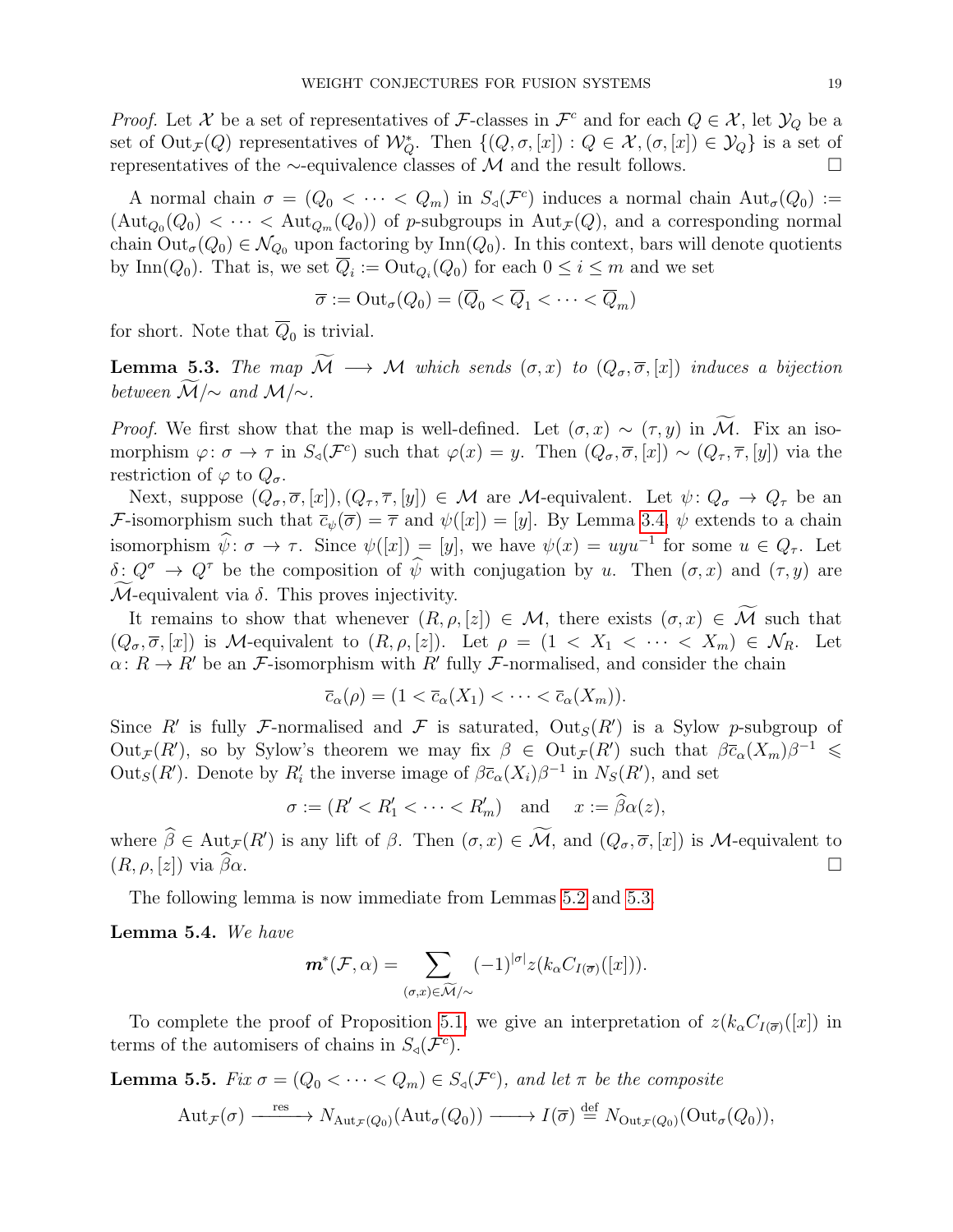which restricts to  $Q_0$  and then factors by  $\text{Aut}_{Q_0}(Q_0)$ . Then

- (1)  $\pi$  is surjective,
- (2) ker $(\pi)$  = Aut<sub>Q<sub>0</sub></sub>( $Q_m$ ), and
- (3) for each  $x \in Q_0$ , the group  $C_{\text{Aut}_{\mathcal{F}}(\sigma)}(x)$  Aut $_{Q_0}(Q_m)$  is the inverse image of  $C_{I(\overline{\sigma})}(x)$ under  $\pi$ .

*Proof.* To prove (1), it suffices to show that the restriction map res:  $Aut_{\mathcal{F}}(\sigma) \rightarrow$  $N_{\text{Aut}_{\mathcal{F}}(Q_0)}(\text{Aut}_{\sigma}(Q_0))$  is surjective. Let  $\alpha \in N_{\text{Aut}_{\mathcal{F}}(Q_0)}(\text{Aut}_{\sigma}(Q_0))$ . Then  $c_{\alpha}(\text{Aut}_{Q_i}(Q_0)) \leq$ Aut<sub>Q<sub>i</sub></sub>( $Q_0$ ) for all  $0 \le i \le m$ . The first conclusion of Lemma [3.4](#page-8-1) then yields an extension  $\tilde{\alpha}$ of  $\alpha$  to  $Q_m$ .

Fix *i* with  $0 \le i \le m$ , and fix  $u \in Q_i$ . Then since  $\tilde{\alpha}$  is defined on *u*, we have

$$
c_{\widetilde{\alpha}(u)}|_{Q_0} = \alpha(c_u|_{Q_0})\alpha^{-1} \in \text{Aut}_{Q_i}(Q_0)
$$

by assumption. Hence,  $\tilde{\alpha}(u)$  lies in the full inverse image of  $\text{Aut}_{Q_i}(Q_0)$  under  $N_S(Q_0) \rightarrow$ Aut<sub>S</sub>( $Q_0$ ), which is  $Q_i$  because  $Q_0$  is centric. This shows that  $\tilde{\alpha}(Q_i) = Q_i$  for each i, and thus the surjectivity of the restriction map thus the surjectivity of the restriction map.

That  ${\rm Aut}_{Q_0}(Q_m) \leqslant \ker(\pi)$  is clear. To see the other inclusion in (2), fix  $\varphi \in \ker(\pi)$ . Then  $\varphi|_{Q_0} = c_u$  for some  $u \in Q_0$ , so we may fix  $z \in Z(Q_0)$  such that  $\varphi = c_u c_z = c_{uz}$  by [\[BLO03,](#page-33-14) Lemma A.8]. Thus,  $\varphi \in \text{Aut}_{Q_0}(Q_m)$ , as desired.

Finally, (3) holds because  $\ker(\pi) = \text{Aut}_{Q_0}(Q_m)$  acts transitively on the  $Q_0$ -class [x].  $\Box$ 

Define the following subsets of  $\widetilde{\mathcal{M}}$ :

- (1)  $\mathcal{M}^e$  is the subset of  $\mathcal M$  consisting of those  $(\sigma, x)$  for which  $Q^{\sigma}/Q_{\sigma}$  is elementary abelian.
- (2)  $\widetilde{\mathcal{M}}$ <sup>°</sup> is the subset of  $\widetilde{\mathcal{M}}$  consisting of those  $(\sigma, x)$  for which  $C_{Q^{\sigma}}(x) \leqslant Q_{\sigma}$ .
- (3)  $\widetilde{\mathcal{M}}^{e,\circ}$  is the intersection of  $\widetilde{\mathcal{M}}^e$  and  $\widetilde{\mathcal{M}}^{\circ}$ .
- (4)  $\mathcal{M}^{e, \circ, c}$  is the subset of  $\mathcal{M}^{e, \circ}$  consisting of those  $(\sigma, x)$  for which  $C_{Q^{\sigma}}(x)\Phi(Q^{\sigma})$  is  $\mathcal{F}$ centric.

Observe that all these subsets are unions of  $M$ -equivalence classes. Let

$$
\mathbf{m}^e(\mathcal{F}, \alpha) := \sum_{(\sigma, x) \in \widetilde{\mathcal{M}}^e/\sim} (-1)^{|\sigma|} z(k_\alpha C_{\mathrm{Aut}_{\mathcal{F}}(\sigma)}(x) \operatorname{Aut}_{Q_\sigma}(Q^\sigma) / \operatorname{Aut}_{Q_\sigma}(Q^\sigma))
$$

and define  $\mathbf{m}^{\circ}(\mathcal{F},\alpha)$ ,  $\mathbf{m}^{e,\circ}(\mathcal{F},\alpha)$ , and  $\mathbf{m}^{e,\circ,c}(\mathcal{F},\alpha)$  analogously.

<span id="page-20-0"></span>Proposition 5.6. The following hold.

- (1)  $\mathbf{m}^*(\mathcal{F}, \alpha) = \mathbf{m}^e(\mathcal{F}, \alpha).$ (2)  $\mathbf{m}^*(\mathcal{F}, \alpha) = \mathbf{m}^{\circ}(\mathcal{F}, \alpha).$
- (3)  $m^*(\mathcal{F}, \alpha) = m^{e, \circ}(\mathcal{F}, \alpha).$

Proof. By Lemma [5.5,](#page-19-1) Remark [4.14,](#page-17-0) the obvious analogue of Lemma [5.2](#page-18-1) for elementary abelian chains, and by restricting the inverse of the bijection of Lemma [5.3](#page-19-2) to classes of elements of  $\mathcal{M}^e$ , we have

$$
\mathbf{m}^e(\mathcal{F}, \alpha) = \sum_{Q \in \mathcal{F}^c} \sum_{\sigma \in \mathcal{E}_Q/\mathrm{Out}_{\mathcal{F}}(Q)} (-1)^{|\sigma|} \sum_{[x] \in Q^{\mathrm{cl}}/I(\sigma)} z(k_\alpha C_{I(\sigma)}([x])),
$$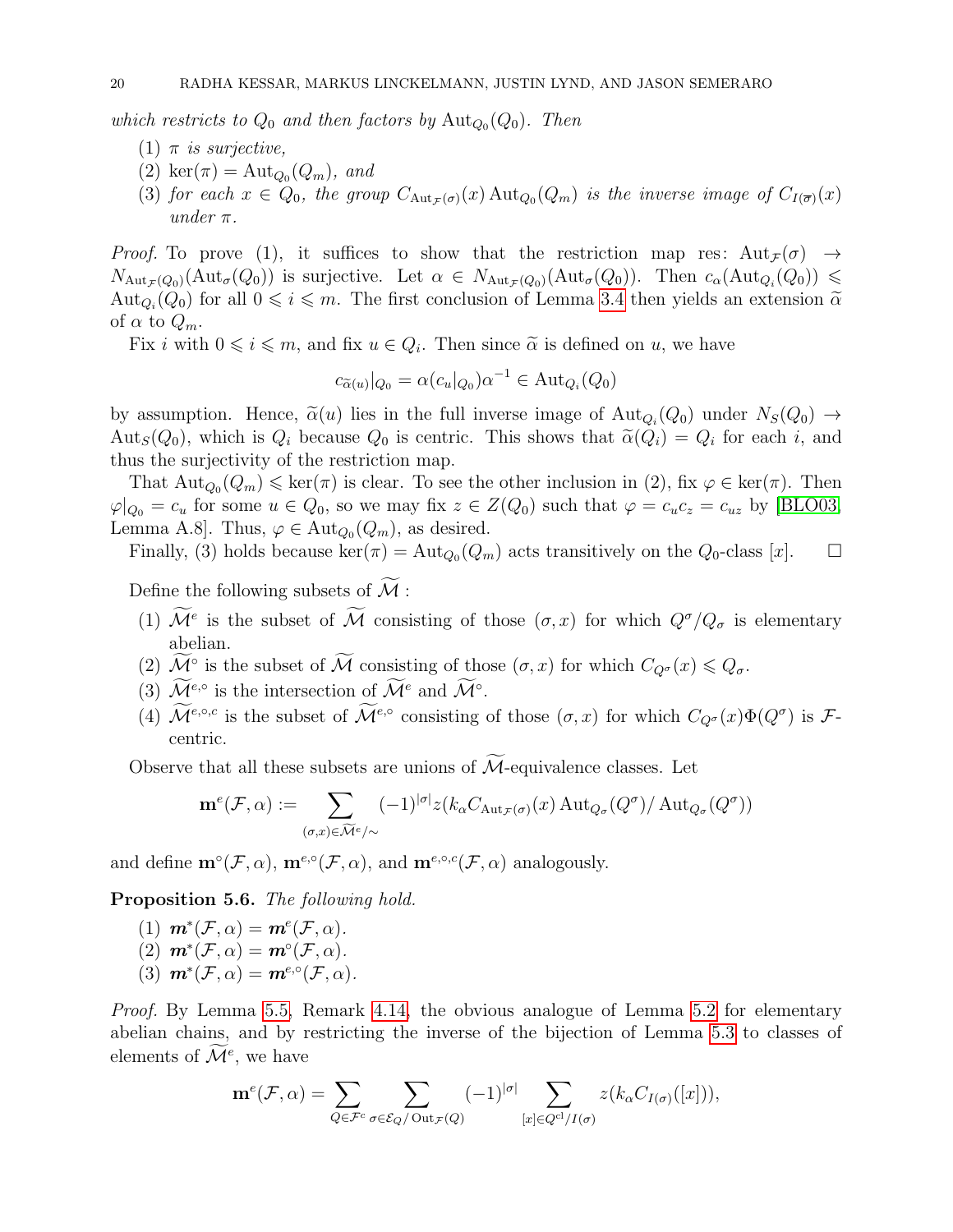where  $\mathcal{E}_Q \subseteq \mathcal{N}_Q$  is the set of all elementary abelian chains. Thus (1) follows on applying Lem-ma [4.12](#page-16-2) with  $G = \text{Out}_{\mathcal{F}}(Q)$  for each  $Q \in \mathcal{F}^c$ . We next prove (2). Note that if  $(\sigma, x) \in \mathcal{M}$  and  $C_{Q^{\sigma}}(x)$  is not contained in  $Q_{\sigma}$ , then  $C_{\text{Inn}(Q^{\sigma})}(x)$   $\text{Aut}_{Q_{\sigma}}(Q^{\sigma})/\text{Aut}_{Q_{\sigma}}(Q^{\sigma}) \cong C_{Q^{\sigma}}(x)/C_{Q_{\sigma}}(x)$  is a non-trivial normal subgroup of  $C_{\text{Aut}_{\mathcal{F}}(\sigma)}(x) \text{Aut}_{Q_{\sigma}}(Q^{\sigma})/\text{Aut}_{Q_{\sigma}}(Q^{\sigma})$  and the result follows from Proposition [5.1\(](#page-18-2)3) and Lemma [4.11.](#page-16-0) The same argument holds with  $(\sigma, x) \in \mathcal{M}^e$ , so (3) follows from (1).  $\Box$ 

Recall that

(5.1) 
$$
\mathbf{k}(\mathcal{F}, \alpha) = \sum_{x \in [S/\mathcal{F}]} \sum_{Q \in C_{\mathcal{F}}(x)^c/C_{\mathcal{F}}(x)} z(k_{\alpha} \text{Out}_{C_{\mathcal{F}}(x)}(Q)),
$$

where  $[S/\mathcal{F}] \subseteq S$  is a fixed set of fully F-centralized F-conjugacy class representatives of the elements of S. Define

<span id="page-21-0"></span>
$$
C := \{(Q, x) \mid x \in [S/\mathcal{F}], Q \in C_{\mathcal{F}}(x)^c\}, \text{ and}
$$
  

$$
D := \{(Q, x) \mid x \in Z(Q), Q \in \mathcal{F}^c\}
$$

and equivalence relations

$$
(Q, x) \sim_{\mathcal{C}} (R, y) \iff x = y
$$
 and  $\text{Iso}_{C_{\mathcal{F}}(x)}(Q, R) \neq \emptyset$ , and  
 $(Q, x) \sim_{\mathcal{D}} (R, y) \iff$  there exists  $\varphi \in \text{Iso}_{\mathcal{F}}(Q, R)$  such that  $\varphi(x) = y$ .

Thus,  $\mathcal{C}/\sim$  may be viewed as an indexing set for  $\mathbf{k}(\mathcal{F}, \alpha)$ . Also,  $x \in Z(Q)$  whenever  $Q \in C_{\mathcal{F}}(x)^c$ , so that  $\mathcal C$  is a subset of  $\mathcal D$ .

<span id="page-21-2"></span>**Lemma 5.7.** The inclusion  $\mathcal{C} \hookrightarrow \mathcal{D}$  induces a bijection between  $\mathcal{C}/\sim$  and  $\mathcal{D}/\sim$ ; in particular,

<span id="page-21-1"></span>(5.2) 
$$
\mathbf{k}(\mathcal{F}, \alpha) = \sum_{Q \in \mathcal{F}^c/\mathcal{F}} \sum_{x \in Z(Q)/\mathrm{Out}_{\mathcal{F}}(Q)} z(k_\alpha C_{\mathrm{Out}_{\mathcal{F}}(Q)}(x)).
$$

*Proof.* If  $(Q, x) \sim_{\mathcal{C}} (R, y)$ , then  $x = y$  and there is an *F*-isomorphism from Q to R which centralizes x, so that  $(Q, x) \sim_{\mathcal{D}} (R, y)$ . There is indeed a well-defined map on equivalence classes induced by the inclusion.

Conversely, assume that  $(Q, x), (R, y) \in \mathcal{C}$  are D-equivalent. Fix an F-isomorphism  $\varphi$  from Q to R with  $\varphi(x) = y$ . As  $x, y \in [S/\mathcal{F}]$  are F-conjugate, we have  $x = y$ , and so Q and R are  $C_{\mathcal{F}}(x)$ -conjugate. This shows that  $(Q, x) \sim_{\mathcal{C}} (R, y)$ , so the induced map is injective.

To complete the proof of the first assertion, it remains to show that each element of  $\mathcal D$ is D-equivalent to a member of C. Fix  $(R, y) \in \mathcal{D}$ . Let  $x \in [S/\mathcal{F}]$  be the unique element which is F-conjugate to y. Since  $\langle x \rangle$  is fully F-centralized, we may choose a morphism  $\alpha \in \text{Hom}_{\mathcal{F}}(C_S(\langle y \rangle), C_S(\langle x \rangle))$  such that  $\alpha(y) = x$  by [\[AKO11,](#page-33-0) I.2.6(c)]. Set  $Q = \alpha(R)$ . Then  $(R, y) \sim_{\mathcal{D}} (Q, x)$  via  $\alpha$ . Since R is F-centric, also Q is F-centric, so that Q is  $C_{\mathcal{F}}(x)$ -centric by Lemma [3.3.](#page-8-2) This yields  $(Q, x) \in \mathcal{C}$  and completes the proof of the first assertion.

Now  $Out_{C_{\mathcal{F}}(x)}(Q) = C_{Out_{\mathcal{F}}(Q)}(x)$  for each  $x \in Z(Q)$  by Lemma [3.3.](#page-8-2) Hence, as  $\mathcal{C}/\sim$  is an indexing set for a single sum computing  $\mathbf{k}(\mathcal{F}, \alpha)$  as in [\(5.1\)](#page-21-0), and as  $\mathcal{D}/\sim$  is an indexing set for a single sum computing the right hand side of  $(5.2)$ , we have that  $(5.2)$  follows from  $(5.1)$ .

<span id="page-21-3"></span>**Proposition 5.8.** We have,  $\mathbf{k}(\mathcal{F}, \alpha) = \mathbf{m}^{e, \circ, c}(\mathcal{F}, \alpha)$ .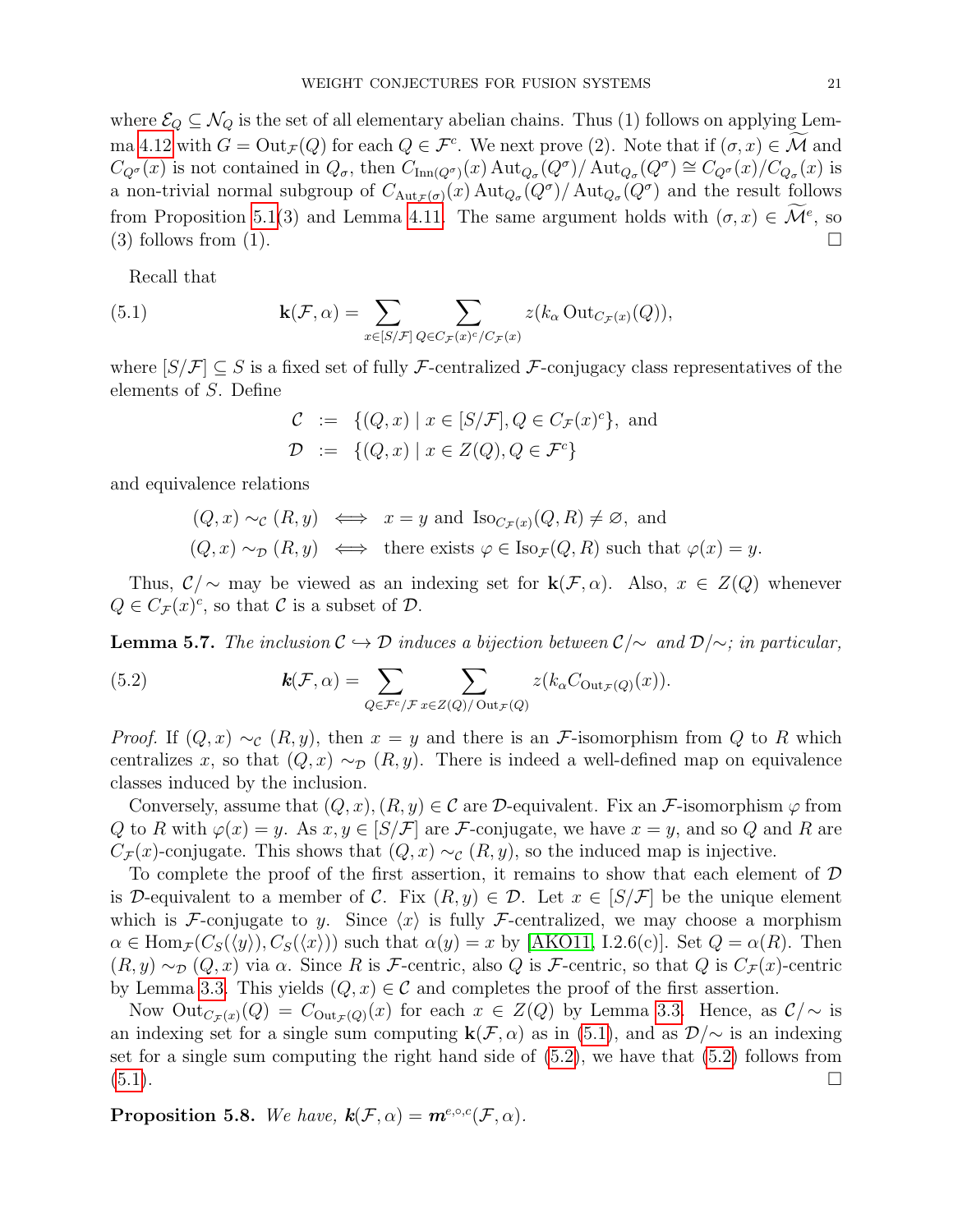*Proof.* Let  $\mathcal{D}'$  be the subset of  $\widetilde{\mathcal{M}}^{e,\circ,c}$  consisting of the pairs  $(\sigma, x)$  such that  $|\sigma| = 0$  and  $x \in Z(Q_{\sigma})$ . Then  $\mathcal{D}'$  is a union of M-equivalence classes. Regarding an F-centric subgroup Q as a chain of length zero yields a canonical bijection  $\mathcal{D}/\sim_{\mathcal{D}} \rightarrow \mathcal{D}'/\sim_{\widetilde{M}}$ , and so we may regard  $\mathbf{k}(\mathcal{F}, \alpha)$  as indexed over  $\mathcal{D}'/\sim_{\widetilde{M}}$ . We use chain pairing to remove the terms from  $\mathbf{m}^{e,\circ,c}(\mathcal{F},\alpha)$  not in  $\mathcal{D}'$ . This will yield

$$
\mathbf{m}^{e,\circ,c}(\mathcal{F},\alpha) = \sum_{(\sigma,x)\in\mathcal{D}'/\sim} (-1)^{|\sigma|} z(k_{\alpha}C_{\text{Aut}_{\mathcal{F}}(\sigma)}(x) \operatorname{Aut}_{Q_{\sigma}}(Q^{\sigma})/\operatorname{Aut}_{Q_{\sigma}}(Q^{\sigma})).
$$

The Proposition then follows from the expression for  $\mathbf{k}(\mathcal{F}, \alpha)$  in Lemma [5.7,](#page-21-2) along with Lemma [5.5\(](#page-19-1)3).

For each  $\sigma = (Q_0 < \cdots < Q_m) \in S_d(\mathcal{F}^c)$ , we let  $Q_{-1} := C_{Q_m}(x) \Phi(Q_m)$ . Define a map

$$
\eta\colon \widetilde{\mathcal{M}}^{e,\circ,c}\backslash \mathcal{D}'\longrightarrow \widetilde{\mathcal{M}}^{e,\circ,c}\backslash \mathcal{D}'
$$

via

$$
(\sigma, x) \longmapsto (\eta(\sigma), x),
$$

where

$$
\eta(\sigma) = \begin{cases} Q_{-1} < Q_0 < \dots < Q_m \quad \text{if } Q_{-1} < Q_0 \text{, and} \\ Q_1 < \dots < Q_m \quad \text{if } Q_{-1} = Q_0. \end{cases}
$$

It is straightforward to see that  $\eta$  is an involution that preserves  $\widetilde{\mathcal{M}}$ -equivalence classes if well-defined.

To prove that  $\eta$  is well-defined, we assert three points for a given pair  $(\sigma, x) \notin \mathcal{D}'$  with  $\sigma$  as above. First, observe that  $\eta(\sigma)$  is a first component of some member of  $\widetilde{\mathcal{M}}^{e,\circ,c}$  by definition of  $Q_{-1}$  and the fact that  $Q_{-1} \in \mathcal{F}^c$  by assumption. In particular,  $\eta(\sigma)$  is never the empty chain: if  $\sigma$  has length zero, then  $C_{Q_0}(x) = C_{Q_m}(x) < Q_0$  as  $(\sigma, x) \notin \mathcal{D}'$ , so also  $Q_{-1}$  $C_{Q_0}(x)\Phi(Q_0) < Q_0$ , and hence  $\eta(\sigma)$  has length 1. Second, note that  $x \in C_{Q_m}(x) \leq Q_{-1}$ in case  $Q_{-1}$  is contained properly in  $Q_0$ , so that indeed  $(\eta(\sigma), x) \in \widetilde{\mathcal{M}}^{e,\circ,c}$ . Lastly, continue to consider a pair  $(\sigma, x)$  not in  $\mathcal{D}'$ . We claim that  $(\eta(\sigma), x)$  is not in  $\mathcal{D}'$ , and the only case where this is not immediate has  $|\sigma| = 1$  and  $|\eta(\sigma)| = 0$ . In this case either x is not in  $Z(Q_0)$ , in which case x is likewise not in  $Z(Q_1) \leq Z(Q_0)$ , or  $x \in Z(Q_0)$ , in which case  $C_{Q_1}(x) = C_{Q_0}(x) = Q_0 < Q_1$  so that again x is not in  $Z(Q_1)$ . This shows that  $(\eta(\sigma), x) \notin \mathcal{D}'$ and completes the proof of the last point.

Having shown that  $\eta$  is a well-defined involution, it remains to prove that it preserves the value of each summand appearing in Proposition [5.1.](#page-18-2) To establish this, it suffices to show that

$$
C_{\mathrm{Aut}_{\mathcal{F}}(\sigma)}(x) = C_{\mathrm{Aut}_{\mathcal{F}}(\eta(\sigma))}(x) \quad \text{and} \quad \mathrm{Aut}_{C_{Q_0}(x)}(Q_m) = \mathrm{Aut}_{C_{Q_{-1}}(x)}(Q_m).
$$

As  $Q_{-1}$  is invariant under  $\text{Aut}_{\mathcal{F}}(\sigma)$ , one has  $\text{Aut}_{\mathcal{F}}(\sigma) \leq \text{Aut}_{\mathcal{F}}(\eta(\sigma))$  if  $\eta(\sigma)$  has length one more than  $\sigma$ . Also, one has the same containment if  $\eta(\sigma)$  has length one less, since  $\eta(\sigma)$  is a subchain of  $\sigma$  in that case. Equality therefore holds in both cases, because  $\eta$  is an involution. This completes the proof of the first displayed equality. Finally, the second equality holds since  $C_{Q_0}(x) = C_{Q_{-1}}(x)$  for each  $(\sigma, x) \in \mathcal{M}^{e, \circ, c}$ .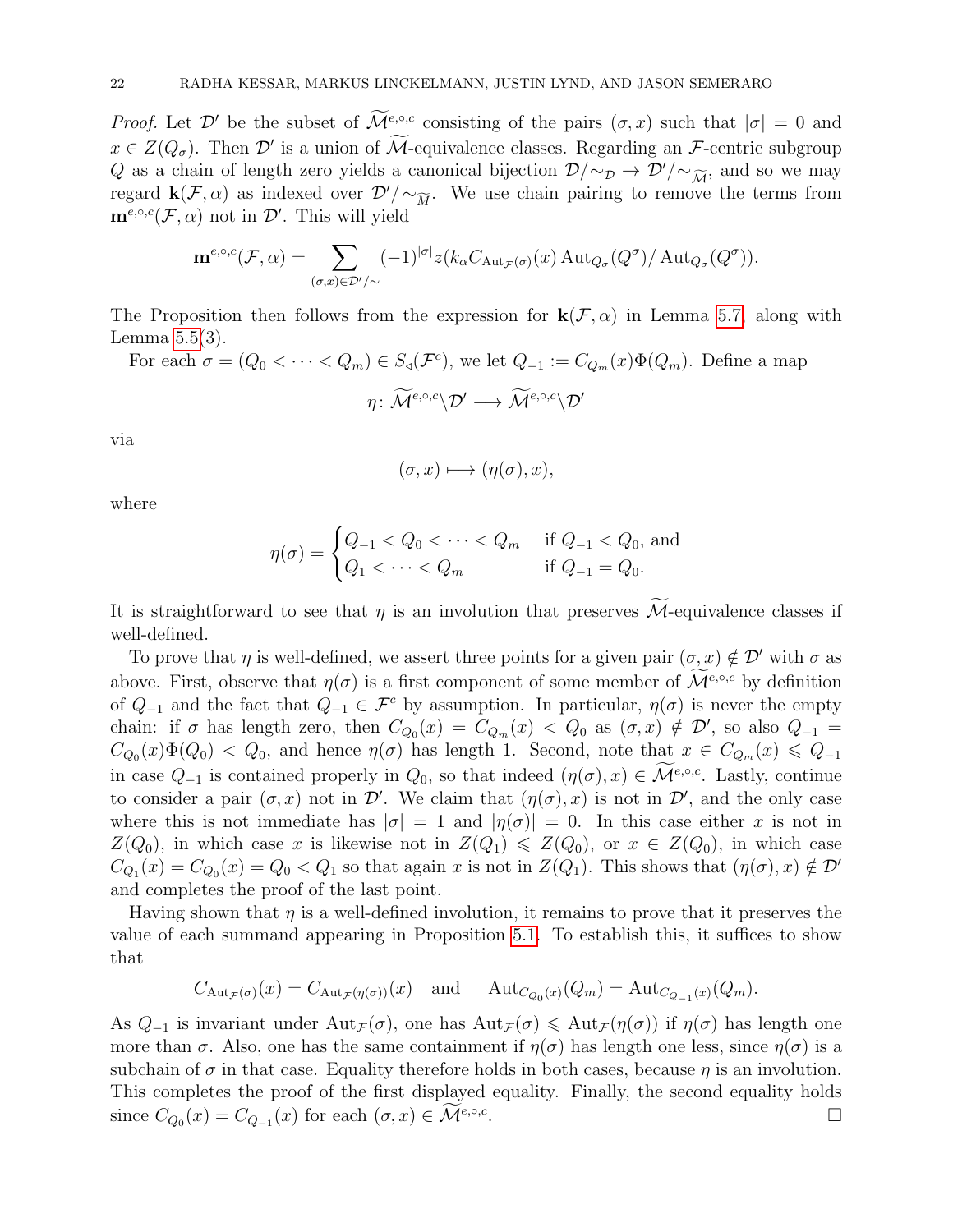#### 6. Proof of Theorem [1.1](#page-3-0)

<span id="page-23-0"></span>In light of Propositions [5.8](#page-21-3) and [5.6\(](#page-20-0)3), to complete the proof of Theorem [1.1](#page-3-0) it suffices to establish an equality between  $\mathbf{m}^{e, \circ}(\mathcal{F}, \alpha)$  and  $\mathbf{m}^{e, \circ, c}(\mathcal{F}, \alpha)$ . We will achieve that in this section.

If G is a finite group and  $\sigma$  is a chain of p-subgroups in G such that the first subgroup is a normal subgroup of the last subgroup, then we denote by  $G_{\sigma} \leqslant N_G(Q^{\sigma})$  the stabiliser in G of the chain and by  ${\rm Aut}_G(\sigma)$  the image of  $G_{\sigma}$  in  $N_G(Q^{\sigma})/C_G(Q^{\sigma})$ .

<span id="page-23-1"></span>**Lemma 6.1.** Let  $\sigma = (Q_0 < \cdots < Q_m)$  be a chain of proper inclusions of subgroups of S such that  $Q_i$  is normal in  $Q_m$  for each  $0 \leq i \leq m$ , and let  $x \in Q_0$  be such that  $C_{Q_m}(x) \leq Q_0$ . Suppose that  $Q_m$  is F-centric,  $Q_0$  is fully F-normalised, and  $Q_m$  is fully  $N_{\mathcal{F}}(Q_0)$ -normalised. Let L be a model of  $N_{N_{\mathcal{F}}(Q_0)}(Q_m)$ . The following hold:

- (1)  $C_{L_{\sigma}}(x)Q_0/Q_0 \cong C_{\text{Aut}_{\mathcal{F}}(\sigma)}(x) \operatorname{Aut}_{Q_0}(Q_m)/\operatorname{Aut}_{Q_0}(Q_m)$ .
- (2) If  $Q_0$  is not F-centric, then  $z(k_\alpha(C_{L_\sigma}(x)Q_0/Q_0)) = 0$ .

*Proof.* Set  $Q_{\sigma} = Q_0$  and  $Q^{\sigma} = Q_m$ . We have

$$
L_{\sigma}/Z(Q_m) \cong \mathrm{Aut}_{L}(\sigma) = \mathrm{Aut}_{N_{N_{\mathcal{F}}(Q_0)}(Q_m)}(\sigma) = \mathrm{Aut}_{N_{\mathcal{F}}(Q_0)}(\sigma) = \mathrm{Aut}_{\mathcal{F}}(\sigma).
$$

The quotient map  $\pi: L_{\sigma} \to \text{Aut}_{\mathcal{F}}(\sigma)$  sends  $C_{L_{\sigma}}(x)$  to  $C_{\text{Aut}_{\mathcal{F}}(\sigma)}(x)$ . It also sends  $Q_m$  to  $\text{Aut}_{Q_0}(Q_m)$ , since  $Z(Q_m) \leq C_{Q_m}(x) \leq Q_0$  by assumption. Part (1) follows from this.

We now turn to (2), where we first claim that  $C<sub>L</sub>(Q<sub>0</sub>)$  is a p-group under the given assumptions. Let y be an element of  $C<sub>L</sub>(Q<sub>0</sub>)$  of order prime to p, and let  $c<sub>y</sub>$  be the image of y in Aut $(Q_m)$ . Since  $C_{Q_m}(\text{Aut}_{Q_0}(Q_m)) = C_{Q_m}(Q_0) \leqslant C_{Q_m}(x) \leqslant Q_0$ , we have

$$
[c_y, C_{Q_m}(\text{Aut}_{Q_0}(Q_m))] \le [c_y, Q_0] = 1.
$$

Now Lemma [3.1](#page-7-1) implies that  $c_y = \text{Id}_{Q_m}$ , so that  $y \in C_L(Q_m) \leq Q_m$  is of order a power of p, since  $Q_m$  is self-centralising in L. Hence,  $y = 1$ .

Assume that  $z(k_{\alpha}(C_{L_{\sigma}}(x)Q_0/Q_0)) \neq 0$ . As  $Q_0$  is normal in  $L_{\sigma}$ , we know that  $C_{L_{\sigma}}(Q_0)Q_0$ is likewise normal in  $L_{\sigma}$ . But  $C_{L_{\sigma}}(Q_0) \leq C_{L_{\sigma}}(x)$ , so  $C_{L_{\sigma}}(Q_0)Q_0$  is normal in  $C_{L_{\sigma}}(x)Q_0$ . Hence,  $z(k_{\alpha}(C_{L_{\sigma}}(Q_0)Q_0/Q_0)) \neq 0$  by Lemma [4.10.](#page-16-1) It was just shown that  $C_{L_{\sigma}}(Q_0)$  is a p-group, so we have  $C_{L_{\sigma}}(Q_0) \leq Q_0$  by Lemma [4.11.](#page-16-0) In other words,  $Q_0$  is  $N_{\mathcal{F}}^K(Q_0)$ -centric, where  $K \leq \text{Aut}_{\mathcal{F}}(Q_0)$  is the subgroup consisting of those automorphisms which extend to automorphisms of  $\sigma$ . Hence,  $Q_0$  is  $\mathcal{F}$ -centric by Lemma [3.2.](#page-8-0)

<span id="page-23-2"></span>**Lemma 6.2.** Let  $(\sigma, x) \in M^{e, \circ}$ , with  $\sigma = (Q_0 < \cdots < Q_m)$  as before. If  $C_{Q_m}(x) \Phi(Q_m)$  is not F-centric, then  $z(k_{\alpha}C_{\text{Aut}_{\mathcal{F}}(\sigma)}(x) \text{Aut}_{Q_0}(Q_m)/\text{Aut}_{Q_0}(Q_m)) = 0.$ 

Proof. Write  $Q_{-1} = C_{Q_m}(x)\Phi(Q_m)$ , and recall that  $Q_{-1} \leq Q_0$  by definition of  $\widetilde{\mathcal{M}}^{e,\circ}$ . Using [\[AKO11,](#page-33-0) I.2.6(c)], we choose a morphism  $\varphi \in \text{Hom}_{\mathcal{F}}(Q_m, S)$  with  $\varphi(R)$  fully *F*-normalized, and then a morphism  $\psi \in \text{Hom}_{N_{\mathcal{F}}(\varphi(R))}(Q_m, N_{\mathcal{S}}(\varphi(R)))$  with  $\psi \varphi(Q_m)$  fully  $N_{\mathcal{F}}(\varphi(R))$ normalized. Set  $\tau = \psi \varphi(\sigma)$  and  $y = \psi \varphi(x)$ . Conjugation by  $\psi \varphi$  yields an isomorphism

$$
C_{\mathrm{Aut}_{\mathcal{F}}(\sigma)}(x) \, \mathrm{Aut}_{Q_{\sigma}}(Q^{\sigma})/\mathrm{Aut}_{Q_{\sigma}}(Q^{\sigma}) \cong C_{\mathrm{Aut}_{\mathcal{F}}(\tau)}(y) \, \mathrm{Aut}_{Q_{\tau}}(Q^{\tau})/\mathrm{Aut}_{Q_{\tau}}(Q^{\tau}).
$$

Upon replacing  $(\sigma, x)$  by  $(\tau, y)$ , we may therefore assume  $Q_{-1}$  to be fully F-normalized and  $Q_m$  to be fully  $N_{\mathcal{F}}(Q_{-1})$ -normalized.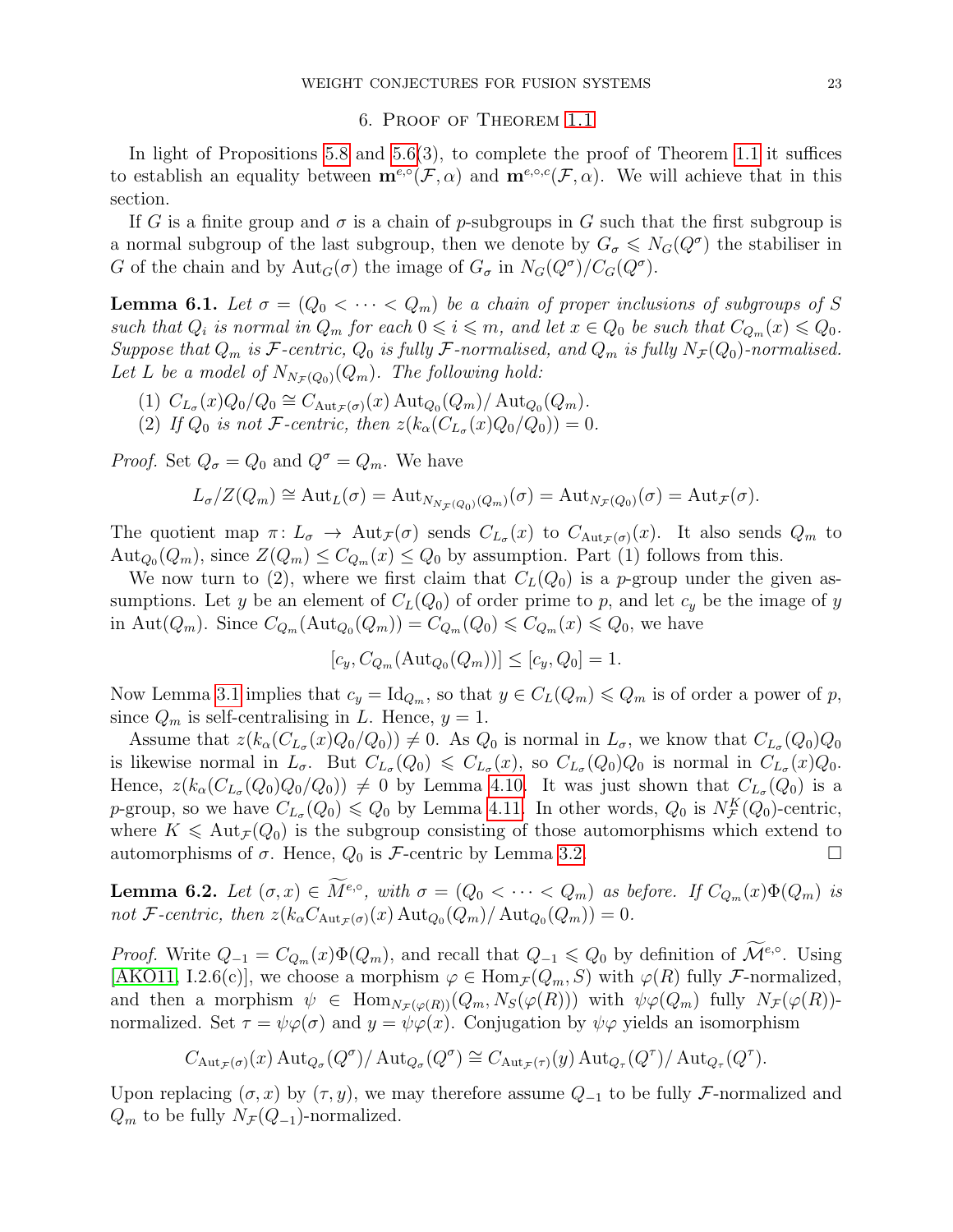Assume on the contrary that  $Q_{-1} \stackrel{\text{def}}{=} C_{Q_m}(x) \Phi(Q_m)$  is not F-centric, but that  $z(k_{\alpha}C_{\text{Aut}_{\mathcal{F}}(\sigma)}(x) \text{Aut}_{Q_0}(Q_m)) \neq 0$ . As  $Q_0$  is F-centric,  $Q_{-1}$  is a proper subgroup of  $Q_0$ . Consider the chain

$$
\sigma' = (Q_{-1} < Q_0 < \cdots Q_m).
$$

It was shown in the last part of the proof of Lemma [5.8](#page-21-3) that

$$
C_{\text{Aut}_{\mathcal{F}}(\sigma)}(x) \operatorname{Aut}_{Q_0}(Q_m) / \operatorname{Aut}_{Q_0}(Q_m) = C_{\text{Aut}_{\mathcal{F}}(\sigma')}(x) \operatorname{Aut}_{Q_{-1}}(Q_m) / \operatorname{Aut}_{Q_{-1}}(Q_m),
$$

and that argument did not require  $(\sigma, x) \in \mathcal{M}^c$ . But then from Lemma [6.1](#page-23-1) applied to  $\sigma'$ , we conclude that  $Q_{-1}$  is F-centric after all, a contradiction.  $□$ 

Proof of Theorem [1.1.](#page-3-0) By Proposition [5.1,](#page-18-2) Proposition [5.6\(](#page-20-0)3), and Lemma [6.2,](#page-23-2) we have  $\mathbf{m}^*(\mathcal{F}, \alpha) = \mathbf{m}^{e, \circ, c}(\mathcal{F}, \alpha)$ . The result now follows from Proposition [5.8.](#page-21-3)

# 7. Proof of Theorem [1.2](#page-3-1)

<span id="page-24-1"></span><span id="page-24-0"></span>**Lemma 7.1** (Robinson). Suppose that G is a finite group,  $Q \trianglelefteq G$  is a p-subgroup and  $\alpha \in H^2(G/Q, k^{\times})$ . We have

$$
\sum_{[x]\in Q^{cl}/G} \ell(k_{\alpha}C_G([x])) = \sum_{\mu\in \text{Irr}(Q)/G} \ell(k_{\alpha}C_G(\mu)).
$$

This Lemma is due to Robinson, and it is obtained as a combination of [\[Rob87\]](#page-34-7), [\[RS90\]](#page-34-8) (see discussion before Theorem 1.2 of [\[Rob96\]](#page-34-0)). As a convenience to the reader, the main ideas of the proof are presented in the Appendix.

For a finite group H denote by  $\mathcal{S}(H)$  the poset of p-subgroups of H (including the trivial subgroup - so notation is not standard). If Q is a normal p-subgroup of a finite group  $G$ , then for any  $[x] \in Q^{cl}$  (respectively  $\mu \in \text{Irr}(Q)$ ), we denote by  $I([x])$  (respectively  $I(\mu)$ ) the stabiliser in  $G/Q$  of  $[x]$  (respectively  $\mu$ ) under the action of  $G/Q$  and for any subgroup R of  $G/Q$ , we denote by  $I([x], R)$  the intersection of  $I([x])$  with  $N_{G/Q}(R)$  etc.

<span id="page-24-2"></span>**Lemma 7.2.** Suppose that G is a finite group,  $Q \trianglelefteq G$  is a p-subgroup and  $\alpha \in H^2(G/Q, k^\times)$ . Suppose that  $C_G(Q) \leq Q$ . If AWC holds, then

$$
\sum_{[x]\in Q^{cl}/G} \quad \sum_{R\in \mathcal{S}(I([x]))/I([x])} z(k_\alpha(I([x],R)/R)) = \sum_{\mu\in \text{Irr}(Q)/G} \quad \sum_{R\in \mathcal{S}(I(\mu))/I(\mu)} z(k_\alpha(I(\mu,R)/R)).
$$

*Proof.* Let  $\mu \in \text{Irr}(Q)$ . The full inverse image of  $I(\mu) \leq G/Q$  in G is  $C_G(\mu)$  and for any p-subgroup R of  $L/Q = I(\mu)$ ,  $I(\mu, R) = N_{L/Q}(R)$ . Hence, by AWC and Proposition [4.9](#page-14-2) applied with  $L = C_G(\mu)$ , we have that

$$
\ell(k_{\alpha}(kC_G(\mu))) = \sum_{R \in \mathcal{S}(I(\mu))/I(\mu)} z(k_{\alpha}(I(R,\mu)/R)).
$$

Similarly, let  $x \in Q^{cl}$ . The full inverse image of  $I([x]) \leq G/Q$  in G is  $C_G([x])$ . Thus, by AWC and Proposition [4.9](#page-14-2) applied with  $L = C_G([x])$ , we have that

$$
\ell(k_{\alpha}(kC_G([x])) = \sum_{R \in \mathcal{S}(I([x]))/I([x])} z(k_{\alpha}(I(R,[x])/R)).
$$

The result follows by Lemma [7.1.](#page-24-1)

$$
\qquad \qquad \Box
$$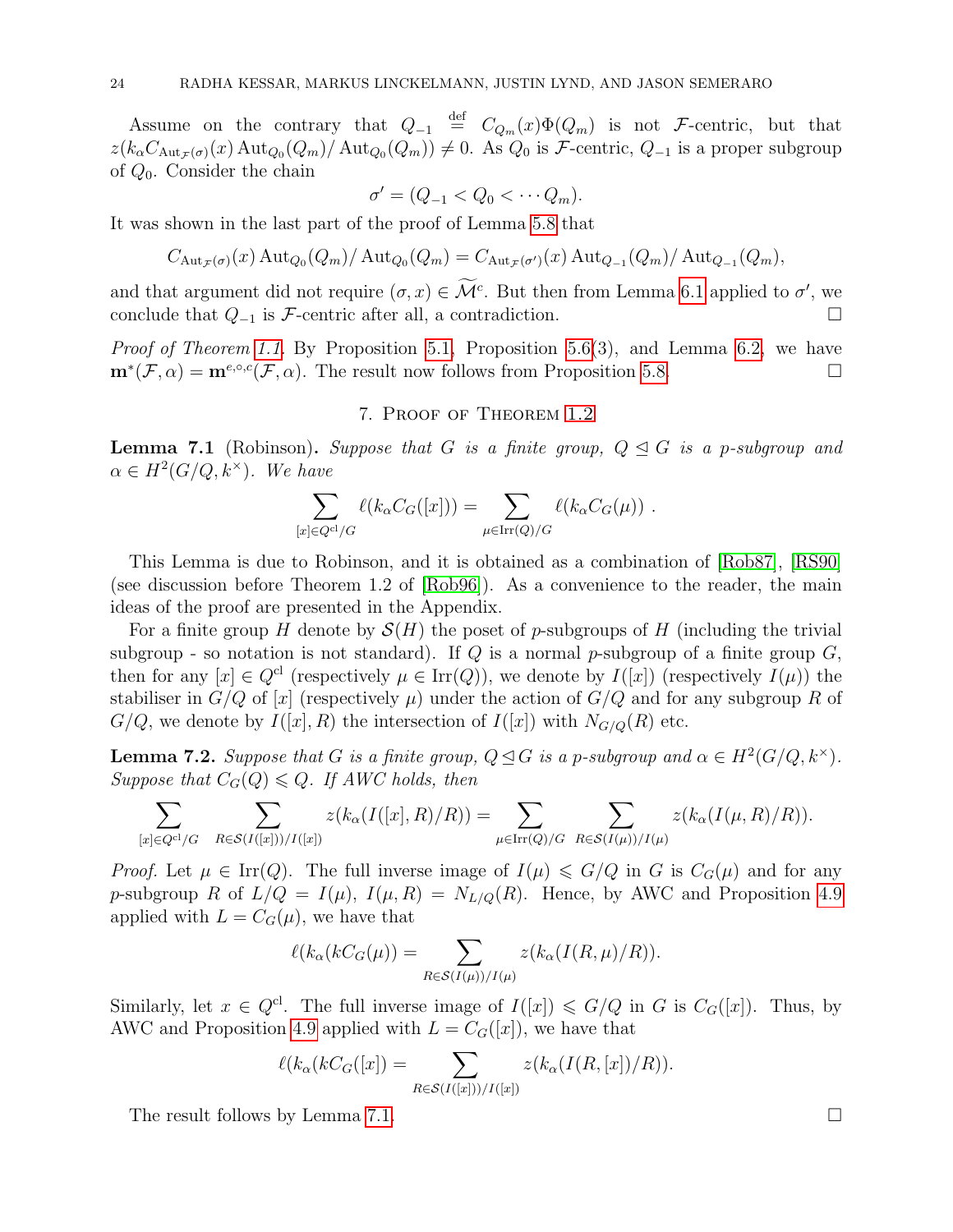Let F be a saturated fusion system on a finite p-group S and let  $\alpha$  be an F-compatible family. We recall some earlier notation. For any F-centric  $Q \leq S$ , by Remark [4.14,](#page-17-0) we have

(7.1) 
$$
\mathbf{w}_Q(\mathcal{F}, \alpha) = \sum_{\sigma \in \mathcal{N}_Q/\text{Out}_{\mathcal{F}}(Q)} (-1)^{|\sigma|} \sum_{\mu \in \text{Irr}_K(Q)/I(\sigma)} z(k_{\alpha_Q} C_{I(\sigma)}(\mu))
$$

(7.2) 
$$
\mathbf{w}_Q^*(\mathcal{F}, \alpha) = \sum_{\sigma \in \mathcal{N}_Q/\text{Out}_{\mathcal{F}}(Q)} (-1)^{|\sigma|} \sum_{[x] \in Q^{\text{cl}}/I(\sigma)} z(k_\alpha C_{I(\sigma)}([x]))
$$

Also, since  $\mathrm{Out}_{\mathcal{F}}(Q) = \mathrm{Out}_{N_{\mathcal{F}}(Q)}(Q)$  we have

<span id="page-25-1"></span>(7.3) 
$$
\mathbf{w}_Q(\mathcal{F}, \alpha) = \mathbf{w}_Q(N_{\mathcal{F}}(Q), \alpha) \text{ and } \mathbf{w}_Q^*(\mathcal{F}, \alpha) = \mathbf{w}_Q^*(N_{\mathcal{F}}(Q), \alpha).
$$

<span id="page-25-2"></span>**Lemma 7.3.** Suppose that G is a finite group and  $Q \leq G$  is a p-subgroup with  $C_G(Q) \leq Q$ . Let S be a Sylow p-subgroup of G,  $\mathcal{F} = \mathcal{F}_S(G)$ ,  $\overline{G} = G/Q$  and let  $\mathcal{P}_Q$  denote the set of all strictly increasing chains of p-subgroups in  $Out_{\mathcal{F}}(Q)$  starting at 1. Then,

$$
\mathbf{w}_Q(\mathcal{F}, \alpha) = \sum_{\sigma \in \mathcal{P}_Q/\text{Out}_{\mathcal{F}}(Q)} (-1)^{|\sigma|} \sum_{\mu \in \text{Irr}(Q)/I(\sigma)} \sum_{R \in \mathcal{S}(I(\sigma,\mu))/I(\sigma,\mu)} z(k_\alpha(I(R,\sigma,\mu)/R))
$$

and

$$
\mathbf{w}_Q^*(\mathcal{F}, \alpha) = \sum_{\sigma \in \mathcal{P}_Q/\mathrm{Out}_{\mathcal{F}}(Q)} (-1)^{|\sigma|} \sum_{[x] \in Q^{\mathrm{cl}}/I(\sigma)} \sum_{R \in \mathcal{S}(I(\sigma, [x]))/I(\sigma, [x])} z(k_\alpha(I(R, \sigma, [x])/R)).
$$

Proof. By definition

$$
\mathbf{w}_Q(\mathcal{F}, \alpha) = \sum_{\sigma \in \mathcal{N}_Q/\text{Out}_{\mathcal{F}}(Q)} (-1)^{|\sigma|} \sum_{\mu \in \text{Irr}(Q)/I(\sigma)} z(k_\alpha(I(\sigma, \mu))).
$$

We claim that

$$
\mathbf{w}_Q(\mathcal{F}, \alpha) = \sum_{\sigma \in \mathcal{P}_Q/\text{Out}_{\mathcal{F}}(Q)} (-1)^{|\sigma|} \sum_{\mu \in \text{Irr}(Q)/I(\sigma)} z(k_\alpha(I(\sigma, \mu))).
$$

Indeed, this follows immediately from Lemma [4.12](#page-16-2) (or [\[KR89,](#page-33-9) Proposition 3.3]). Next, interchanging the order of summation on the right hand side of the above equation we obtain

$$
\mathbf{w}_Q(\mathcal{F}, \alpha) = \sum_{\mu \in \text{Irr}(Q)/\text{Out}_{\mathcal{F}}(Q)} \sum_{\sigma \in \mathcal{P}_Q/I(\mu)} (-1)^{|\sigma|} z(k_\alpha(I(\sigma, \mu))).
$$

Now we claim that

<span id="page-25-0"></span>(7.4) 
$$
\mathbf{w}_Q(\mathcal{F}, \alpha) = \sum_{\mu \in \text{Irr}(Q)/\text{Out}_{\mathcal{F}}(Q)} \sum_{\sigma \in \mathcal{P}_Q/I(\mu)} \sum_{R \in \mathcal{S}(I(\sigma,\mu))/I(\sigma,\mu)} (-1)^{|\sigma|} z(k_\alpha(I(R,\sigma,\mu)/R)).
$$

To prove the claim, let  $\mu \in \text{Irr}(Q)$  and for R a p-subgroup of  $I(\mu)$ , let  $\mathcal{P}_Q^R$  be the subset of  $P_Q$  consisting of those chains which are normalised by R, i.e. those chains  $\sigma$  such that  $R \leqslant I(\sigma)$ . Then

$$
\sum_{\sigma \in \mathcal{P}_Q/I(\mu)} \sum_{R \in \mathcal{S}(I(\sigma,\mu))/I(\sigma,\mu)} (-1)^{|\sigma|} z(k_\alpha(I(R,\sigma,\mu)/R))
$$

is equal to

$$
\sum_{R\in\mathcal{S}(I(\mu))/I(\mu)}\sum_{\sigma\in\mathcal{P}_Q^R/I(R,\mu)}(-1)^{|\sigma|}z(k_\alpha(I(R,\sigma,\mu)/R))\;,
$$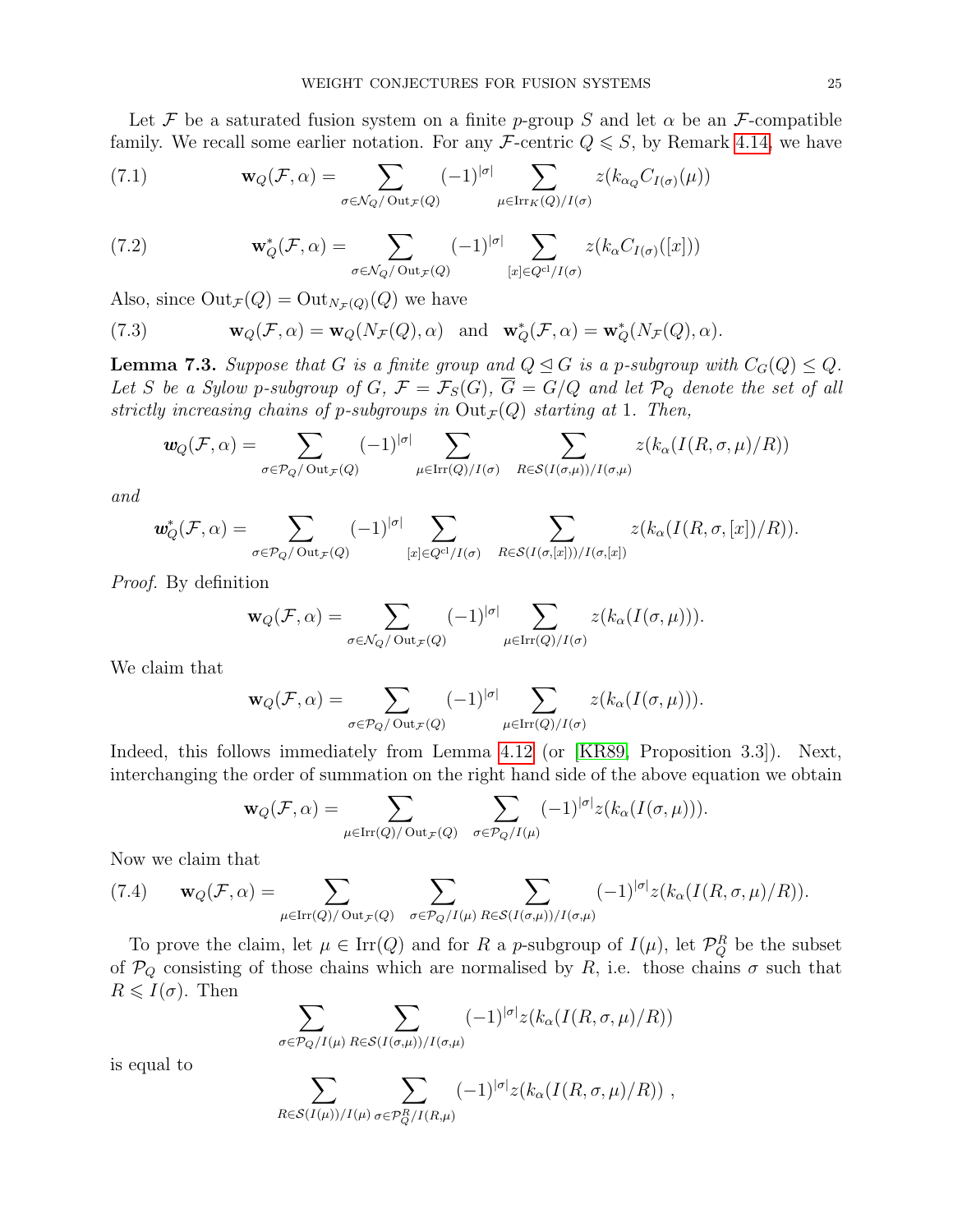where we use Remark [4.14](#page-17-0) with  $G = I(\mu)$ ,  $X = \mathcal{P}_Q$ ,  $Y = \mathcal{S}(I(\mu))$  and A equal to the subset of  $X \times Y$  consisting of pairs  $(\sigma, R)$  such that  $R \leq I(\mu, \sigma)$ .

Suppose that  $R \neq 1$  and let  $\sigma = Q_0 := 1 < Q_1 < \cdots < Q_n$  be an element of  $\mathcal{P}_Q^R$ . If R is not contained in  $Q_n$ , let  $\sigma'$  be the chain obtained from  $\sigma$  by appending  $Q_nR$ . Otherwise, let j be the smallest integer such that R is contained in  $Q_j$ . Note that  $j \neq 0$  since  $R > 1$ . If  $Q_{j-1}R = Q_j$ , then let  $\sigma'$  be the chain obtained from  $\sigma$  by deleting  $Q_j$ . Otherwise, let  $\sigma'$  be obtained from  $\sigma$  by inserting  $Q_{j-1}R$  in between  $Q_{j-1}$  and  $Q_j$ . Then the pairing  $\sigma \to \sigma'$  kills

$$
\sum_{R\in\mathcal{S}(I(\mu))/I(\mu)}\sum_{\sigma\in\mathcal{P}_{Q}^R/I(R,\mu)}(-1)^{|\sigma|}z(k_{\alpha}(I(R,\sigma,\mu)/R))\ .
$$

Hence, only the terms with  $R = 1$  survive, and the claim follows. Interchanging the order of summation in the outer two terms of Equation [7.4](#page-25-0) gives the desired expression for  $\mathbf{w}_Q(\mathcal{F}, \alpha)$ . The proof for  $\mathbf{w}_Q^*(\mathcal{F}, \alpha)$  is entirely similar.

<span id="page-26-0"></span>**Proposition 7.4.** Let F be a saturated fusion system on a finite p-group S and let  $\alpha$  be an F-compatible family. Suppose that AWC holds. Then  $w_Q(\mathcal{F}, \alpha) = w_Q^*(\mathcal{F}, \alpha)$  for all F-centric subgroups Q of S.

*Proof.* Let  $Q \leq S$  be F-centric. By Equation [7.3](#page-25-1) we may assume that  $\mathcal{F} = N_{\mathcal{F}}(Q)$  and hence by [\[BCG](#page-33-18)<sup>+</sup>05, Proposition C] that  $\mathcal{F} = \mathcal{F}_S(G)$  for some finite group G with S as a Sylow p-subgroup and containing Q as a normal subgroup with  $C_G(Q) = Z(Q)$ . By Lemma [7.3,](#page-25-2) we have

$$
\mathbf{w}_Q(\mathcal{F}, \alpha) = \sum_{\sigma \in \mathcal{P}_Q/\text{Out}_{\mathcal{F}}(Q)} (-1)^{|\sigma|} \sum_{\mu \in \text{Irr}(Q)/I(\sigma)} \sum_{R \in \mathcal{S}(I(\sigma, \mu))/I(\sigma, \mu)} z(k_\alpha(I(R, \sigma, \mu)/R))
$$

and

$$
\mathbf{w}_Q^*(\mathcal{F}, \alpha) = \sum_{\sigma \in \mathcal{P}_Q/\mathrm{Out}_{\mathcal{F}}(Q)} (-1)^{|\sigma|} \sum_{[x] \in Q^{\mathrm{cl}}/I(\sigma)} \sum_{R \in \mathcal{S}(I(\sigma, [x]))/I(\sigma, [x])} z(k_\alpha(I(R, \sigma, [x])/R)).
$$

Let  $\sigma \in \mathcal{P}_Q$ . By applying Lemma [7.2](#page-24-2) to the inverse image  $N_G(\sigma)$  of  $I(\sigma)$  in G, we obtain

$$
\sum_{\mu \in \text{Irr}(Q)/I(\sigma)} \sum_{R \in \mathcal{S}(I(\sigma,\mu))/I(\sigma,\mu)} z(k_{\alpha}(I(R,\sigma,\mu)/R)) =
$$
  

$$
\sum_{[x] \in Q^{\text{cl}}/I(\sigma)} \sum_{R \in \mathcal{S}(I(\sigma,[x]))/I(\sigma,[x])} z(k_{\alpha}(I(R,\sigma,[x])/R)).
$$

The result follows.

*Proof of Theorem [1.2.](#page-3-1)* This is immediate from Proposition [7.4.](#page-26-0)  $\Box$ 

We present an alternate proof of Theorem [1.2](#page-3-1) which is shorter but makes use of the fact, due to Robinson [\[Rob96\]](#page-34-0), that AWC implies SOWC. Let  $\mathcal F$  be a saturated fusion system on a finite p-group S, and let  $\alpha$  be an F-compatible family. As a consequence of Lemma [4.13,](#page-17-1) the quantities  $\mathbf{m}(\mathcal{F}, \alpha)$ ,  $\mathbf{m}^*(\mathcal{F}, \alpha)$ , and  $\mathbf{m}(\mathcal{F}, \alpha, d)$  remain unchanged under restricting the sums over isomorphism classes of  $\mathcal F$ -centric subgroups of S to  $\mathcal F$ -centric radical subgroups. We spell this out.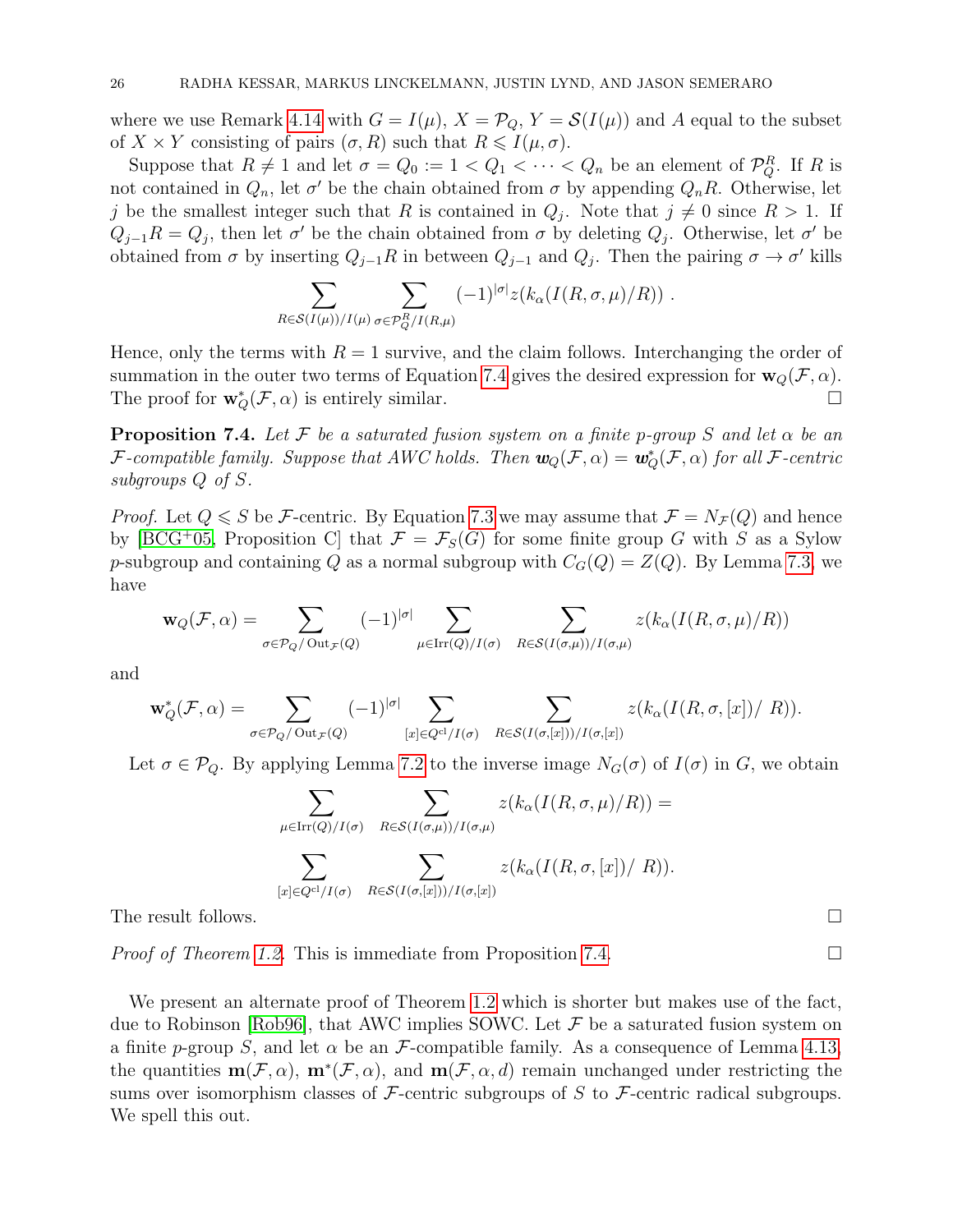<span id="page-27-0"></span>**Lemma 7.5.** Let  $Q$  be an  $\mathcal{F}\text{-centric subgroup of } S$  and let  $d$  be a non-negative integer. Suppose that  $Q$  is not  $F$ -radical. Then

$$
\mathbf{w}_Q(\mathcal{F}, \alpha) = \mathbf{w}_Q^*(\mathcal{F}, \alpha) = \mathbf{w}_Q(\mathcal{F}, \alpha, d) = 0.
$$

Proof. Using Remark [4.14,](#page-17-0) we have

$$
\mathbf{w}_Q(\mathcal{F}, \alpha) = \sum_{\sigma \in \mathcal{N}_Q/\text{Out}_{\mathcal{F}}(Q)} (-1)^{|\sigma|} \sum_{\mu \in \text{Irr}(Q)/I(\sigma)} z(k_\alpha I(\sigma, \mu))
$$

The quantity in the second sum depends only on  $I(\sigma)$ . Since Q is not radical, we have  $O_p(\text{Out}_{\mathcal{F}}(Q)) \neq 1$ . Thus Lemma [4.13,](#page-17-1) applied to the group  $G = \text{Out}_{\mathcal{F}}(Q)$  and the function f on subgroups of  $G$  defined by

$$
\mathbf{f}(H) := \begin{cases} \sum_{\mu \in \text{Irr}(Q)/I(\sigma)} z(k_{\alpha}I(\sigma,\mu)) & \text{if } H = I(\sigma) \text{ for some } \sigma \in \mathcal{N}_Q \\ 0 & \text{otherwise} \end{cases}
$$

implies that  $\mathbf{w}_Q(\mathcal{F}, \alpha) = 0$ . Similar arguments show that  $\mathbf{w}_Q^*(\mathcal{F}, \alpha) = \mathbf{w}_Q(\mathcal{F}, \alpha, d) = 0$ .  $\Box$ 

<span id="page-27-1"></span>Note that by Lemma [7.5,](#page-27-0) we have

(7.5) 
$$
\mathbf{m}(\mathcal{F}, \alpha) = \sum_{Q \in \mathcal{F}^{cr}/\mathcal{F}} \mathbf{w}_Q(\mathcal{F}, \alpha) \text{ and } \mathbf{m}^*(\mathcal{F}, \alpha) = \sum_{Q \in \mathcal{F}^{cr}/\mathcal{F}} \mathbf{w}_Q^*(\mathcal{F}, \alpha).
$$

<span id="page-27-2"></span>**Lemma 7.6.** Suppose that  $m^*(\mathcal{G}, \beta) = m(\mathcal{G}, \beta)$  for all pairs  $(\mathcal{G}, \beta)$ , where  $\mathcal{G}$  is a saturated constrained fusion system and  $\beta$  is a G-compatible family. Then  $m(\mathcal{F}, \alpha) = m^*(\mathcal{F}, \alpha)$ .

*Proof.* We prove that  $w_Q(\mathcal{F}, \alpha) = w_Q^*(\mathcal{F}, \alpha)$  for each fully *F*-normalized, *F*-centric, *F*radical subgroup  $Q \leq S$ . Since F is saturated, there is a fully F-normalized subgroup in each  $\mathcal F$ -conjugacy class, and so the result will then follow from  $(7.5)$ .

Suppose the above assertion is false, so that  $w_Q(\mathcal{F}, \alpha) \neq w_Q^*(\mathcal{F}, \alpha)$  for some Q. Among all such counterexamples F and Q, choose one such that  $|\mathcal{F}| + |S:Q|$  is minimal, where |F| denotes the number of morphisms in F. Note that  $Out_{N_{\mathcal{F}}(Q)}(Q) = Out_{\mathcal{F}}(Q)$ , and Q is also fully  $N_{\mathcal{F}}(Q)$ -normalized,  $N_{\mathcal{F}}(Q)$ -radical, and  $N_{\mathcal{F}}(Q)$ -centric. Since the sums  $\mathbf{w}_Q(\mathcal{F}, \alpha)$ and  $\mathbf{w}_Q^*(\mathcal{F}, \alpha)$  depend only on Q and  $\text{Out}_{\mathcal{F}}(Q)$  and not on  $\mathcal{F}$ , it follows by minimality that  $\mathcal{F}=N_{\mathcal{F}}(Q).$ 

We have shown that  $\mathcal F$  is constrained with normal centric subgroup  $Q$ . In particular,  $m(\mathcal{F}, \alpha) = m^*(\mathcal{F}, \alpha)$  by assumption, and Q is contained in every F-centric radical subgroup (see e. g. [\[LS17,](#page-33-2) Lemma 2.4]). From [\(7.5\)](#page-27-1),  $m(\mathcal{F}, \alpha)$  is the sum of  $w_{\mathcal{Q}}(\mathcal{F}, \alpha)$  and  $w_{\mathcal{R}}(\mathcal{F}, \alpha)$ as R ranges over the fully F-normalized, F-centric radical subgroups with  $R > Q$ . The same holds for  $\mathbf{w}_Q^*(\mathcal{F}, \alpha)$ . By induction  $\mathbf{w}_R(\mathcal{F}, \alpha) = \mathbf{w}_R^*(\mathcal{F}, \alpha)$  for each such  $R > Q$  (since  $N_{\mathcal{F}}(R) \subsetneq \mathcal{F}$ ). It follows that  $\mathbf{w}_Q(\mathcal{F}, \alpha) = \mathbf{w}_Q^*(\mathcal{F}, \alpha)$  after all, a contradiction.

It thus suffices by Lemma [7.6](#page-27-2) to prove  $m(\mathcal{F}, \alpha) = m^*(\mathcal{F}, \alpha)$  in the case where  $\mathcal F$  is constrained.

<span id="page-27-3"></span>**Proposition 7.7.** Suppose AWC holds for all blocks of all finite groups. If  $\mathcal F$  is constrained, then  $\mathbf{k}(\mathcal{F}, \alpha) = \mathbf{m}(\mathcal{F}, \alpha)$ .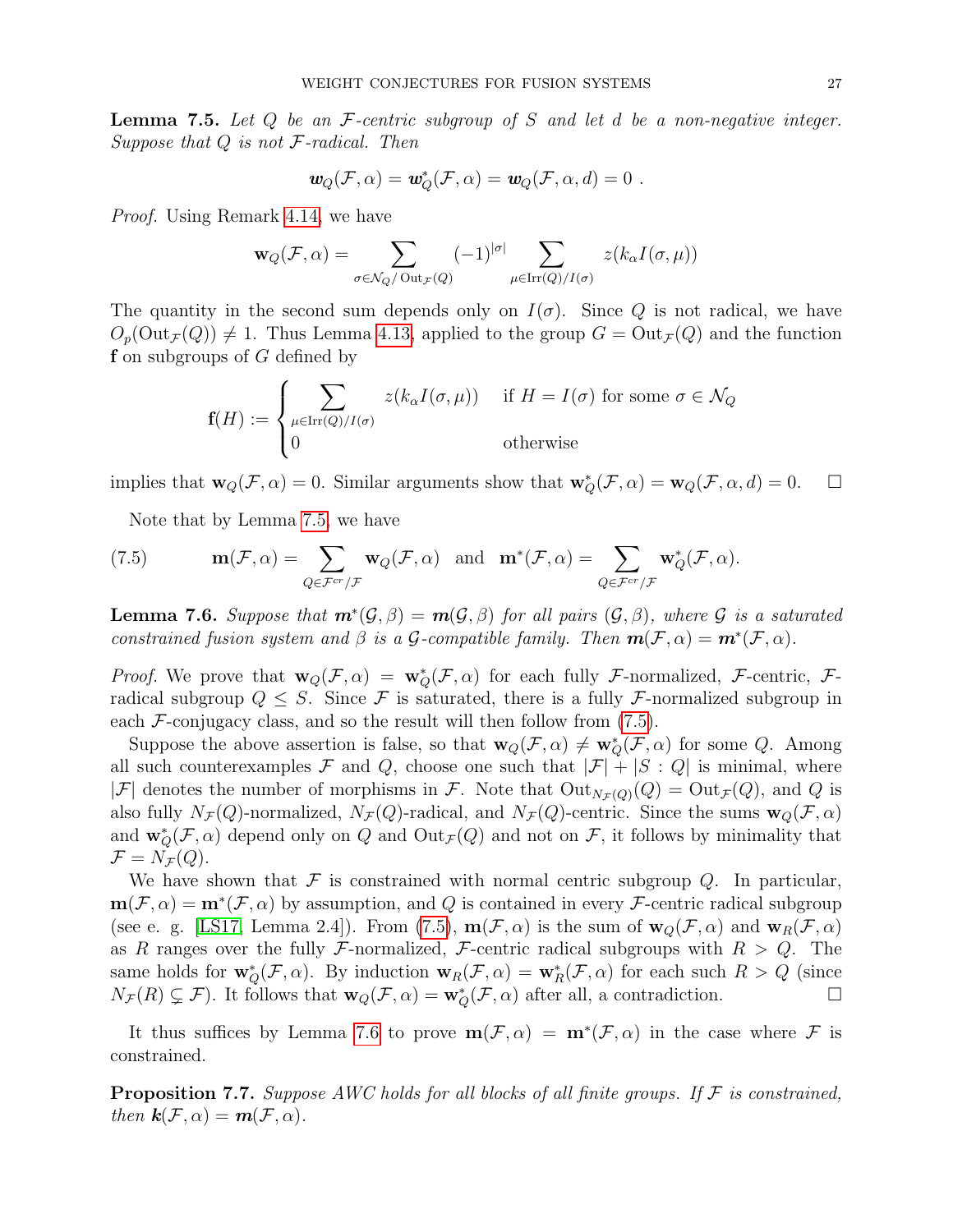*Proof.* Assume that  $\mathcal F$  is constrained. By Proposition [4.8,](#page-14-0) we may fix a model G for  $\mathcal F$ , a p'-central extension  $\tilde{G}$  of  $G$ , and a block b of  $k\tilde{G}$  such that  $(\mathcal{F}, \alpha)$  is realized by  $k\tilde{G}b$ . By Proposition [4.5,](#page-12-0) since AWC holds for all blocks, we have

$$
\mathbf{k}(\mathcal{F}, \alpha) = \mathbf{k}(B).
$$

On the other hand, again since AWC holds for all blocks, the results of [\[Rob96\]](#page-34-0), [\[Rob04\]](#page-34-2) show that  $m(\mathcal{F}, \alpha) = k(B)$ .

*Proof of Theorem [1.2.](#page-3-1)* Assume AWC holds for all blocks of finite groups. By Theorem [1.1,](#page-3-0) we have  $\mathbf{k}(\mathcal{F}, \alpha) = \mathbf{m}^*(\mathcal{F}, \alpha)$ . Hence,  $\mathbf{m}(\mathcal{F}, \alpha) = \mathbf{m}^*(\mathcal{F}, \alpha)$  whenever  $\mathcal{F}$  is constrained by Proposition [7.7](#page-27-3) and assumption. Therefore,  $\mathbf{m}(\mathcal{F}, \alpha) = \mathbf{m}^*(\mathcal{F}, \alpha)$  by Lemma [7.6.](#page-27-2)

#### Appendix A. On Lemma [7.1](#page-24-1)

By Proposition [4.9,](#page-14-2) Lemma [7.1](#page-24-1) is equivalent to the following.

<span id="page-28-0"></span>**Lemma A.1.** Let G be a finite group, Q a normal p-subgroup of  $G$ , Z a central p'-subgroup of G and e a central idempotent of kZ. Then

(A.1) 
$$
\sum_{[x]\in Q^{cl}/G} \ell(kC_G([x])e) = \sum_{\mu\in \text{Irr}(Q)/G} \ell(kC_G(\mu)e).
$$

The rest of the section is devoted to a proof of Lemma [A.1.](#page-28-0) The basic idea is that, when  $e = 1_{kZ}$ , then both sides count the number of p-sections in G of elements of Q, or the dimension of the space of ordinary class functions of  $G$  vanishing outside  $p$ -sections of elements of Q.

**Notation.** Let  $(K, \mathcal{O}, k)$  be a p-modular system which we assume is big enough for the finite groups considered in this section. Denote by  $\mathcal{C}(G)$  the K-vector space of all K-valued class functions on G and by  $\text{Irr}(G) \subset \mathcal{C}(G)$  the set of ordinary irreducible characters of G viewed as K-valued functions.

For  $X \subset G$ , denote by  $d^X : \mathcal{C}(G) \to \mathcal{C}(G)$ , the K-linear map defined by  $\varphi \to d^X(\varphi), \varphi \in$  $\mathcal{C}(G)$  where  $d^X(\varphi)(g) = 0$  if  $g_p$  is not conjugate to an element of X and  $d^X(\varphi)(g) = \varphi(g)$ otherwise. Thus,  $d^X(\mathcal{C}(G))$  is the subspace of all class functions which vanish outside the p-sections of elements of X, that is those class functions  $\varphi$  such that  $\varphi(x) = 0$  unless  $x_p$  is conjugate to an element of X.

If  $X = \{x\}$  we write  $d^x$  for  $d^X$ . For general X and  $x \in X$ ,  $d^x(\mathcal{C}(G))$  is a subspace of  $d^X(\mathcal{C}(G))$  and  $d^X(\mathcal{C}(G)) = \bigoplus_x d^x(\mathcal{C}(G))$ , where x runs over a set of conjugacy class representatives of p-elements in X. Note that if X is a normal p-subgroup of G, then  $d^X \mathcal{C}(G)$ consists of precisely those functions which take the value zero on elements q such that  $q_p \notin Q$ .

For a central idempotent f of KG denote by  $\mathrm{Irr}(G, f)$  the subset of ordinary irreducible characters of G corresponding to simple  $KGf$  modules and by  $\mathcal{C}(G, f)$  the subspace of  $\mathcal{C}(G)$ consisting of those class functions which are in the K-span of  $\text{Irr}(G, f)$ . Recall that the canonical surjection  $\mathcal{O}G \to kG$  induces a bijection between the set of central idempotents of  $\mathcal{O}G$  and of kG. By abuse of notation, if e is a central idempotent of kG corresponding to the central idempotent  $\hat{e}$  of OG we write  $\text{Irr}(G, e)$  for  $\text{Irr}(G, \hat{e})$  and  $\mathcal{C}(G, e)$  for  $\mathcal{C}(G, \hat{e})$ . Thus, if e is a block of  $kG$ , then  $\text{Irr}(G, e)$  is the subset of ordinary irreducible characters of G belonging to  $\hat{e}$ . For N a normal subgroup of G and  $\mu \in \text{Irr}(N)$ , let  $\mathcal{C}(G, \mu)$  denote the subspace of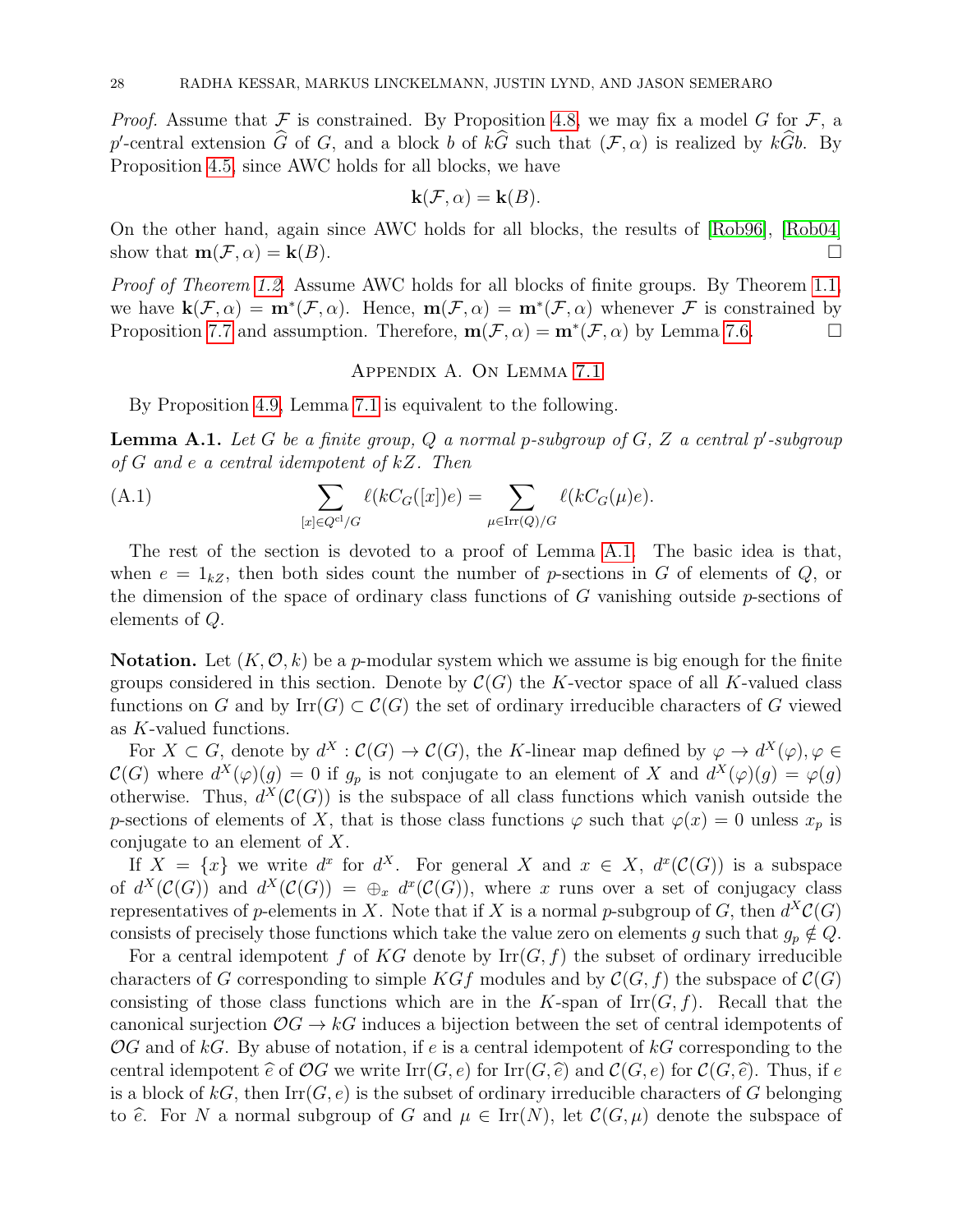$\mathcal{C}(G)$  consisting of those class functions which are in the K-span of irreducible characters of G which cover  $\mu$  and for f a central idempotent of KG (or kG) denote by  $\mathcal{C}(G, \mu, f)$  the intersection of  $\mathcal{C}(G,\mu)$  and  $\mathcal{C}(G,f)$ .

The following gives the desired interpretation of the left hand side of Lemma [A.1.](#page-28-0) When  $e = 1_{kZ}$ , the statement is elementary. Passage to arbitrary e requires an application of Brauer's second main theorem which we now recall. Denote by  $IBr(G)$  the set of Brauer characters of simple kG-modules viewed as K-valued class functions on  $G_{p'}$ , the set of pregular elements of G. For  $x \in G$  a p-element,  $\chi \in \text{Irr}(G)$  and  $\varphi \in \text{IBr}(C_G(x))$  denote by  $d_{\chi,\varphi}^x$ the corresponding generalised decomposition number. By Brauer's second main theorem, if b is the block of kG containing  $\chi$ , then  $d_{\chi,\varphi}^x$  is zero unless  $\varphi$  is the Brauer character of a simple  $kC<sub>G</sub>(x)$  module lying in a block c of  $kC<sub>G</sub>(x)$  which is in Brauer correspondence with b. In other words, for all  $y \in C_G(x)_{p'}$  we have that

$$
\chi(xy) = \sum_{\varphi} d^x_{\chi,\varphi} \varphi(y) ,
$$

where  $\varphi$  runs over the set of irreducible Brauer characters of  $C_G(x)$  lying in Brauer correspondents of b.

<span id="page-29-0"></span>**Lemma A.2.** Let x be a p-element of G. Let  $Z \le G$  be a central p'-subgroup of G and e a central idempotent of kZ. Then,

$$
(A.2) \qquad \dim_K d^x(\mathcal{C}(G,e)) = \ell(kC_G(x)e).
$$

If  $Q$  is a normal p-subgroup of  $G$ , then

(A.3) 
$$
\dim_K d^Q(\mathcal{C}(G,e)) = \sum_{x \in Q^{cl}/G} \ell(kC_G([x])e).
$$

*Proof.* The space  $d^x(\mathcal{C}(G))$  consists of the class functions on G which vanish outside the psection of x, hence  $\dim_K d^x(\mathcal{C}(G))$  equals the number of p'-conjugacy classes of  $C_G(x)$  and this number is in turn equal to the number of isomorphism classes of simple  $kC<sub>G</sub>(x)$ -modules. This proves that the first equation holds when  $e = 1_{kZ} = 1_{kG}$ . For the general case, first note that since Z is central in G, e is a central idempotent of kG and of  $kC_G(x)$  and  $Br_{\langle x \rangle}(e) = e$ , where  $Br_{\langle x \rangle}: (k) \rightarrow kC_G(x)$  denotes the Brauer homomorphism. We claim that if b is a block of kG such that  $be = b$  and c is a block of  $kC<sub>G</sub>(x)$  in Brauer correspondence with b, then  $ce = c$ . Indeed, by the uniqueness of central idempotent decompositions and the primitivity of b, we have  $be = b$ . By definition of Brauer correspondence,  $Br_{\langle x \rangle}(b)c = c$ . Hence

$$
c = Br_{\langle x \rangle}(b)c = Br_{\langle x \rangle}(be)c = Br_{\langle x \rangle}(b)ec = cec = ce,
$$

proving the claim. It follows from the claim that all simple  $kC_G(x)c$ -modules are  $kC_G(x)e$ modules. Thus by Brauer's second main theorem (and the linearity of  $d^x$ ), if  $\tau \in (\mathcal{C}(G, e))$ , then for all  $y \in C_G(x)_{p'}$  we have

$$
\tau(xy) = \sum_{\varphi} d^x_{\chi,\varphi} \varphi,
$$

where  $\varphi$  runs over the set of Brauer characters of simple  $kC_G(x)e$ =modules. Since  $d^x\tau$ is determined by its restriction to the subset of  $C_G(x)$  consisting of elements whose ppart is x, it follows that  $\dim_K d^x(\mathcal{C}(G,e)) \leq \ell(kC_G(x)e)$ . By the same considerations,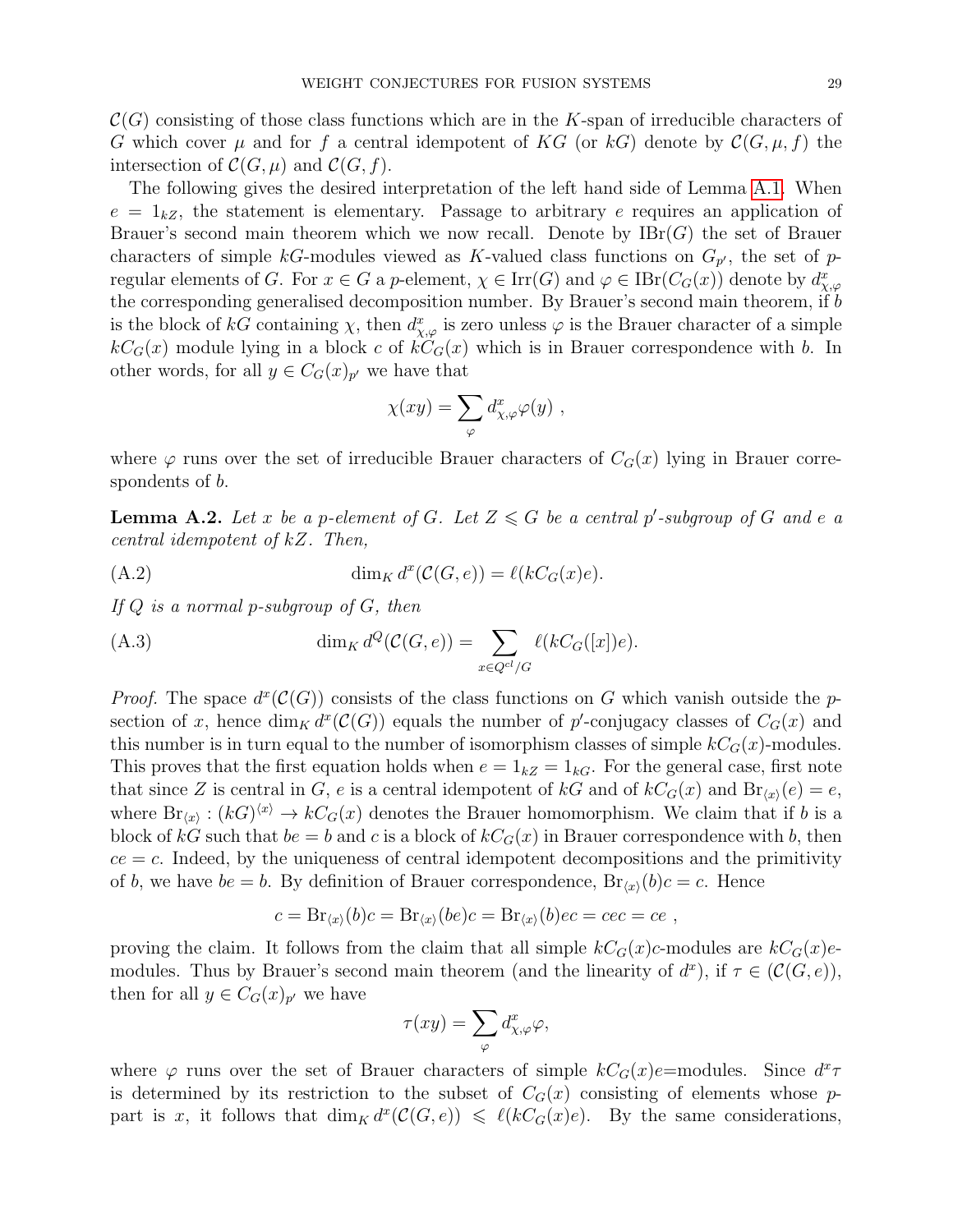$\dim_K d^x(\mathcal{C}(G, 1-e)) \leq \ell(kC_G(x)(1-e))$ . Since  $\mathcal{C}(G) = \mathcal{C}(G, e) \oplus \mathcal{C}(G, 1-e)$ ,  $\dim_K d^x(\mathcal{C}(G)) \leq$  $\dim_K d^x(\mathcal{C}(G,e))+\dim_K d^x(\mathcal{C}(G, 1-e)).$  The first equation now follows from the case  $e=1_{kZ}$ .

Let  $\overline{e}$  be the image of e under the canonical surjection of  $kG \to k(G/Q)$ . Recall that restriction along  $kG \to kG/Q$  induces a bijection between the set of isomorphism classes of simple kG/Q-modules and kG-modules sending simple  $k(G/Q)$  $\bar{e}$ -modules to kGe-modules. Also, for any  $x \in Q$ , e is a central idempotent of  $kC_G(x)$  and identifying  $C_G(x)/C_G(x) \cap Q$ with  $C_G(x)Q/Q$  via the isomorphism induced by inclusion of  $C_G(x)$  in  $C_G(x)Q$ , the image of e in  $k(C_G(x)/C_G(x) \cap Q)$  is  $\overline{e}$ . Hence

 $\ell(kC_G([x])e) = \ell(kC_G(x)Qe) = \ell(k(C_G(x)Q/Q)\overline{e}) = \ell(k(C_G(x)/C_G(x) \cap Q)\overline{e}) = \ell(kC_G(x)e).$ 

Now the second equation follows from the first since

$$
d^Q(\mathcal{C}(G,e)) = \bigoplus_{[x]\in Q^{cl}/G} d^x(\mathcal{C}(G,e)).
$$

<span id="page-30-0"></span>**Lemma A.3.** Let Z be a central p'-subgroup of G and e a central idempotent of kZ. Let  $Q$ be a normal p-subgroup of G. Then

(A.4) 
$$
d^{Q}(\mathcal{C}(G,e)) = \bigoplus_{\mu \in \text{Irr}(Q)/G} d^{Q}(\mathcal{C}(G,\mu,e)).
$$

Proof. Since

$$
\mathcal{C}(G) = \bigoplus_{\mu \in \text{Irr}(Q)/G} \mathcal{C}(G, \mu),
$$

we have

$$
d^{Q}(\mathcal{C}(G)) = \sum_{\mu \in \text{Irr}(Q)/G} d^{Q}(\mathcal{C}(G,\mu)).
$$

We show that the sum on the right of the second equation is direct. First note that if  $\varphi$  is an element of  $\mathcal{C}(G,Q)$ , then  $d^{\mathcal{Q}}(\varphi) = 0$  if and only if the restriction of  $\varphi$  to all subgroups H containing Q as a Sylow p-subgroup equals zero. Now suppose that  $\varphi_{\mu} \in \mathcal{C}(G, \mu)$ ,  $\mu \in$ Irr(Q)/G are such that  $\sum_{\mu \in \text{Irr}(Q)/G} d^Q(\varphi_\mu) = 0$  and let H be a subgroup of G containing Q as a Sylow p-subgroup. Then the restriction of  $\sum_{\mu \in \text{Irr}(Q)/G} \varphi_{\mu} = 0$ . But it is easy to see that the restriction of  $\varphi_{\mu}$  to H is in the K-span of irreducible characters of H which cover G-conjugates of  $\mu$ . In particular the restriction of  $\varphi_{\mu}$  and  $\varphi_{\mu'}$  for  $\mu' \neq \mu$  are orthogonal class functions on H. Hence the restriction of  $\varphi_{\mu}$  to H equals zero for all H and all  $\mu$ . It follows that  $d^Q(\varphi_\mu) = 0$  for all  $\mu$ . Thus

(A.5) 
$$
d^{Q}(\mathcal{C}(G)) = \bigoplus_{\mu \in \text{Irr}(Q)/G} d^{Q}(\mathcal{C}(G,\mu)).
$$

The assertion of the lemma now follows as  $\mathcal{C}(G,e)$  is the direct sum  $\bigoplus_{\mu\in\text{Irr}(Q)/G} \mathcal{C}(G,\mu,e)$ .  $\Box$ 

Given the above Lemma, it remains to analyse  $d^Q(C(G, \mu, e))$  for each irreducible character  $\mu$  of  $Q$ . This is done via standard Clifford theoretic reductions.

<span id="page-30-1"></span>**Lemma A.4.** Let Z be a central  $p'$ -subgroup of G and e a central idempotent of  $kZ$ . Let Q be a normal p-subgroup of G and let  $\mu \in \text{Irr}(Q)$ . Then  $\dim_K d^Q(\mathcal{C}(G,\mu,e)) =$  $\dim_K d^Q(C(C_G(\mu), \mu, e)).$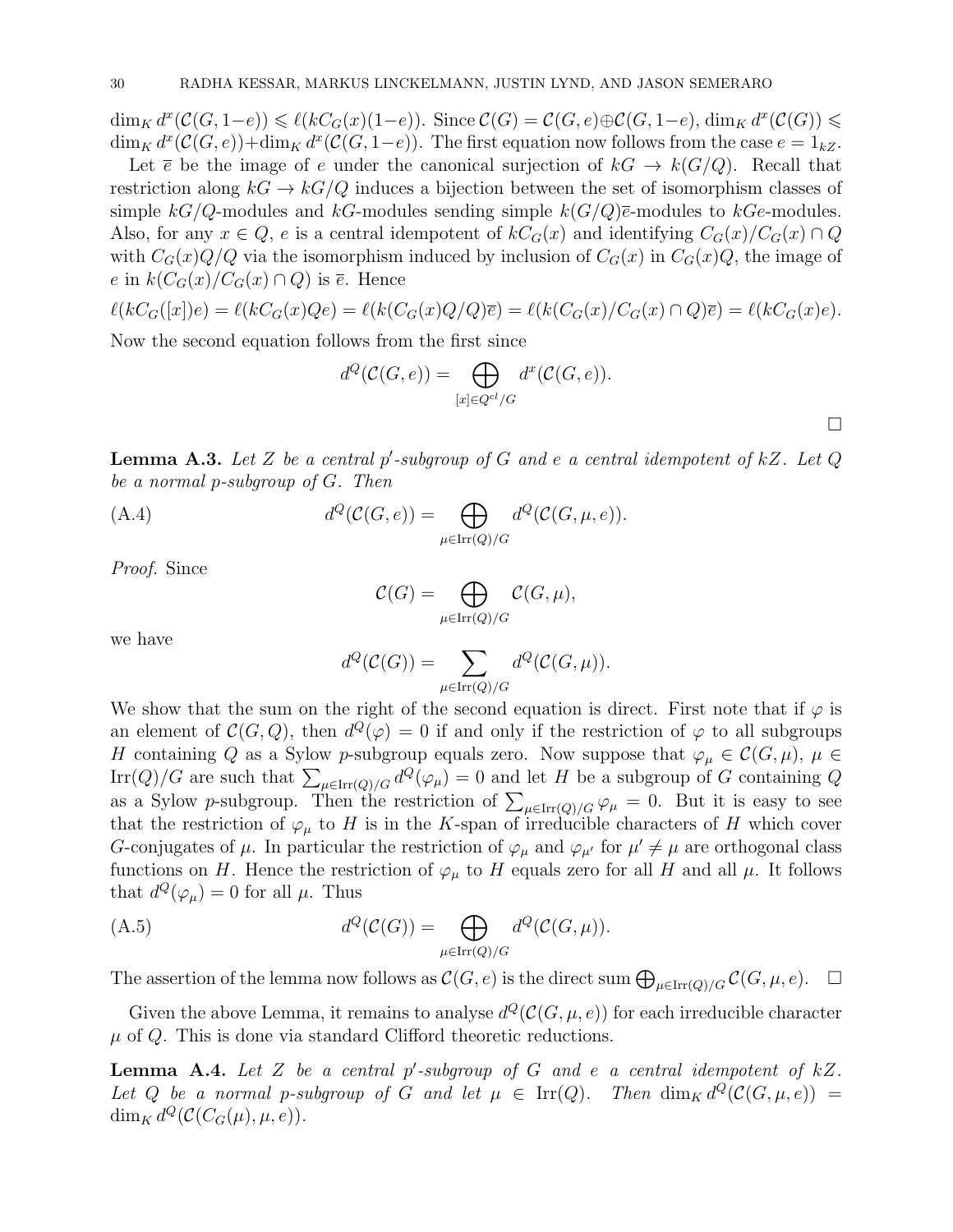*Proof.* Induction from  $C_G(\mu)$  to G induces a bijection between  $\text{Irr}(\mathcal{C}_G(\mu))$  and  $\text{Irr}(G)$ . Since  $Z \leqslant C_G(\mu)$ , if  $\chi \in \text{Irr}(G, \mu, e)$ , then  $\text{Ind}_{C_G(\mu)}^G(\chi) \in \text{Irr}(G, \mu, e)$ . Hence induction induces an isometric isomorphism between  $\mathcal{C}(C_G(\mu), \mu, e)$  and  $\mathcal{C}(G, \mu, e)$ . Further, it is easy to check from the induction formula that  $d^Q(\text{Ind}_{C_G(\mu)}^G(\tau)) = \text{Ind}_{C_G(\mu)}^G(d^Q(\tau))$  for all  $\tau$  in  $\mathcal{C}(C_G(\mu))$ . The result follows.

<span id="page-31-0"></span>**Lemma A.5.** Let Q be a normal p-subgroup of G and let  $\mu$  be a G-stable irreducible character of Q. There exist a central extension

$$
1 \to Y \to \widetilde{G} \stackrel{\pi}{\to} G \to 1,
$$

an irreducible character  $\widetilde{\mu}$  of  $\widetilde{G}$  and a one dimensional character  $\eta$  of Y such that the following holds.

- (1) Y is a finite p-group, the inverse image of Q in  $\tilde{G}$  is a direct product of Y with a normal subgroup  $Q'$  of  $\tilde{G}$  such that  $\pi$  maps  $Q'$  isomorphically onto  $Q$ .
- (2) Identifying  $Q'$  with  $Q$  through  $\pi$ , there exists a bijection

$$
Irr(G,\mu) \to Irr(\widetilde{G},\eta^{-1}1_Q), \quad \chi \to \chi_0
$$

such that for any  $q \in G$  and  $\widetilde{q} \in \widetilde{G}$  lifting q

$$
\chi(g) = \widetilde{\mu}(\widetilde{g}) \chi_0(\widetilde{g}).
$$

(3) Suppose that Z is a central p'-subgroup of G, and e is a central idempotent of  $kZ$ . Let  $\widetilde{Z}$  be the inverse image of Z in  $\widetilde{G}$ . Then  $\widetilde{Z} = Y \times Z'$ , where Z' is a central p'-subgroup of  $\tilde{G}$  mapping isomorphically onto Z by  $\pi$ . Identifying Z' with Z the bijection  $\chi \to \chi_0$ restricts to a bijection between  $\text{Irr}(G, \mu, e)$  and  $\text{Irr}(\widetilde{G}, \eta^{-1}1_Q, e)$ .

Proof. The proof combines elements of standard Clifford theory. We briefly sketch the basic constructions. Let m be the dimension of  $\mu$  and let  $e_{\mu}$  be the central idempotent of KQ corresponding to  $\mu$  Then  $S = KQe_{\mu}$  is a matrix algebra of dimension  $m^2$ . Since  $\mu$  is Gstable, the conjugation action of G on KG induces an action of G on S. The group  $\tilde{G}$  is constructed as a subgroup of  $G \times S^{\times}$ . Let  $\pi : G \times S^{\times} \to G$  and  $\pi' : G \times S^{\times}$  be the projections onto the first and second components respectively and identify K with the scalar matrices in S. Let  $\widehat{G}$  be the the subgroup of  $G \times S^{\times}$  consisting of all elements of the form  $(x, s)$ ,  $x \in G$ and  $s \in S^{\times}$  such that  $s_x a s_x^{-1} = x a x^{-1}$  for all  $a \in S$ . Since the action of each element of G on S is by an inner automorphism and  $K = Z(S)$ , the restriction of  $\pi$  to  $\widehat{G}$  is a surjective homomorphism with kernel  $1 \times K^{\times}$ .

Choose a transversal I for Q in G containing  $O_{p'}(G)$ . In particular, I contains every central p'-element of G. For each  $x \in I$ , choose  $s_x \in S^\times$  such that  $(x, s_x) \in \widehat{G}$  and such that the determinant  $\det(s_x)$  of  $s_x$  equals 1. This can be achieved by replacing K by a suitable extension containing the m-th roots of  $\det(s_x)$ ,  $x \in G$ . Further, if  $z \in I$  is a central p'-element of G, we choose  $s_z$  to be the identity. Extend the map  $x \to s_x$  to  $s : G \to S^{\times}$  by setting  $s_g = us_x$  if  $g = ux, u \in Q, x \in I$ . For all  $g, h \in G$ , we have  $s_g s_h s_{gh}^{-1} \in K^\times$  is a scalar matrix. Note that since  $u^{|Q|} = 1$  for all  $y \in Q$ , we have that  $\det(s_g)^{|Q|} = 1$  for all  $g \in G$  and consequently by taking determinants we see that  $(s_g s_h s_{gh}^{-1})^{m^2|Q|} = 1$  for all  $g, h \in G$ .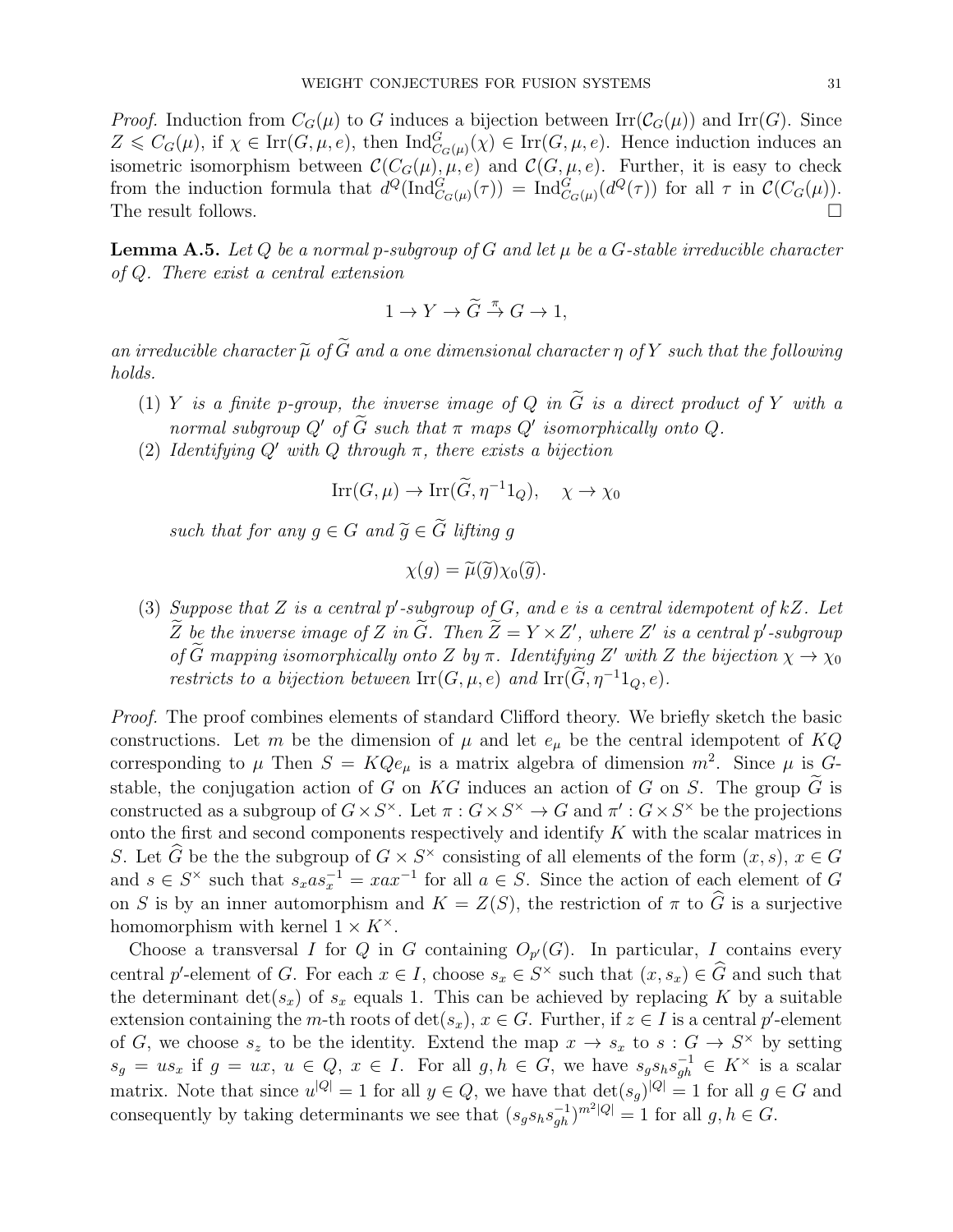Let  $\tilde{G}$  be the subgroup of  $\hat{G}$  generated by  $(s_q, g)$ ,  $g \in G$ . The restriction  $\pi : \tilde{G} \to G$  of pi to  $\tilde{g}$  is surjective. Let  $Y \leq 1 \times K^{\times}$  be the kernel of  $\pi$ . For  $g, h \in \tilde{G}$ ,

$$
(g, s_g)(h, s_h) = (gh, s_g s_h) = (1, s_g s_h s_{gh}^{-1})(gh, s_{gh}),
$$
  

$$
(g, s_g)^{-1} = (1, s_g s_{g^{-1}})(g^{-1}, s_{g^{-1}}) = (1, s_g s_{g^{-1}} s_{gg^{-1}})(g^{-1}, s_{g^{-1}}).
$$

It follows that  $Y = \langle (1, s_g s_h s_{gh}^{-1}), g, h \in G \rangle$ . As noted above, Y has exponent dividing  $m^2|Q|$ . Since  $Y$  is isomorphic to a subgroup of the multiplicative group of a field,  $Y$  is cyclic of order dividing  $m^2|Q|$ . In particular, Y is a finite p-group. Let  $Q' = \{(u, s_u) : u \in Q\}$ . Since  $s_u s_v = uv$  for all  $u, v \in Q$ ,  $Q'$  is a subgroup of  $\tilde{G}$  with the required properties. This proves  $(1).$ 

Let  $\eta: Y \to K^\times$  be the irreducible character of Y which sends  $(1, \lambda \cdot id_S)$  to  $\lambda$ . The map  $\pi' : \tilde{G} \to S^{\times}$  defines a representation of  $\tilde{G}$  whose restriction to YQ equals  $\eta\mu$ . Let  $\tilde{\mu}$  be the corresponding character. Then  $\tilde{\mu}$  is irreducible and covers  $\eta\mu$ . Let  $\tau = \frac{1}{|V||}$  $\frac{1}{|Y||Q|} \sum_{y \in Y, u \in Q} \eta^{-1}(y)(uy)^{-1}$  be the central idempotent of  $KYQ$  corresponding to  $\eta^{-1}1_Q$ . There is a  $K$ -algebra isomorphism

$$
(A.6) \t\t \varphi: KGe_{\mu} \to S \otimes_K KG\tau
$$

satisfying

<span id="page-32-0"></span>
$$
\varphi(ge_{\mu}) = s_g \otimes (g, s_g)\tau, \quad g \in G.
$$

Let  $g \in G$  and let  $\widetilde{g} \in \widetilde{G}$  be a lift of g. Then  $\widetilde{g} = y(g, s_g)$  for some  $y \in Y$ . Since  $ys_g = \eta(y)s_g$ and  $y(g, s_g)\tau = \eta^{-1}(g, s_g)\tau$  it follows that  $s_g \otimes (g, s_g)\tau = \pi_2(\tilde{g}) \otimes \tilde{g}\tau$ . Now (2) follows since Irr( $G, \eta^{-1}1_Q$ ) coincides with the set of irreducible  $KG\tau$  characters.

Let Z be a central  $p'$ -subgroup of G. By our choices above,  $s_z$  is the identity matrix for all  $z \in Z$ . Hence  $Z' := \{(z, 1) : z \in Z\}$  is a central subgroup of  $\tilde{G}$  and the inverse image  $\tilde{Z}$  of Z in  $\tilde{G}$  is a direct product  $\tilde{Z} = Y \times Z'$ . Identifying Z' with Z, the image of the idempotent  $ee_{\mu}$  under the isomorphism [A.6](#page-32-0) is id<sub>S</sub>  $\otimes e\tau$ , proving (3).

<span id="page-32-1"></span>**Lemma A.6.** Let Z be a central p'-subgroup of G and e a central idempotent of kZ. Let  $Q$ be a normal p-subgroup of G and let  $\mu$  be a G-stable irreducible character of Q. Then

$$
(A.7) \qquad \dim_K d^Q(\mathcal{C}(G,\mu,e)) = \ell(kGe).
$$

*Proof.* Let  $\tilde{G}$ , Y,  $\eta$  and  $\tilde{\mu}$  be as in Lemma [A.5.](#page-31-0) The bijection  $\chi \to \chi_0$  extends by linearity to a K-linear isomorphism  $i: \mathcal{C}(G, \mu, e) \to \mathcal{C}(\tilde{G}, \eta^{-1}1_Q, e)$  defined by

$$
\varphi(g) = \widetilde{\mu}(\widetilde{g})i(\varphi)(\widetilde{g}), \quad i^{-1}(\psi)(g) = \widetilde{\mu}(\widetilde{g})\psi(\widetilde{g})
$$

for all  $\varphi \in \mathcal{C}(G, \mu, e), \psi \in \mathcal{C}(\widetilde{G}, \eta^{-1}1_Q, e).$   $g \in G$  and  $\widetilde{g} \in \widetilde{G}$  lifting  $\widetilde{g}$ . Now  $g_p \in Q$  if and only if  $(\widetilde{g})_p \in YQ$ . It follows that

$$
i^{-1} \circ d^{YQ} \circ i = d^Q,
$$

hence

$$
d^{YQ} \circ i = i \circ d^Q,
$$

where by  $d^{YQ}$  we mean the relevant map on class functions on  $\tilde{G}$ . In particular,  $\dim_K d^Q(C(G, \mu, e)) = \dim_K d^Q(C(\tilde{G}, \eta^{-1}1_Q, e)).$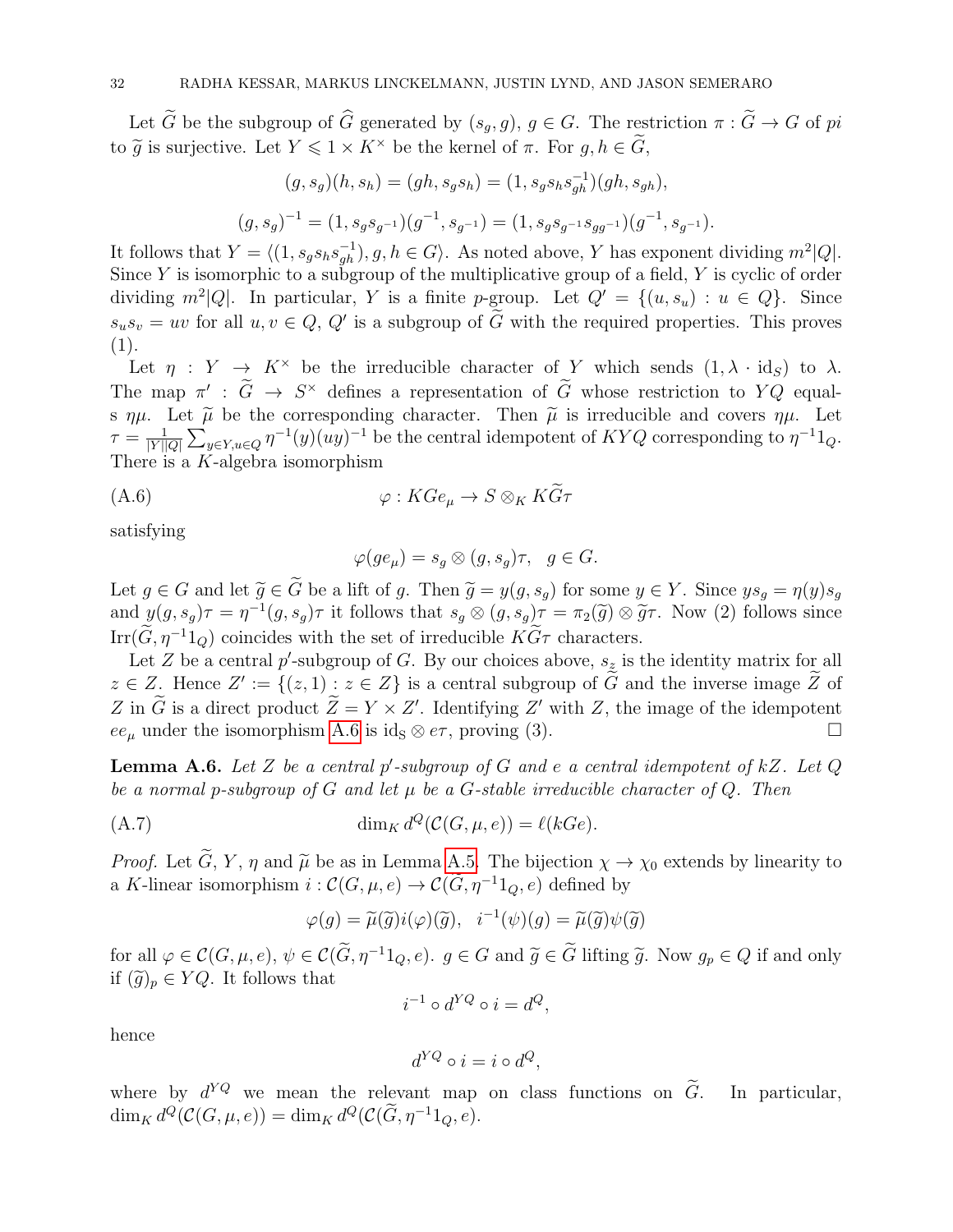Let  $\psi \in \mathcal{C}(\widetilde{G}, \eta^{-1}1_Q, e)$ . For any  $u \in Q, y \in Y, \widetilde{g} \in \widetilde{G}$ , we have  $\psi(yu\widetilde{g}) = \eta(y)\psi(\widetilde{g})$  from which it follows that

$$
\dim_K d^{YQ}C(\widetilde{G}, \eta^{-1}1_Q, e) = \dim_K d^1C(\widetilde{G}, e) = \ell(k\widetilde{G}e) = \ell(kGe)
$$

where the second equality holds by Lemma [A.2](#page-29-0) and the last equality holds since every simple  $kGe$ -module has Y in its kernel.

*Proof of Lemma [A.1.](#page-28-0)* This follows from Lemmas [A.2,](#page-29-0) [A.3,](#page-30-0) [A.4](#page-30-1) and [A.6.](#page-32-1)

# **REFERENCES**

- <span id="page-33-0"></span>[AKO11] Michael Aschbacher, Radha Kessar, and Bob Oliver, *Fusion systems in algebra and topology*, London Mathematical Society Lecture Note Series, vol. 391, Cambridge University Press, Cambridge, 2011. MR 2848834
- <span id="page-33-18"></span>[BCG<sup>+</sup>05] Carles Broto, Natàlia Castellana, Jesper Grodal, Ran Levi, and Bob Oliver, Subgroup families controlling p-local finite groups, Proc. London Math. Soc.  $(3)$  91 (2005), no. 2, 325–354.
- <span id="page-33-10"></span>[BCP97] Wieb Bosma, John Cannon, and Catherine Playoust, The Magma algebra system. I. The user language, J. Symbolic Comput. 24 (1997), no. 3-4, 235–265, Computational algebra and number theory (London, 1993). MR 1484478
- <span id="page-33-14"></span>[BLO03] Carles Broto, Ran Levi, and Bob Oliver, The homotopy theory of fusion systems, J. Amer. Math. Soc. 16 (2003), no. 4, 779–856 (electronic).
- <span id="page-33-13"></span>[Cra11] David A. Craven, The theory of fusion systems, Cambridge Studies in Advanced Mathematics, vol. 131, Cambridge University Press, Cambridge, 2011, An algebraic approach. MR 2808319
- <span id="page-33-4"></span>[Eat04] Charles W. Eaton, The equivalence of some conjectures of Dade and Robinson, J. Algebra 271 (2004), no. 2, 638–651.
- <span id="page-33-5"></span>[EM14] Charles W. Eaton and Alexander Moretó, Extending Brauer's height zero conjecture to blocks with nonabelian defect groups, Int. Math. Res. Not. IMRN (2014), no. 20, 5581–5601. MR 3271182
- <span id="page-33-6"></span>[GMRS04] David Gluck, Kay Magaard, Udo Riese, and Peter Schmid, The solution of the  $k(GV)$ -problem, J. Algebra 279 (2004), no. 2, 694–719.
- <span id="page-33-12"></span>[Gor80] Daniel Gorenstein, Finite Groups, second ed., Chelsea Publishing Co., New York, 1980.
- <span id="page-33-7"></span>[GW84] David Gluck and Thomas R. Wolf, *Brauer's height conjecture for p-solvable groups*, Trans. Amer. Math. Soc. **282** (1984), no. 1, 137–152.
- <span id="page-33-17"></span>[Kes07] Radha Kessar, Introducton to block theory, Group representation theory, EPFL Press, Lausanne, 2007, pp. 47–77.
- <span id="page-33-11"></span>[KLLS18] Radha Kessar, Markus Linckelmann, Justin Lynd, and Jason Semeraro, Weight conjectures for fusion systems, arXiv e-prints (2018), arXiv:1810.01453.
- <span id="page-33-3"></span>[KM17] Radha Kessar and Gunter Malle, Brauer's height zero conjecture for quasi-simple groups, J. Algebra 475 (2017), 43–60.
- <span id="page-33-9"></span>[KR89] Reinhard Knörr and Geoffrey R. Robinson, Some remarks on a conjecture of Alperin, J. London Math. Soc. (2) 39 (1989), no. 1, 48–60.
- <span id="page-33-19"></span>[Lin04] Markus Linckelmann, Fusion category algebras, J. Algebra 277 (2004), no. 1, 222–235.
- <span id="page-33-15"></span>[Lin05]  $\qquad \qquad \qquad \ldots$ , Alperin's weight conjecture in terms of equivariant Bredon cohomology, Math. Z. 250 (2005), no. 3, 495–513.
- <span id="page-33-16"></span>[Lin09a] , On  $H^*(\mathcal{C}; k^\times)$  for fusion systems, Homology Homotopy Appl. 11 (2009), no. 1, 203–218. MR 2506133
- <span id="page-33-8"></span>[Lin09b] , The orbit space of a fusion system is contractible, Proc. Lond. Math. Soc. (3) 98 (2009), no. 1, 191–216. MR 2472165
- <span id="page-33-1"></span>[Lin18] , The block theory of finite group algebras, London Mathematical Society Student Texts, vol. 91/92, Cambridge University Press, 2018.
- <span id="page-33-2"></span>[LS17] Justin Lynd and Jason Semeraro, Weights in a Benson-Solomon block, arXiv preprint arXiv:1712.02826 (2017).